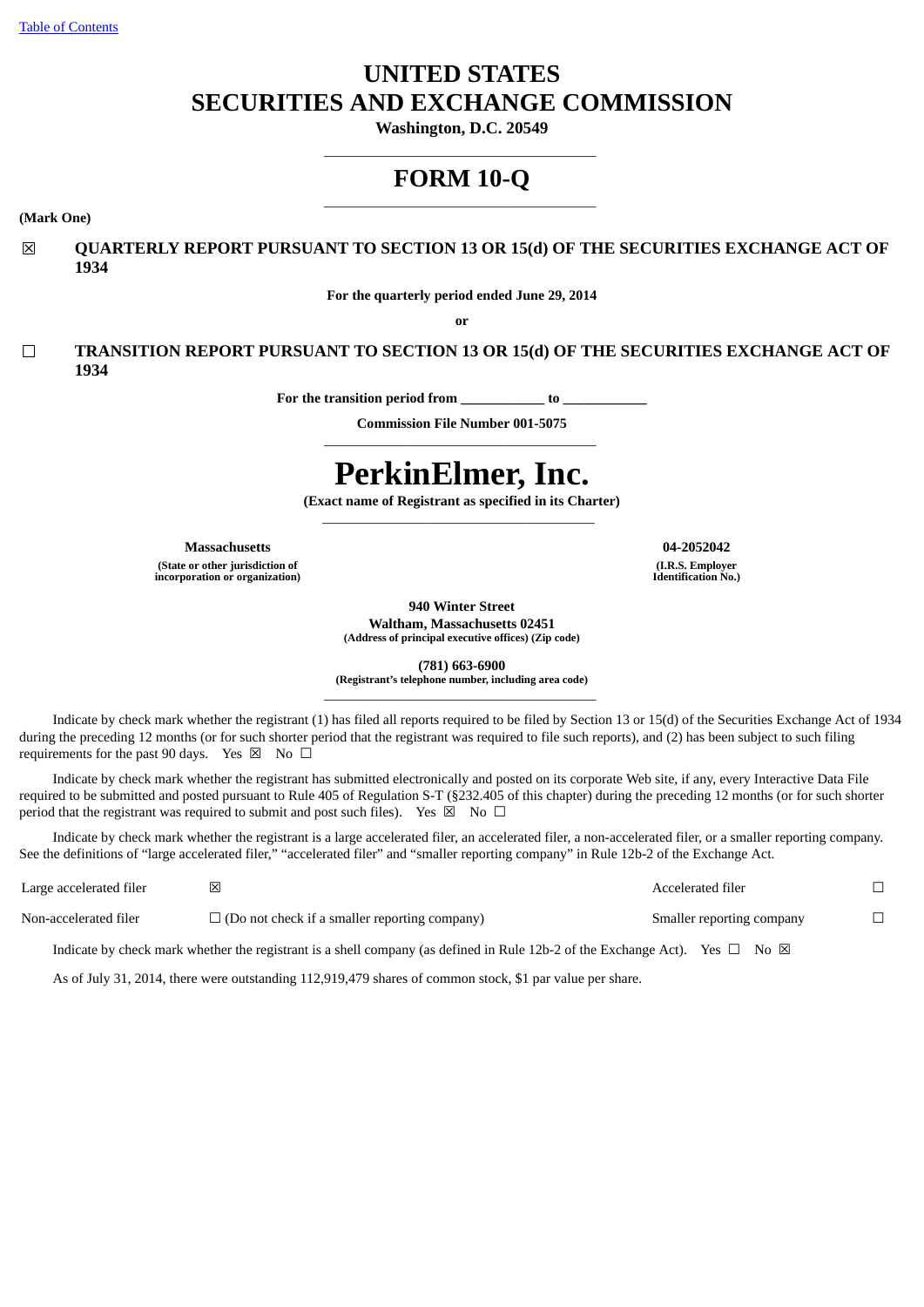# **TABLE OF CONTENTS**

# **PART I. FINANCIAL INFORMATION**

**Page**

| Item 1.              | <b>Unaudited Financial Statements</b>                                                 | $\overline{3}$   |
|----------------------|---------------------------------------------------------------------------------------|------------------|
|                      | <b>Condensed Consolidated Statements of Operations</b>                                | $\overline{3}$   |
|                      | <b>Condensed Consolidated Statements of Comprehensive Income</b>                      | $\overline{4}$   |
|                      | <b>Condensed Consolidated Balance Sheets</b>                                          | $\overline{5}$   |
|                      | <b>Condensed Consolidated Statements of Cash Flows</b>                                | $6 \overline{6}$ |
|                      | <b>Notes to Condensed Consolidated Financial Statements</b>                           | $\overline{Z}$   |
| Item 2.              | Management's Discussion and Analysis of Financial Condition and Results of Operations | 27               |
|                      | <b>Overview</b>                                                                       | 27               |
|                      | <b>Critical Accounting Policies and Estimates</b>                                     | 28               |
|                      | <b>Consolidated Results of Continuing Operations</b>                                  | $\overline{28}$  |
|                      | <b>Reporting Segment Results of Continuing Operations</b>                             | 36               |
|                      | <b>Liquidity and Capital Resources</b>                                                | $\overline{38}$  |
|                      | <b>Dividends</b>                                                                      | 41               |
|                      | <b>Contractual Obligations</b>                                                        | 41               |
|                      | <b>Effects of Recently Adopted and Issued Accounting Pronouncements</b>               | 41               |
| Item 3.              | <b>Quantitative and Qualitative Disclosures About Market Risk</b>                     | 43               |
| Item 4.              | <b>Controls and Procedures</b>                                                        | 43               |
|                      | PART II. OTHER INFORMATION                                                            |                  |
| Item 1.              | <b>Legal Proceedings</b>                                                              | 45               |
| Item 1A.             | <b>Risk Factors</b>                                                                   | 45               |
| Item 2.              | <b>Unregistered Sales of Equity Securities and Use of Proceeds</b>                    | 52               |
| Item 6.              | <b>Exhibits</b>                                                                       | 53               |
| <b>Signatures</b>    |                                                                                       | <u>54</u>        |
| <b>Exhibit Index</b> |                                                                                       | 55               |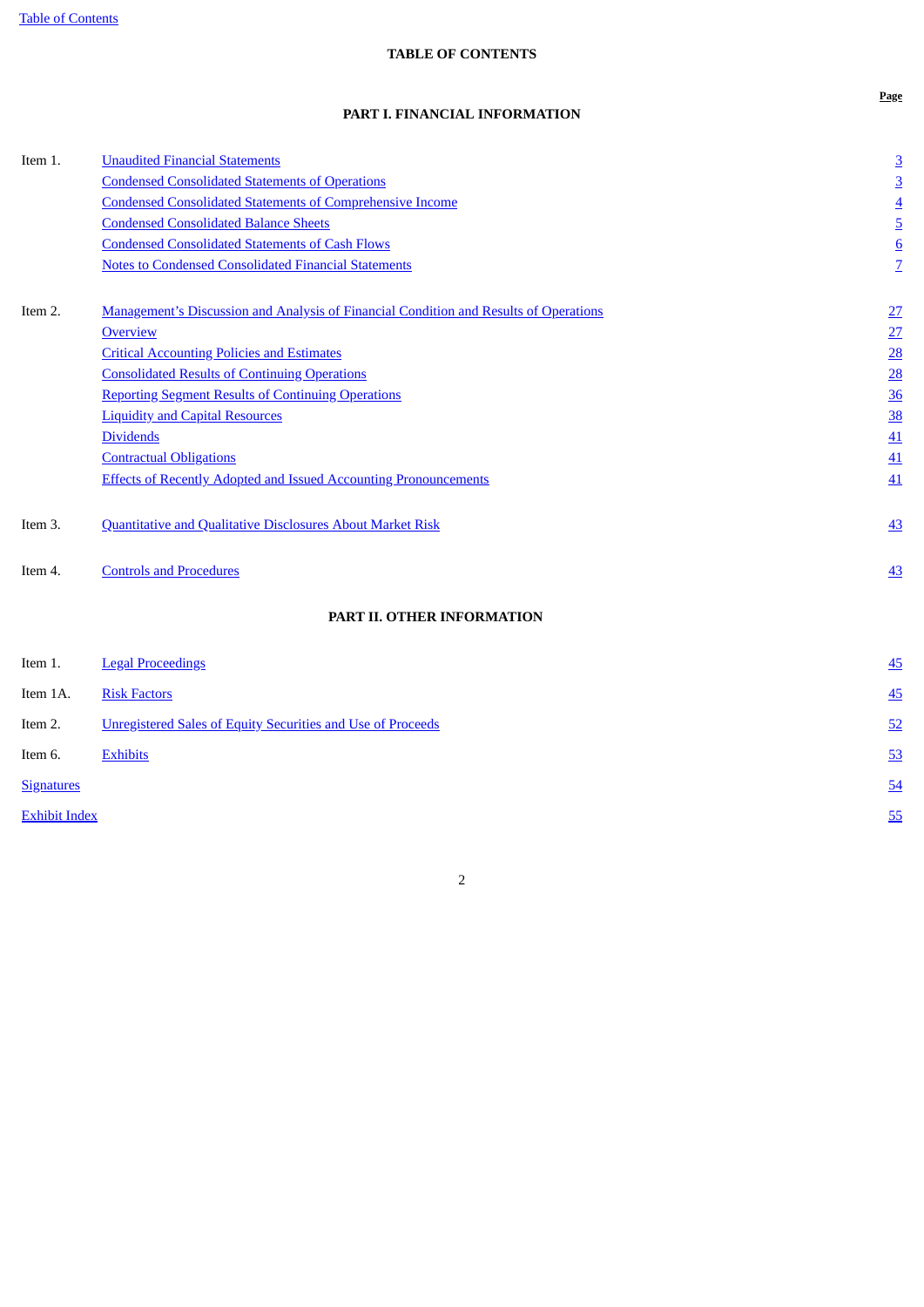# **PART I. FINANCIAL INFORMATION**

<span id="page-2-1"></span><span id="page-2-0"></span>**Item 1.** *Unaudited Financial Statements*

# **PERKINELMER, INC. AND SUBSIDIARIES**

# **CONDENSED CONSOLIDATED STATEMENTS OF OPERATIONS**

**(Unaudited)**

|                                                                     | <b>Three Months Ended</b> |                         |      |                                       |      | <b>Six Months Ended</b> |              |                  |
|---------------------------------------------------------------------|---------------------------|-------------------------|------|---------------------------------------|------|-------------------------|--------------|------------------|
|                                                                     |                           | <b>June 29,</b><br>2014 |      | <b>June 30,</b><br>2013               |      | <b>June 29,</b><br>2014 |              | June 30,<br>2013 |
|                                                                     |                           |                         |      | (In thousands, except per share data) |      |                         |              |                  |
| Product revenue                                                     | \$                        | 381,609                 | \$   | 374,024                               | \$   | 747,093                 | \$           | 720,643          |
| Service revenue                                                     |                           | 174,561                 |      | 166,649                               |      | 339,687                 |              | 322,973          |
| <b>Total revenue</b>                                                |                           | 556,170                 |      | 540,673                               |      | 1,086,780               |              | 1,043,616        |
| Cost of product revenue                                             |                           | 201,649                 |      | 195,748                               |      | 390,933                 |              | 376,870          |
| Cost of service revenue                                             |                           | 106,537                 |      | 103,263                               |      | 212,150                 |              | 200,642          |
| <b>Total cost of revenue</b>                                        |                           | 308,186                 |      | 299,011                               |      | 603,083                 |              | 577,512          |
| Selling, general and administrative expenses                        |                           | 147,253                 |      | 147,795                               |      | 299,690                 |              | 298,235          |
| Research and development expenses                                   |                           | 30,352                  |      | 34,404                                |      | 59,731                  |              | 68,402           |
| Restructuring and contract termination charges, net                 |                           | 742                     |      | 19,247                                |      | 2,877                   |              | 22,557           |
| <b>Operating income from continuing operations</b>                  |                           | 69,637                  |      | 40,216                                |      | 121,399                 |              | 76,910           |
| Interest and other expense, net                                     |                           | 8,964                   |      | 12,865                                |      | 20,253                  |              | 24,905           |
| Income from continuing operations before income taxes               |                           | 60,673                  |      | 27,351                                |      | 101,146                 |              | 52,005           |
| Provision for (benefit from) income taxes                           |                           | 8,670                   |      | 77                                    |      | 14,192                  |              | (8,044)          |
| <b>Income from continuing operations</b>                            |                           | 52,003                  |      | 27,274                                |      | 86,954                  |              | 60,049           |
| Loss from discontinued operations before income taxes               |                           | (2,084)                 |      | (552)                                 |      | (3, 114)                |              | (1, 345)         |
| (Loss) gain on disposition of discontinued operations before income |                           |                         |      |                                       |      |                         |              |                  |
| taxes                                                               |                           | (302)                   |      | 613                                   |      | (374)                   |              | 521              |
| Income tax benefit from discontinued operations and dispositions    |                           | (873)                   |      | (590)                                 |      | (1,248)                 |              | (916)            |
| (Loss) gain on discontinued operations and dispositions             |                           | (1,513)                 |      | 651                                   |      | (2,240)                 |              | 92               |
| <b>Net income</b>                                                   | \$                        | 50,490                  | $\,$ | 27,925                                | $\$$ | 84,714                  | \$           | 60,141           |
| <b>Basic earnings per share:</b>                                    |                           |                         |      |                                       |      |                         |              |                  |
| Income from continuing operations                                   | \$                        | 0.46                    | \$   | 0.24                                  | \$   | 0.77                    | \$           | 0.53             |
| (Loss) gain on discontinued operations and dispositions             |                           | (0.01)                  |      | 0.01                                  |      | (0.02)                  |              | $0.00\,$         |
| Net income                                                          | $\$$                      | 0.45                    | $\,$ | 0.25                                  | \$   | 0.75                    | $\mathbb{S}$ | 0.53             |
| <b>Diluted earnings per share:</b>                                  |                           |                         |      |                                       |      |                         |              |                  |
| Income from continuing operations                                   | \$                        | 0.46                    | \$   | 0.24                                  | \$   | 0.76                    | \$           | 0.53             |
| (Loss) gain on discontinued operations and dispositions             |                           | (0.01)                  |      | 0.01                                  |      | (0.02)                  |              | 0.00             |
| Net income                                                          | $\$$                      | 0.44                    | $\,$ | 0.25                                  | $\$$ | 0.74                    | $\mathbb{S}$ | 0.53             |
| Weighted average shares of common stock outstanding:                |                           |                         |      |                                       |      |                         |              |                  |
| <b>Basic</b>                                                        |                           | 112,788                 |      | 111,575                               |      | 112,671                 |              | 112,515          |
| <b>Diluted</b>                                                      |                           | 113,971                 |      | 112,718                               |      | 113,874                 |              | 113,717          |
| Cash dividends per common share                                     | \$                        | 0.07                    | \$   | 0.07                                  | \$   | 0.14                    | \$           | 0.14             |

<span id="page-2-2"></span>The accompanying notes are an integral part of these condensed consolidated financial statements.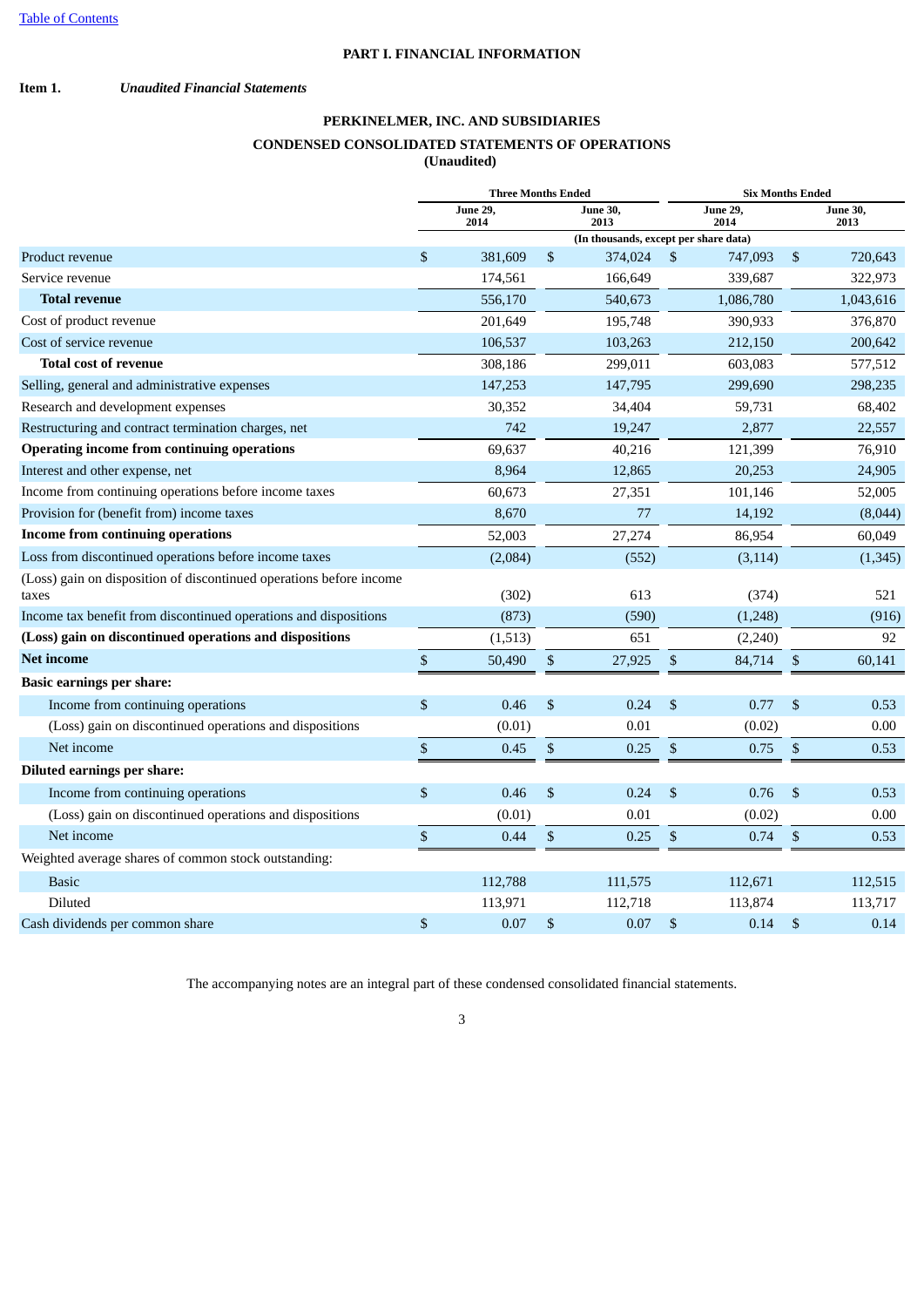# **PERKINELMER, INC. AND SUBSIDIARIES CONDENSED CONSOLIDATED STATEMENTS OF COMPREHENSIVE INCOME (Unaudited)**

|                                                                    | <b>Three Months Ended</b>                          |                |    |                         | <b>Six Months Ended</b> |        |                         |           |  |
|--------------------------------------------------------------------|----------------------------------------------------|----------------|----|-------------------------|-------------------------|--------|-------------------------|-----------|--|
|                                                                    | <b>June 30,</b><br><b>June 29,</b><br>2013<br>2014 |                |    | <b>June 29,</b><br>2014 |                         |        | <b>June 30,</b><br>2013 |           |  |
|                                                                    |                                                    |                |    | (In thousands)          |                         |        |                         |           |  |
| Net income                                                         | \$                                                 | 50.490         | £. | 27,925                  | S                       | 84.714 | -S                      | 60,141    |  |
| Other comprehensive income:                                        |                                                    |                |    |                         |                         |        |                         |           |  |
| Foreign currency translation adjustments                           |                                                    | 2.706          |    | (1,201)                 |                         | 3,340  |                         | (14,704)  |  |
| Reclassification adjustments for losses on derivatives included in |                                                    |                |    |                         |                         |        |                         |           |  |
| net income, net of tax                                             |                                                    |                |    | 299                     |                         |        |                         | 598       |  |
| Unrealized gains (losses) on securities, net of tax                |                                                    | $\overline{2}$ |    | (41)                    |                         | (30)   |                         | (30)      |  |
| Other comprehensive income (loss)                                  |                                                    | 2,708          |    | (943)                   |                         | 3,310  |                         | (14, 136) |  |
| Comprehensive income                                               |                                                    | 53,198         |    | 26,982                  |                         | 88,024 |                         | 46,005    |  |

<span id="page-3-0"></span>The accompanying notes are an integral part of these condensed consolidated financial statements.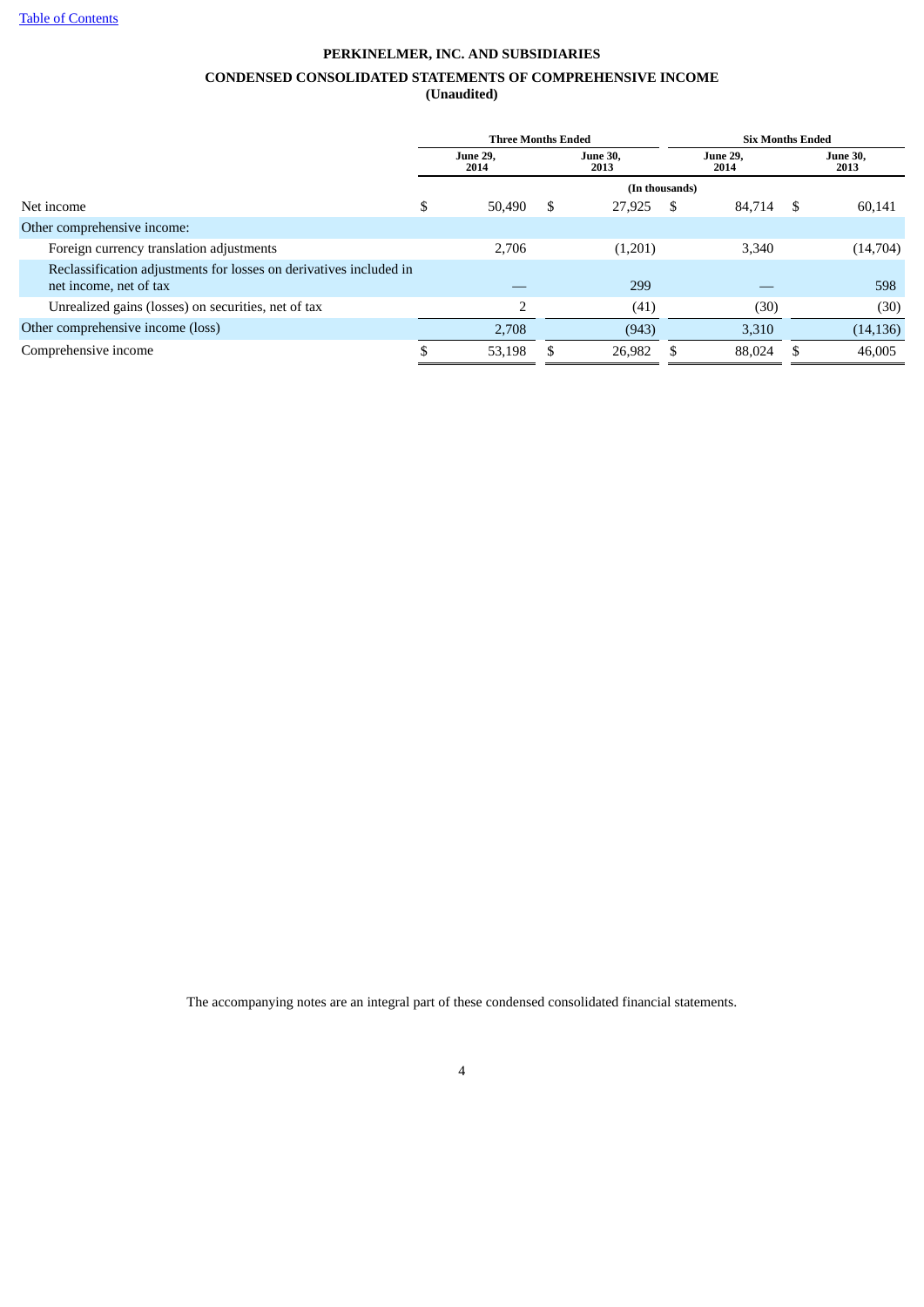# **PERKINELMER, INC. AND SUBSIDIARIES CONDENSED CONSOLIDATED BALANCE SHEETS (Unaudited)**

|                                                                                                                                                                                                  |               | <b>June 29,</b><br>2014                         | December 29,<br>2013 |
|--------------------------------------------------------------------------------------------------------------------------------------------------------------------------------------------------|---------------|-------------------------------------------------|----------------------|
|                                                                                                                                                                                                  |               | (In thousands, except share and per share data) |                      |
| Current assets:                                                                                                                                                                                  |               |                                                 |                      |
| Cash and cash equivalents                                                                                                                                                                        | \$            | 205,258                                         | \$<br>173,242        |
| Accounts receivable, net                                                                                                                                                                         |               | 443,722                                         | 466,749              |
| Inventories, net                                                                                                                                                                                 |               | 277,991                                         | 260,858              |
| Other current assets                                                                                                                                                                             |               | 151,715                                         | 140,342              |
| Current assets of discontinued operations                                                                                                                                                        |               | 1,963                                           | 3,647                |
| <b>Total current assets</b>                                                                                                                                                                      |               | 1,080,649                                       | 1,044,838            |
| Property, plant and equipment, net:                                                                                                                                                              |               |                                                 |                      |
| At cost                                                                                                                                                                                          |               | 507,700                                         | 498,111              |
| Accumulated depreciation                                                                                                                                                                         |               | (328, 024)                                      | (314, 923)           |
| Property, plant and equipment, net                                                                                                                                                               |               | 179,676                                         | 183,188              |
| Marketable securities and investments                                                                                                                                                            |               | 1,327                                           | 1,319                |
| Intangible assets, net                                                                                                                                                                           |               | 417,308                                         | 460,430              |
| Goodwill                                                                                                                                                                                         |               | 2,141,819                                       | 2,143,120            |
| Other assets, net                                                                                                                                                                                |               | 113,714                                         | 111,633              |
| Long-term assets of discontinued operations                                                                                                                                                      |               | 2,075                                           | 2,184                |
| <b>Total assets</b>                                                                                                                                                                              | ${\mathbb S}$ | 3,936,568                                       | \$<br>3,946,712      |
| Current liabilities:                                                                                                                                                                             |               |                                                 |                      |
| Short-term debt                                                                                                                                                                                  | \$            | 1,051                                           | \$<br>2,624          |
| Accounts payable                                                                                                                                                                                 |               | 155,415                                         | 166,881              |
| Accrued restructuring and contract termination charges                                                                                                                                           |               | 14,676                                          | 26,374               |
| Accrued expenses and other current liabilities                                                                                                                                                   |               | 404,322                                         | 403,678              |
| Current liabilities of discontinued operations                                                                                                                                                   |               | 3,135                                           | 3,239                |
| <b>Total current liabilities</b>                                                                                                                                                                 |               | 578,599                                         | 602,796              |
| Long-term debt                                                                                                                                                                                   |               | 894,282                                         | 932,104              |
| Long-term liabilities                                                                                                                                                                            |               | 407,696                                         | 417,325              |
| <b>Total liabilities</b>                                                                                                                                                                         |               | 1,880,577                                       | 1,952,225            |
| Commitments and contingencies (see Note 19)                                                                                                                                                      |               |                                                 |                      |
| Stockholders' equity:                                                                                                                                                                            |               |                                                 |                      |
| Preferred stock—\$1 par value per share, authorized 1,000,000 shares; none issued or outstanding                                                                                                 |               |                                                 |                      |
| Common stock-\$1 par value per share, authorized 300,000,000 shares; issued and outstanding 112,875,000<br>shares and 112,626,000 shares at June 29, 2014 and at December 29, 2013, respectively |               | 112,875                                         | 112,626              |
| Capital in excess of par value                                                                                                                                                                   |               | 108,962                                         | 119,906              |
| Retained earnings                                                                                                                                                                                |               | 1,753,253                                       | 1,684,364            |
| Accumulated other comprehensive income                                                                                                                                                           |               | 80,901                                          | 77,591               |
| Total stockholders' equity                                                                                                                                                                       |               | 2,055,991                                       | 1,994,487            |
| Total liabilities and stockholders' equity                                                                                                                                                       | \$            | 3,936,568                                       | \$<br>3,946,712      |

<span id="page-4-0"></span>The accompanying notes are an integral part of these condensed consolidated financial statements.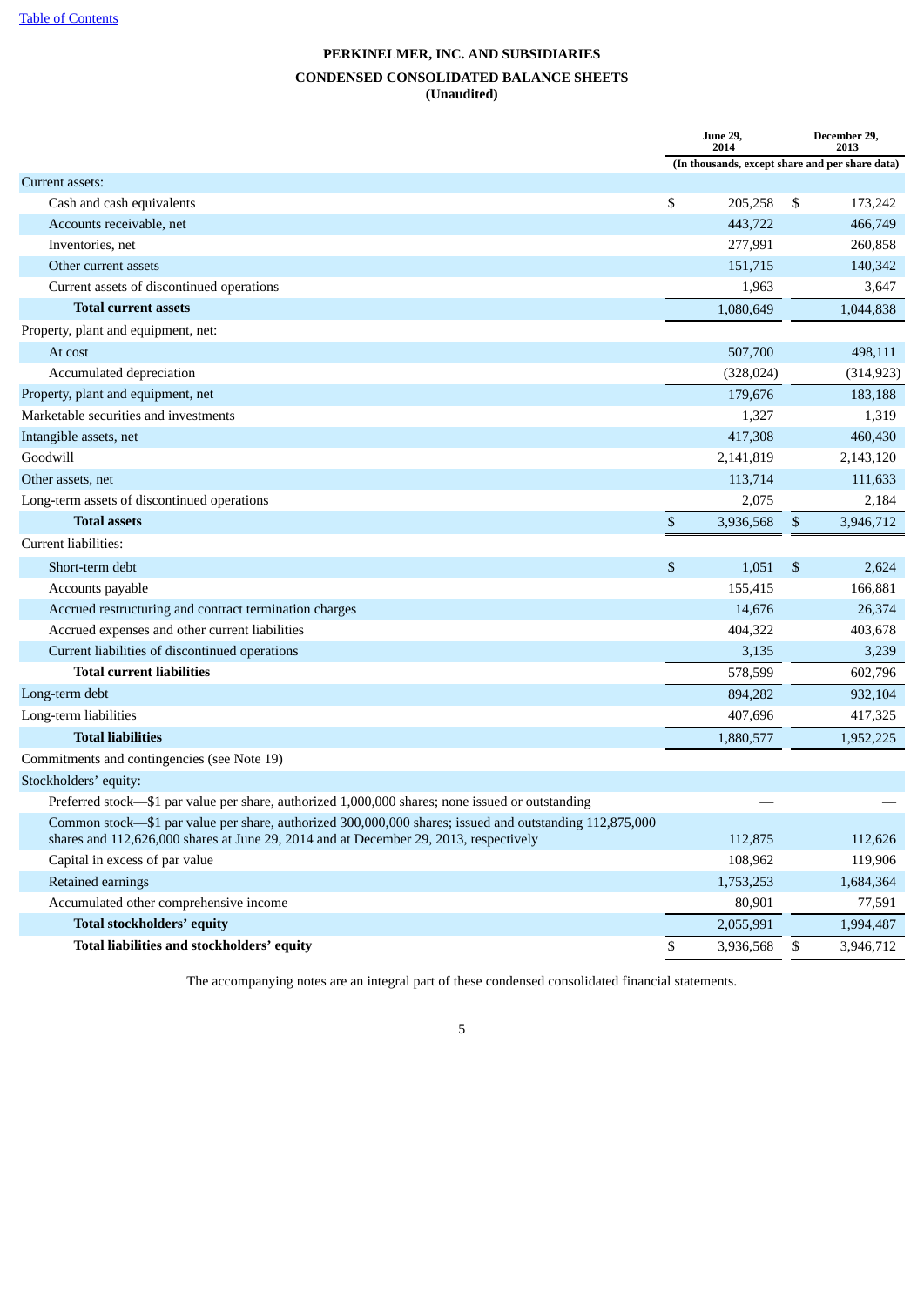# **PERKINELMER, INC. AND SUBSIDIARIES CONDENSED CONSOLIDATED STATEMENTS OF CASH FLOWS (Unaudited)**

|                                                                                                                                  | <b>Six Months Ended</b> |                         |              |                  |
|----------------------------------------------------------------------------------------------------------------------------------|-------------------------|-------------------------|--------------|------------------|
|                                                                                                                                  |                         | <b>June 29,</b><br>2014 |              | June 30,<br>2013 |
|                                                                                                                                  |                         | (In thousands)          |              |                  |
| <b>Operating activities:</b>                                                                                                     |                         |                         |              |                  |
| Net income                                                                                                                       | \$                      | 84,714                  | \$           | 60,141           |
| Less: loss (gain) from discontinued operations and dispositions, net of income taxes                                             |                         | 2,240                   |              | (92)             |
| Income from continuing operations                                                                                                |                         | 86,954                  |              | 60,049           |
| Adjustments to reconcile income from continuing operations to net cash provided by continuing operations:                        |                         |                         |              |                  |
| Restructuring and contract termination charges, net                                                                              |                         | 2,877                   |              | 22,557           |
| Depreciation and amortization                                                                                                    |                         | 57,907                  |              | 61,980           |
| Stock-based compensation                                                                                                         |                         | 9,319                   |              | 7,642            |
| Amortization of deferred debt issuance costs, interest rate hedges and accretion of discounts                                    |                         | 662                     |              | 1,680            |
| Amortization of acquired inventory revaluation                                                                                   |                         |                         |              | 203              |
| Changes in operating assets and liabilities which provided (used) cash, excluding effects from companies purchased and divested: |                         |                         |              |                  |
| Accounts receivable, net                                                                                                         |                         | 23,434                  |              | 15,489           |
| Inventories, net                                                                                                                 |                         | (15,737)                |              | (17, 710)        |
| Accounts payable                                                                                                                 |                         | (11, 867)               |              | 3,990            |
| Accrued expenses and other                                                                                                       |                         | (30, 979)               |              | (115, 955)       |
| Net cash provided by operating activities of continuing operations                                                               |                         | 122,570                 |              | 39,925           |
| Net cash used in operating activities of discontinued operations                                                                 |                         | (464)                   |              | (1, 132)         |
| Net cash provided by operating activities                                                                                        |                         | 122,106                 |              | 38,793           |
| <b>Investing activities:</b>                                                                                                     |                         |                         |              |                  |
| Capital expenditures                                                                                                             |                         | (14, 447)               |              | (22, 852)        |
| Proceeds from surrender of life insurance policies                                                                               |                         | 425                     |              | 220              |
| Activity related to acquisitions and investments, net of cash and cash equivalents acquired                                      |                         | (350)                   |              | (49)             |
| Net cash used in investing activities of continuing operations                                                                   |                         | (14, 372)               |              | (22, 681)        |
| Net cash (used in) provided by investing activities of discontinued operations                                                   |                         | (213)                   |              | 494              |
| Net cash used in investing activities                                                                                            |                         | (14, 585)               |              | (22, 187)        |
| <b>Financing activities:</b>                                                                                                     |                         |                         |              |                  |
| Payments on revolving credit facility                                                                                            |                         | (232,000)               |              | (282,000)        |
| Proceeds from revolving credit facility                                                                                          |                         | 193,000                 |              | 340,000          |
| Payments of debt issuance costs                                                                                                  |                         | (1,845)                 |              |                  |
| Settlement of cash flow hedges                                                                                                   |                         |                         |              | 1,363            |
| Net (payments on) proceeds from other credit facilities                                                                          |                         | (507)                   |              | 5,264            |
| Proceeds from issuance of common stock under stock plans                                                                         |                         | 19,454                  |              | 7,289            |
| Purchases of common stock                                                                                                        |                         | (38, 976)               |              | (126, 993)       |
| Dividends paid                                                                                                                   |                         | (15,809)                |              | (15,892)         |
| Net cash used in financing activities                                                                                            |                         | (76, 683)               |              | (70, 969)        |
| Effect of exchange rate changes on cash and cash equivalents                                                                     |                         | 1,178                   |              | (4,611)          |
| Net increase (decrease) in cash and cash equivalents                                                                             |                         | 32,016                  |              | (58, 974)        |
| Cash and cash equivalents at beginning of period                                                                                 |                         | 173,242                 |              | 171,444          |
| Cash and cash equivalents at end of period                                                                                       | \$                      | 205,258                 | $\mathbb{S}$ | 112,470          |
|                                                                                                                                  |                         |                         |              |                  |

<span id="page-5-0"></span>The accompanying notes are an integral part of these condensed consolidated financial statements.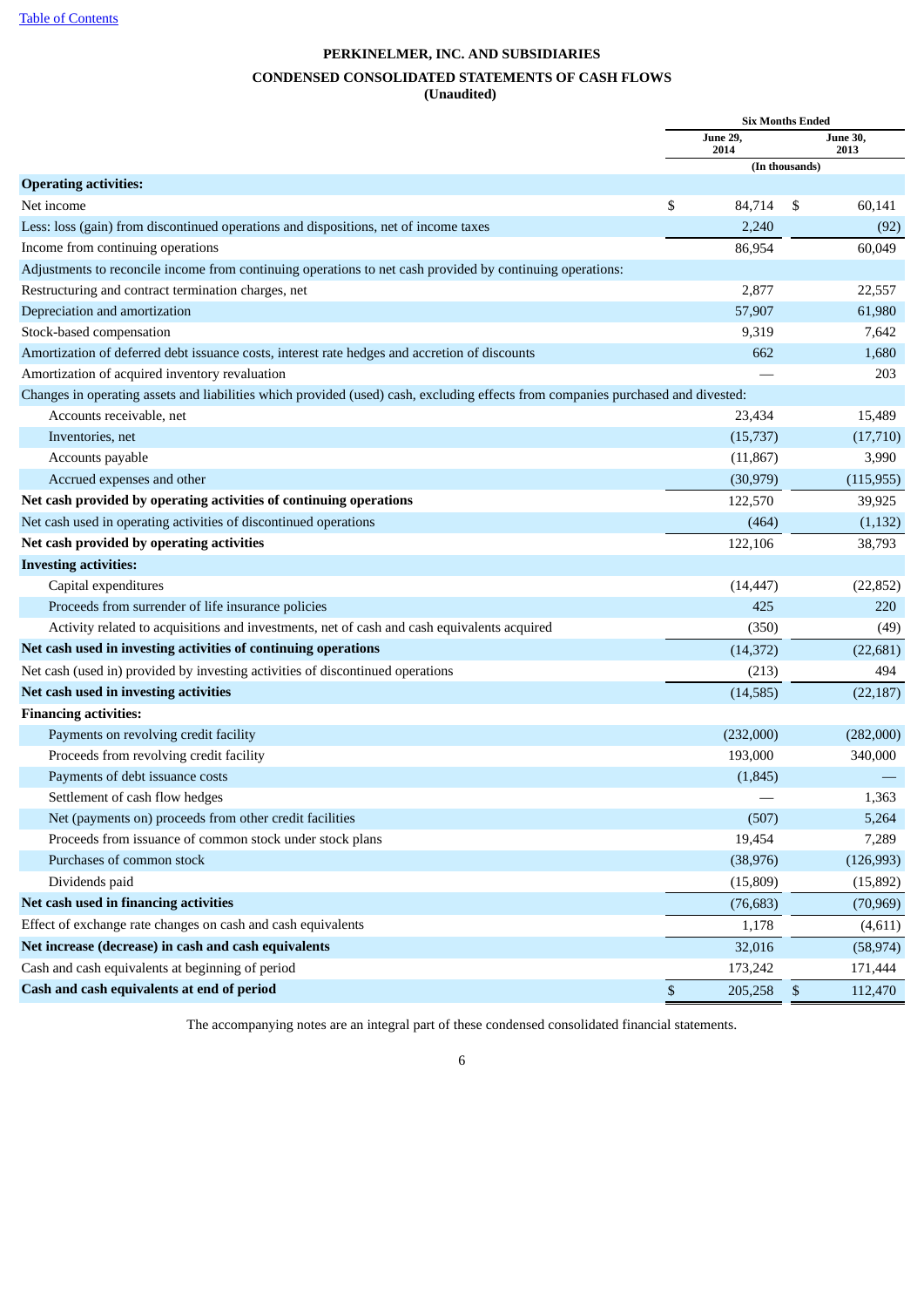# **PERKINELMER, INC. AND SUBSIDIARIES NOTES TO CONDENSED CONSOLIDATED FINANCIAL STATEMENTS (Unaudited)**

#### **Note 1: Basis of Presentation**

The condensed consolidated financial statements included herein have been prepared by PerkinElmer, Inc. (the "Company"), without audit, in accordance with accounting principles generally accepted in the United States of America (the "U.S." or the "United States") and pursuant to the rules and regulations of the Securities and Exchange Commission (the "SEC"). Certain information in the footnote disclosures of the financial statements has been condensed or omitted where it substantially duplicates information provided in the Company's latest audited consolidated financial statements, in accordance with the rules and regulations of the SEC. These condensed consolidated financial statements should be read in conjunction with the Company's audited consolidated financial statements and notes included in its Annual Report on Form 10-K for the fiscal year ended December 29, 2013, filed with the SEC (the "2013 Form 10-K"). The balance sheet amounts at December 29, 2013 in this report were derived from the Company's audited 2013 consolidated financial statements included in the 2013 Form 10-K. The condensed consolidated financial statements reflect all adjustments that, in the opinion of management, are necessary to present fairly the Company's financial position, results of operations and cash flows for the periods indicated. The preparation of financial statements in conformity with U.S. Generally Accepted Accounting Principles ("GAAP") requires management to make estimates and assumptions that affect the reported amounts and classifications of assets and liabilities and disclosure of contingent assets and liabilities at the date of the financial statements and the reported amounts of revenues and expenses during the reporting period. The results of operations for the three and six months ended June 29, 2014 and June 30, 2013, respectively, are not necessarily indicative of the results for the entire fiscal year or any future period. The Company has evaluated subsequent events from June 29, 2014 through the date of the issuance of these condensed consolidated financial statements and has determined that no material subsequent events have occurred that would affect the information presented in these condensed consolidated financial statements or would require additional disclosure.

*Recently Adopted and Issued Accounting Pronouncements:* From time to time, new accounting pronouncements are issued by the Financial Accounting Standards Board and are adopted by the Company as of the specified effective dates. Unless otherwise discussed, such pronouncements did not have or will not have a significant impact on the Company's condensed consolidated financial position, results of operations and cash flows or do not apply to the Company's operations.

In April 2014, the Financial Accounting Standards Board issued Accounting Standards Update No. 2014-08, *Reporting Discontinued Operations and Disclosures of Disposals of Components of an Entity*. Under this new guidance, only disposals of components of an entity that represent strategic shifts that have, or will have, a major effect on an entity's operations and financial results will be presented as discontinued operations. The standard also requires new disclosures related to individually significant disposals that do not meet the definition of a discontinued operation. The provisions of this guidance are effective for interim and annual periods beginning after December 15, 2014. The Company is currently evaluating the requirements of this guidance and has not yet determined the impact of its adoption on the Company's condensed consolidated financial position, results of operations and cash flows.

In May 2014, the Financial Accounting Standards Board issued Accounting Standards Update No. 2014-09, *Revenue from Contracts with Customers*. Under this new guidance, an entity should use a five-step process to recognize revenue, which depicts the transfer of promised goods or services to customers in an amount that reflects the consideration to which the entity expects to be entitled in exchange for those goods or services. The standard also requires new disclosures regarding the nature, amount, timing and uncertainty of revenue and cash flows arising from contracts with customers. The provisions of this guidance are effective for interim and annual periods beginning after December 15, 2016. The Company is currently evaluating the requirements of this guidance and has not yet determined the impact of its adoption on the Company's condensed consolidated financial position, results of operations and cash flows.

#### **Note 2: Business Combinations**

During fiscal year 2013, the Company completed the acquisition of four businesses for total consideration of \$11.4 million, in cash. During the first six months of fiscal year 2014, the Company paid \$0.4 million in additional deferred consideration for one of these acquisitions. As of the closing date of that acquisition, the Company potentially had to pay additional contingent consideration for the business of up to \$2.2 million, which at closing had an estimated fair value of \$1.1 million. The excess of the purchase prices over the fair values of each of the acquired businesses' net assets represents cost and revenue synergies specific to the Company, as well as non-capitalizable intangible assets, such as the employee workforce acquired, and have been allocated to goodwill, none of which is tax deductible. The Company reported the operations for these acquisitions within the results of the Company's operations from the acquisition dates. As of June 29, 2014, the purchase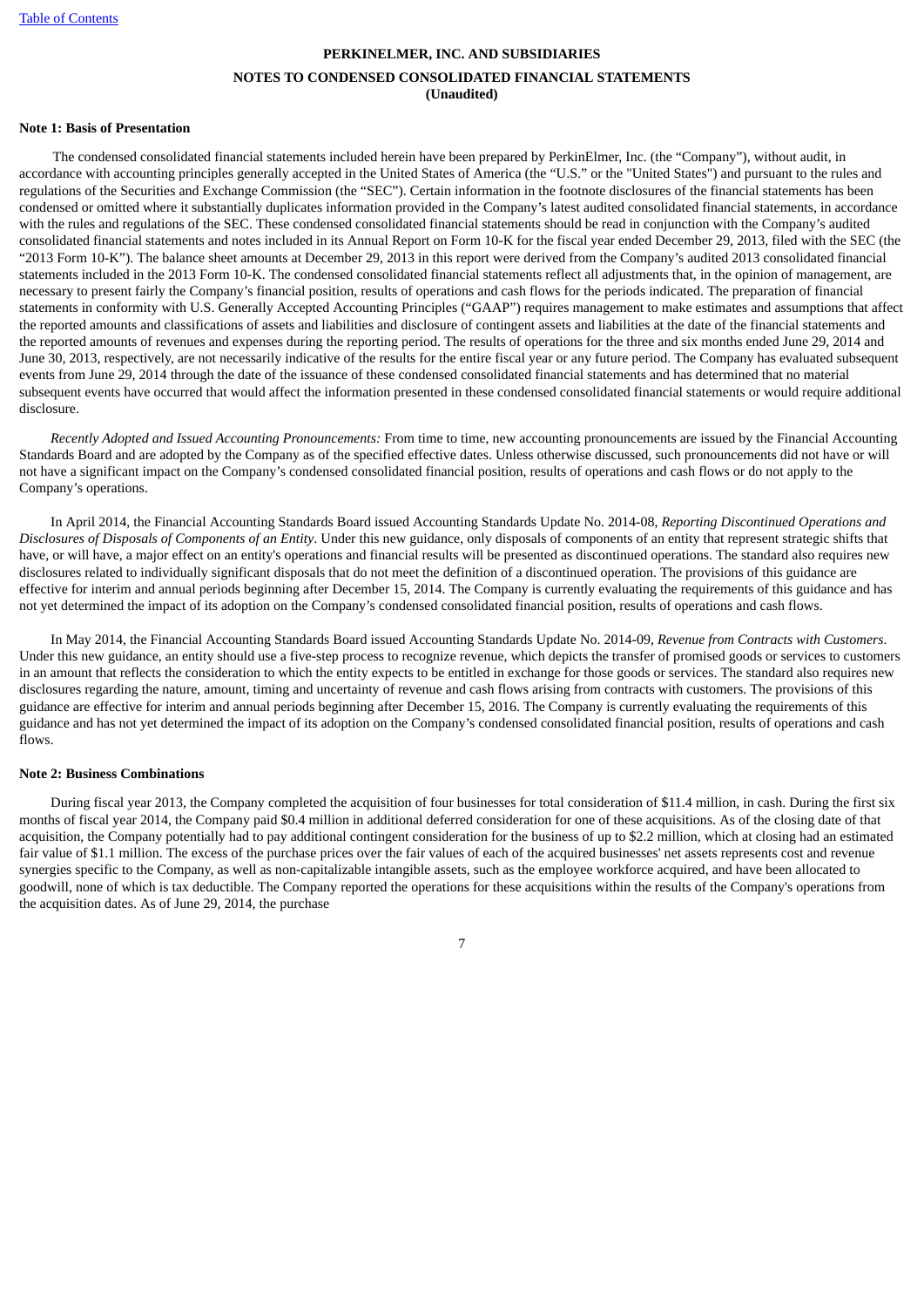accounting allocations related to these acquisitions were preliminary, with the exception of those acquisitions completed during the first six months of fiscal year 2013.

The preliminary allocations of the purchase prices for these acquisitions were based upon initial valuations. The Company's estimates and assumptions underlying the initial valuations are subject to the collection of information necessary to complete the Company's valuations within the measurement periods, which are up to one year from the acquisition dates. The primary areas of the preliminary purchase price allocations that are not yet finalized relate to the fair value of certain tangible and intangible assets acquired and liabilities assumed, assets and liabilities related to income taxes and related valuation allowances, and residual goodwill. The Company expects to continue to obtain information to assist in determining the fair values of the net assets acquired at the acquisition dates during the measurement periods. During the measurement periods, the Company will adjust assets or liabilities if new information is obtained about facts and circumstances that existed as of the acquisition dates that, if known, would have resulted in the recognition of those assets and liabilities as of those dates. Adjustments to the preliminary allocations of the purchase prices during the measurement periods require the revision of comparative prior period financial information when reissued in subsequent financial statements. The effect of adjustments to the allocations of the purchase prices made during the measurement periods would be as if the adjustments had been completed on the acquisition dates. The effects of any such adjustments, if material, may cause changes in depreciation, amortization, or other income or expense recognized in prior periods. All changes that do not qualify as adjustments made during the measurement periods are included in current period earnings.

Allocations of the purchase price for acquisitions are based on estimates of the fair value of the net assets acquired and are subject to adjustment upon finalization of the purchase price allocations. The accounting for business combinations requires estimates and judgments as to expectations for future cash flows of the acquired business, and the allocation of those cash flows to identifiable intangible assets, in determining the estimated fair values for assets acquired and liabilities assumed. The fair values assigned to tangible and intangible assets acquired and liabilities assumed, including contingent consideration, are based on management's estimates and assumptions, as well as other information compiled by management, including valuations that utilize customary valuation procedures and techniques. Contingent consideration is measured at fair value at the acquisition date, based on the probability that revenue thresholds or product development milestones will be achieved during the earnout period, with changes in the fair value after the acquisition date affecting earnings to the extent it is to be settled in cash. Increases or decreases in the fair value of contingent consideration liabilities primarily result from changes in the estimated probabilities of achieving revenue thresholds or product development milestones during the earnout period. The Company may have to pay contingent consideration, related to all acquisitions with open contingency periods, of up to \$28.6 million as of June 29, 2014. As of June 29, 2014, the Company has recorded contingent consideration obligations relating to its acquisitions of Dexela Limited, Haoyuan Biotech Co. and Tetra Teknolojik Sistemler Limited Sirketi, with an estimated fair value of \$3.4 million. The earnout period for each of these acquisitions does not exceed three years from the respective acquisition date. If the actual results differ from the estimates and judgments used in these fair values, the amounts recorded in the condensed consolidated financial statements could result in a possible impairment of the intangible assets and goodwill, require acceleration of the amortization expense of definite-lived intangible assets or the recognition of additional consideration which would be expensed.

Total transaction costs related to acquisition activities for each of the three and six months ended June 29, 2014 were \$0.1 million and \$0.2 million, respectively. Total transaction costs related to acquisition activities were \$0.1 million for each of the three and six months ended June 30, 2013. These transaction costs were expensed as incurred and recorded in selling, general and administrative expenses in the Company's condensed consolidated statements of operations.

#### **Note 3: Discontinued Operations**

As part of the Company's continuing efforts to focus on higher growth opportunities, the Company has discontinued certain businesses. The Company has accounted for these businesses as discontinued operations and, accordingly, has presented the results of operations and related cash flows as discontinued operations for all periods presented. Any remaining assets and liabilities of these businesses have been presented separately, and are reflected within the assets and liabilities from discontinued operations in the accompanying condensed consolidated balance sheets as of June 29, 2014 and December 29, 2013.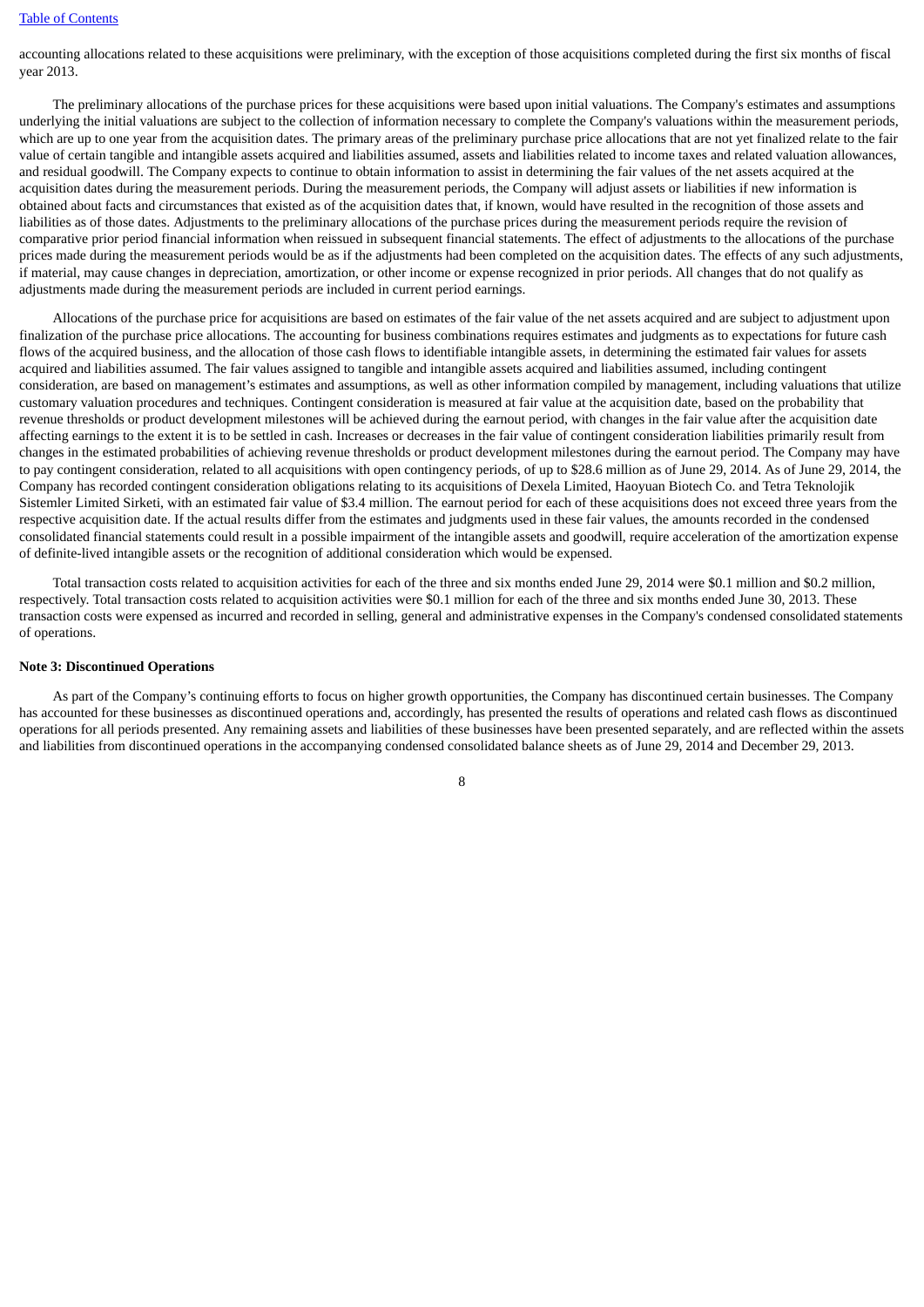The Company recorded the following pre-tax gains and losses, which have been reported as a net gain or loss on disposition of discontinued operations:

|                                                                              | <b>Three Months Ended</b> |                         |      |                         | <b>Six Months Ended</b> |            |  |     |  |                         |  |
|------------------------------------------------------------------------------|---------------------------|-------------------------|------|-------------------------|-------------------------|------------|--|-----|--|-------------------------|--|
|                                                                              |                           | <b>June 29,</b><br>2014 |      | <b>June 30,</b><br>2013 | <b>June 29.</b><br>2014 |            |  |     |  | <b>June 30,</b><br>2013 |  |
|                                                                              |                           |                         |      | (In thousands)          |                         |            |  |     |  |                         |  |
| Loss on disposition of microarray-based diagnostic testing laboratory \$     |                           | (257)                   | - \$ |                         |                         | $(257)$ \$ |  |     |  |                         |  |
| Gain on disposition of Photoflash business                                   |                           |                         |      | 369                     |                         |            |  | 493 |  |                         |  |
| (Loss) gain on disposition of other discontinued operations                  |                           | (45)                    |      | 244                     |                         | (117)      |  | 28  |  |                         |  |
| (Loss) gain on disposition of discontinued operations before income<br>taxes |                           | (302)                   |      | 613                     |                         | (374)      |  | 521 |  |                         |  |

In May 2014, the Company's management approved the shutdown of its microarray-based diagnostic testing laboratory in the United States, which has been reported within the Human Health segment. The Company determined that, with the lack of adequate reimbursement from health care payers, the microarray-based diagnostic testing laboratory in the United States would need significant investment in its operations to reduce costs in order to effectively compete in the market. The shutdown of the microarray-based diagnostic testing laboratory in the United States resulted in a \$0.3 million pre-tax loss related to the disposal of fixed assets and inventory during the three months ended June 29, 2014.

In June 2010, the Company sold its Photoflash business, which was included in the Company's Environmental Health segment, for \$13.5 million, including an adjustment for net working capital, plus potential additional contingent consideration. During the six months ended June 30, 2013, the Company recognized a pre-tax gain of \$0.5 million for contingent consideration related to this sale. This gain was recognized as a gain on disposition of discontinued operations.

During the first six months of both fiscal years 2014 and 2013, the Company settled various commitments related to the divestiture of other discontinued operations. The Company recognized pre-tax gains and losses in the first six months of both fiscal years 2014 and 2013. These gains and losses were recognized as a (loss) gain on disposition of discontinued operations.

Summary pre-tax operating results of the discontinued operations for the periods prior to disposition, which included a \$1.0 million pre-tax charge related to workforce reductions in the microarray-based diagnostic testing laboratory in the United States during the second quarter of fiscal year 2014, were as follows:

|                                                       |                         | <b>Three Months Ended</b> |                                                    |       | <b>Six Months Ended</b> |          |  |          |                         |
|-------------------------------------------------------|-------------------------|---------------------------|----------------------------------------------------|-------|-------------------------|----------|--|----------|-------------------------|
|                                                       | <b>June 29,</b><br>2014 |                           | <b>June 30,</b><br><b>June 29,</b><br>2013<br>2014 |       |                         |          |  |          | <b>June 30,</b><br>2013 |
|                                                       |                         | (In thousands)            |                                                    |       |                         |          |  |          |                         |
| <b>Sales</b>                                          |                         | 426                       |                                                    | 2,624 |                         | 1,720    |  | 5,059    |                         |
| Costs and expenses                                    |                         | 2,510                     |                                                    | 3.176 |                         | 4,834    |  | 6,404    |                         |
| Loss from discontinued operations before income taxes |                         | (2,084)                   |                                                    | (552) |                         | (3, 114) |  | (1, 345) |                         |

The Company recorded a tax benefit of \$0.9 million and a tax benefit of \$1.2 million on discontinued operations and dispositions for the three and six months ended June 29, 2014, respectively. The Company recorded a tax benefit of \$0.6 million and a tax benefit of \$0.9 million on discontinued operations and dispositions for the three and six months ended June 30, 2013, respectively.

#### **Note 4: Restructuring and Contract Termination Charges, Net**

The Company has undertaken a series of restructuring actions related to the impact of acquisitions and divestitures, alignment with the Company's growth strategy, the integration of its business units and productivity initiatives. The current portion of restructuring and contract termination charges is recorded in accrued restructuring and contract termination charges and the long-term portion of restructuring and contract termination charges is recorded in long-term liabilities. The activities associated with these plans have been reported as restructuring and contract termination charges, net, and are included as a component of operating expenses from continuing operations.

A description of the restructuring plans and the activity recorded for the six months ended June 29, 2014 is listed below. Details of the plans initiated in previous years, particularly those listed under *"Previous Restructuring and Integration Plans,"* are discussed more fully in Note 4 to the audited consolidated financial statements in the 2013 Form 10-K.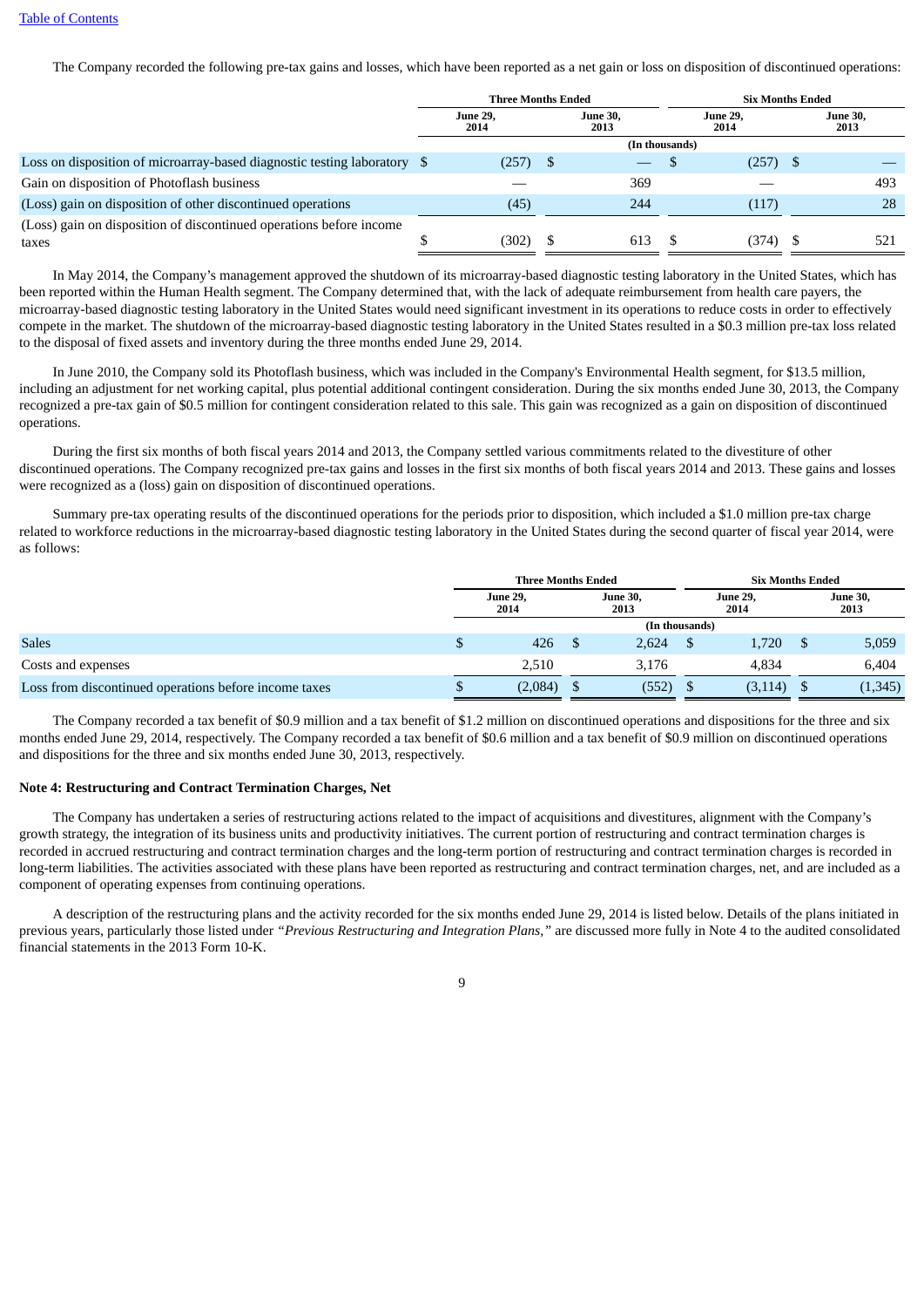The restructuring plans for the first and second quarters of fiscal year 2014 and the first quarter of fiscal year 2013 were principally intended to focus resources on higher growth end markets. The restructuring plans for the fourth and third quarters of fiscal year 2013 were principally intended to shift certain of the Company's research and development resources into a newly opened Center for Innovation. The restructuring plan for the second quarter of fiscal year 2013 was principally intended to shift certain of the Company's operations into a newly established shared service center as well as realign operations, research and development resources and production resources as a result of previous acquisitions.

A description of the restructuring plans and the activity recorded are as follows:

#### *Q2 2014 Restructuring Plan*

During the second quarter of fiscal year 2014, the Company's management approved a plan to focus resources on higher growth end markets (the "Q2 2014 Plan"). As a result of the Q2 2014 Plan, the Company recognized a \$0.5 million pre-tax restructuring charge in the Human Health segment related to a workforce reduction from reorganization activities and recognized a \$0.3 million pre-tax restructuring charge in the Environmental Health segment related to a workforce reduction from reorganization activities. As part of the Q2 2014 Plan, the Company reduced headcount by 22 employees. All employees were notified of termination under the Q2 2014 Plan by June 29, 2014.

The following table summarizes the Q2 2014 Plan activity for the six months ended June 29, 2014:

|                                               | Severance      |
|-----------------------------------------------|----------------|
|                                               | (In thousands) |
| Provision                                     | 735            |
| Amounts paid and foreign currency translation | (228)          |
| Balance at June 29, 2014                      | 507            |

The Company anticipates that the remaining severance payments of \$0.5 million for workforce reductions will be substantially completed by the end of the second quarter of fiscal year 2015.

# *Q1 2014 Restructuring Plan*

During the first quarter of fiscal year 2014, the Company's management approved a plan principally intended to focus resources on higher growth end markets (the "Q1 2014 Plan"). As a result of the Q1 2014 Plan, the Company recognized a \$0.4 million pre-tax restructuring charge in the Human Health segment related to a workforce reduction from reorganization activities and recognized a \$0.2 million pre-tax restructuring charge in the Environmental Health segment related to a workforce reduction from reorganization activities. As part of the Q1 2014 Plan, the Company reduced headcount by 17 employees. All employees were notified of termination under the Q1 2014 Plan by March 30, 2014.

The following table summarizes the Q1 2014 Plan activity for the six months ended June 29, 2014:

|                                               | Severance      |
|-----------------------------------------------|----------------|
|                                               | (In thousands) |
| Provision                                     | 567            |
| Amounts paid and foreign currency translation | (345)          |
| Balance at June 29, 2014                      | 222            |

The Company anticipates that the remaining severance payments of \$0.2 million for workforce reductions will be substantially completed by the end of the fourth quarter of fiscal year 2014.

#### *Q4 2013 Restructuring Plan*

During the fourth quarter of fiscal year 2013, the Company's management approved a plan principally intended to shift certain of the Company's research and development resources into a newly opened Center for Innovation (the "Q4 2013 Plan"). As a result of the Q4 2013 Plan, the Company recognized an \$8.2 million pre-tax restructuring charge in the Human Health segment related to a workforce reduction from reorganization activities and the closure of excess facility space and recognized a \$3.0 million pre-tax restructuring charge in the Environmental Health segment related to a workforce reduction from reorganization activities. As part of the Q4 2013 Plan, the Company reduced headcount by 73 employees. All employees were notified of termination under the Q4 2013 Plan by December 29, 2013.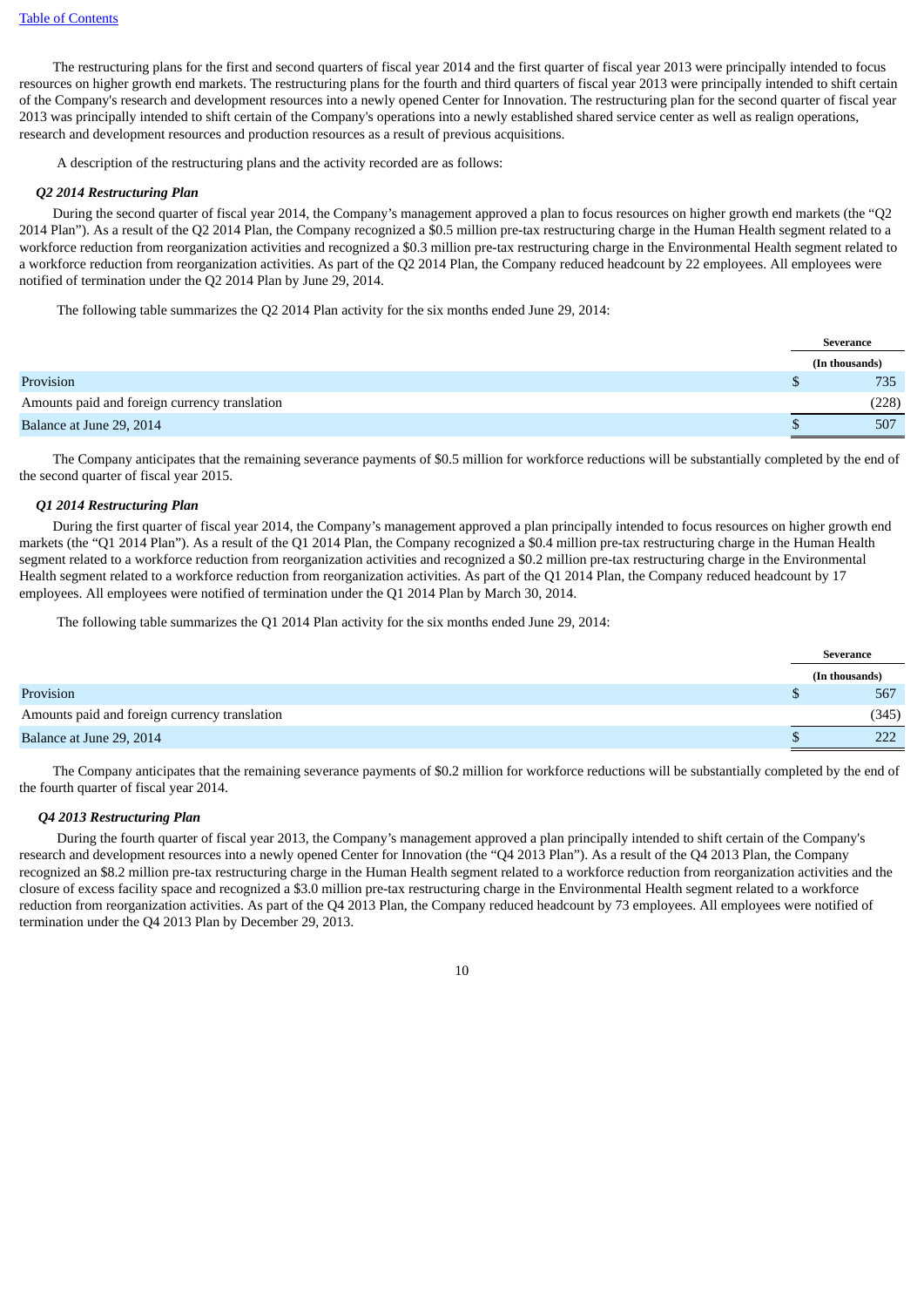The following table summarizes the Q4 2013 Plan activity for the six months ended June 29, 2014:

|                                               | Severance | <b>Closure of</b><br><b>Excess Facility</b><br><b>Space</b> |                | Total |         |
|-----------------------------------------------|-----------|-------------------------------------------------------------|----------------|-------|---------|
|                                               |           |                                                             | (In thousands) |       |         |
| Balance at December 29, 2013                  | 1,987     |                                                             | 6.854          |       | 8,841   |
| Amounts paid and foreign currency translation | (1,456)   |                                                             | (900)          |       | (2,356) |
| Balance at June 29, 2014                      | 531       |                                                             | 5,954          |       | 6,485   |

The Company anticipates that the remaining severance payments of \$0.5 million for workforce reductions will be substantially completed by the end of the fourth quarter of fiscal year 2014. The Company also anticipates that the remaining payments of \$6.0 million, net of estimated sublease income, for the closure of the excess facility space will be paid through fiscal year 2019, in accordance with the terms of the applicable leases.

#### *Q3 2013 Restructuring Plan*

During the third quarter of fiscal year 2013, the Company's management approved a plan principally intended to shift certain of the Company's research and development resources into a newly opened Center for Innovation (the "Q3 2013 Plan"). As a result of the Q3 2013 Plan, the Company recognized a \$0.5 million pre-tax restructuring charge in the Human Health segment related to a workforce reduction from reorganization activities and the closure of excess facility space. As part of the Q3 2013 Plan, the Company reduced headcount by 29 employees. All employees were notified of termination under the Q3 2013 Plan by September 29, 2013.

The following table summarizes the Q3 2013 Plan activity for the six months ended June 29, 2014:

|                                               | Severance      |
|-----------------------------------------------|----------------|
|                                               | (In thousands) |
| Balance at December 29, 2013                  |                |
| Amounts paid and foreign currency translation | (133)          |
| Balance at June 29, 2014                      |                |

The severance payments for workforce reductions were substantially completed by the end of the second quarter of fiscal year 2014.

#### *Q2 2013 Restructuring Plan*

During the second quarter of fiscal year 2013, the Company's management approved a plan principally intended to shift certain of the Company's operations into a newly established shared service center as well as realign operations, research and development resources, and production resources as a result of previous acquisitions (the "Q2 2013 Plan"). As a result of the Q2 2013 Plan, the Company initially recognized a \$9.9 million pre-tax restructuring charge in the Human Health segment related to a workforce reduction from reorganization activities and the closure of excess facility space, and recognized a \$8.8 million pre-tax restructuring charge in the Environmental Health segment related to a workforce reduction from reorganization activities and the closure of excess facility space. Subsequent to the initial charge, during fiscal year 2013, the Company recorded an additional \$0.6 million pre-tax restructuring charge in the Human Health segment for services that were provided for one-time benefits in which the employee was required to render service beyond the legal notification period. During the six months ended June 29, 2014, the Company recorded additional pre-tax restructuring charges of \$0.1 million in each of the Human Health and Environmental Health segments due to higher than expected costs associated with the closure of the excess facility space. As part of the Q2 2013 Plan, the Company reduced headcount by 264 employees. All employees were notified of termination under the Q2 2013 Plan by June 30, 2013.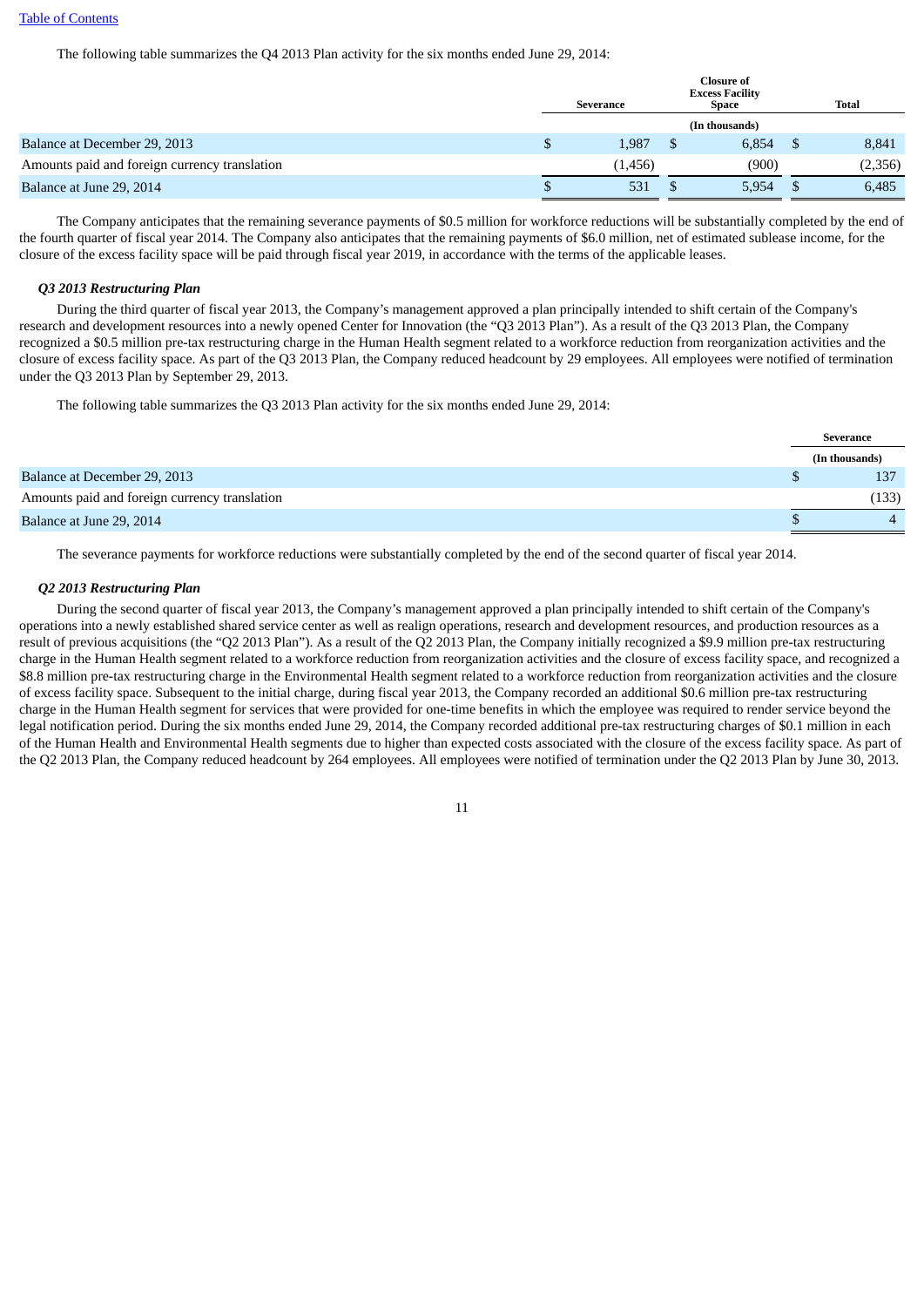The following table summarizes the Q2 2013 Plan activity for the six months ended June 29, 2014:

|                                               |   | Severance |     | <b>Closure of</b><br><b>Excess Facility</b><br>Space | <b>Total</b> |
|-----------------------------------------------|---|-----------|-----|------------------------------------------------------|--------------|
|                                               |   |           |     | (In thousands)                                       |              |
| Balance at December 29, 2013                  | S | 12,750    | \$. | $\qquad \qquad -$                                    | 12,750       |
| Change in estimates                           |   |           |     | 184                                                  | 184          |
| Amounts paid and foreign currency translation |   | (7,798)   |     | (137)                                                | (7, 935)     |
| Balance at June 29, 2014                      |   | 4,952     |     | 47                                                   | 4,999        |

The Company anticipates that the remaining severance payments of \$5.0 million for workforce reductions will be substantially completed by the end of the fourth quarter of fiscal year 2014, as local law requires some severance to be paid in monthly installments through the fourth quarter of fiscal year 2014. The Company also anticipates that the remaining payments of \$0.05 million for the closure of the excess facility space will be paid through the third quarter of 2014, in accordance with the terms of the applicable lease.

#### *Q1 2013 Restructuring Plan*

During the first quarter of fiscal year 2013, the Company's management approved a plan to focus resources on higher growth end markets (the "Q1 2013 Plan"). As a result of the Q1 2013 Plan, the Company recognized a \$2.3 million pre-tax restructuring charge in the Human Health segment related to a workforce reduction from reorganization activities and recognized a \$0.2 million pre-tax restructuring charge in the Environmental Health segment related to a workforce reduction from reorganization activities. During the six months ended June 29, 2014, the Company recorded a pre-tax restructuring reversal of \$0.2 million in the Human Health segment due to lower than expected costs associated with the remaining severance payments. As part of the Q1 2013 Plan, the Company reduced headcount by 62 employees. All employees were notified of termination under the Q1 2013 Plan by March 31, 2013.

The following table summarizes the Q1 2013 Plan activity for the six months ended June 29, 2014:

|                              | Severance      |
|------------------------------|----------------|
|                              | (In thousands) |
| Balance at December 29, 2013 | 208            |
| Change in estimates          | (208)          |
| Balance at June 29, 2014     |                |

No remaining severance payments exist under the Q1 2013 Plan.

#### *Previous Restructuring and Integration Plans*

The principal actions of the restructuring and integration plans from fiscal year 2001 through fiscal year 2012 were workforce reductions and the closure of excess facility space related to the integration of the Company's businesses in order to realign operations, reduce costs, achieve operational efficiencies and shift resources into geographic regions and end markets that are more consistent with the Company's growth strategy. During the six months ended June 29, 2014, the Company paid \$3.6 million related to these plans and recorded an additional charge of \$0.1 million related to higher than expected costs associated with workforce reductions within the Human Health Segment. As of June 29, 2014, the Company had \$9.7 million of remaining liabilities associated with these restructuring and integration plans, primarily for residual lease obligations related to closed facilities and remaining severance payments for workforce reductions in both the Human Health and Environmental Health segments. The Company expects to make payments for these leases, the terms of which vary in length, through fiscal year 2022. The Company anticipates the remaining severance payments for workforce reductions will be substantially completed by the end of the fourth quarter of fiscal year 2014, as local law requires some severance to be paid in monthly installments through the fourth quarter of fiscal year 2014.

#### *Contract Termination Charges*

The Company has terminated various contractual commitments in connection with certain disposal activities and has recorded charges, to the extent applicable, for the costs of terminating these contracts before the end of their terms and the costs that will continue to be incurred for the remaining terms without economic benefit to the Company. The Company recorded an additional pre-tax charge of \$1.5 million, primarily as a result of terminating various contractual commitments in the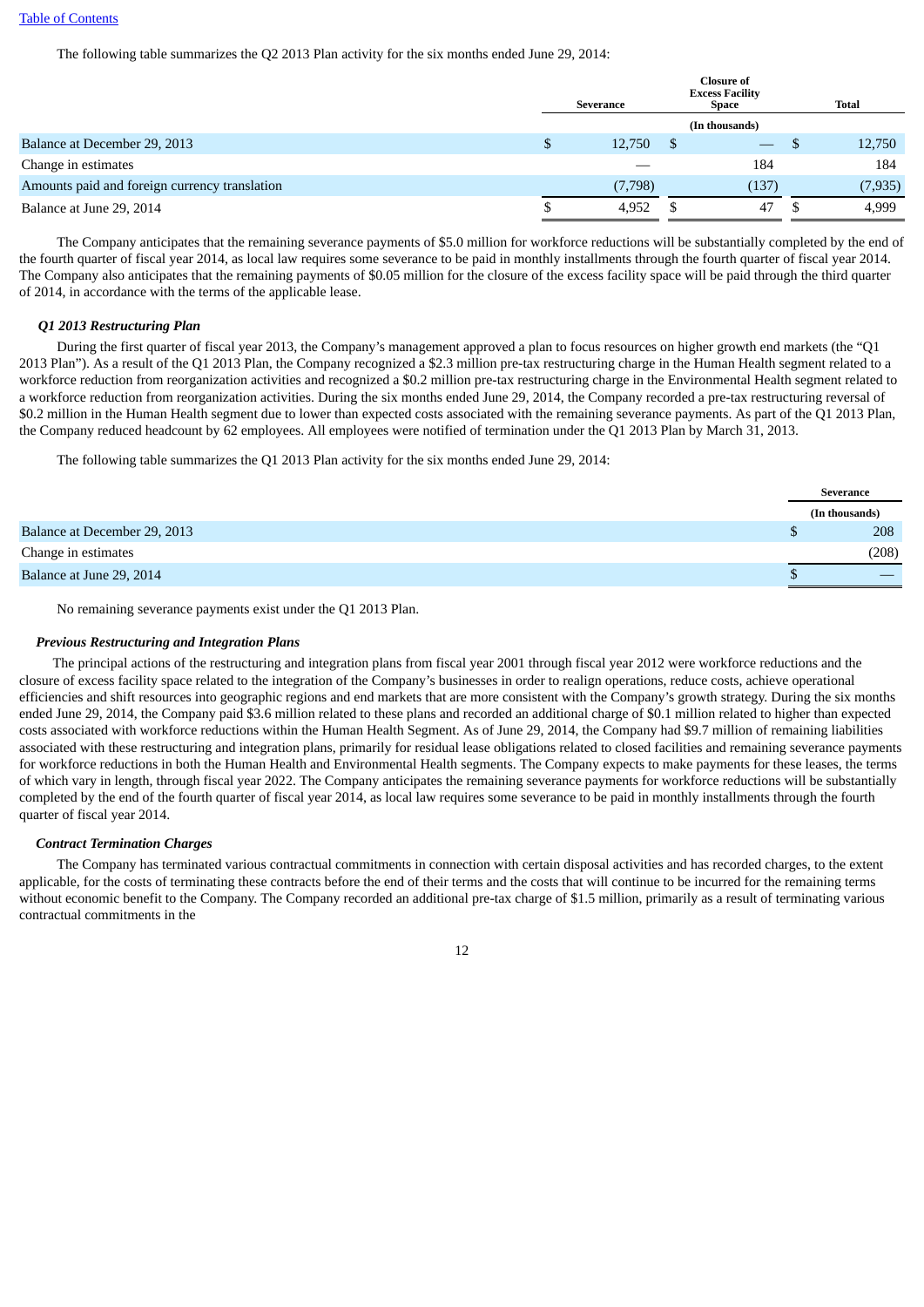# Table of [Contents](#page-0-0)

Environmental Health segment, and the Company made payments for these obligations of \$1.2 million in the first six months of fiscal year 2014. The remaining balance of these accruals as of June 29, 2014 was \$0.6 million.

#### **Note 5: Interest and Other Expense, Net**

Interest and other expense, net, consisted of the following:

|                                       | <b>Three Months Ended</b> |  |                         |      |                         | <b>Six Months Ended</b> |                         |
|---------------------------------------|---------------------------|--|-------------------------|------|-------------------------|-------------------------|-------------------------|
|                                       | <b>June 29,</b><br>2014   |  | <b>June 30,</b><br>2013 |      | <b>June 29,</b><br>2014 |                         | <b>June 30,</b><br>2013 |
|                                       | (In thousands)            |  |                         |      |                         |                         |                         |
| Interest income                       | \$<br>(151)               |  | (64)                    | - \$ | $(245)$ \$              |                         | (169)                   |
| Interest expense                      | 9,079                     |  | 11,913                  |      | 18,298                  |                         | 23,606                  |
| Other expense, net                    | 36                        |  | 1,016                   |      | 2,200                   |                         | 1,468                   |
| Total interest and other expense, net | 8,964                     |  | 12,865                  | S.   | 20,253                  |                         | 24,905                  |

#### **Note 6: Inventories, Net**

Inventories as of June 29, 2014 and December 29, 2013 consisted of the following:

|                        | <b>June 29,</b><br>2014 |                | December 29,<br>2013 |
|------------------------|-------------------------|----------------|----------------------|
|                        |                         | (In thousands) |                      |
| Raw materials          | \$<br>97,293            | - \$           | 92,713               |
| Work in progress       | 17,356                  |                | 15,505               |
| Finished goods         | 163,342                 |                | 152,640              |
| Total inventories, net | 277,991                 | S              | 260,858              |

# **Note 7: Income Taxes**

The Company regularly reviews its tax positions in each significant taxing jurisdiction in the process of evaluating its unrecognized tax benefits. The Company makes adjustments to its unrecognized tax benefits when: (i) facts and circumstances regarding a tax position change, causing a change in management's judgment regarding that tax position; (ii) a tax position is effectively settled with a tax authority at a differing amount; and/or (iii) the statute of limitations expires regarding a tax position.

At June 29, 2014, the Company had gross tax effected unrecognized tax benefits of \$33.9 million, of which \$28.6 million, if recognized, would affect the continuing operations effective tax rate. The remaining amount, if recognized, would affect discontinued operations.

The Company believes that it is reasonably possible that approximately \$2.4 million of its uncertain tax positions at June 29, 2014, including accrued interest and penalties, and net of tax benefits, may be resolved over the next twelve months as a result of lapses in applicable statutes of limitations and potential settlements. Various tax years after 2006 remain open to examination by certain jurisdictions in which the Company has significant business operations, such as China, Finland, Germany, Italy, Netherlands, Singapore, the United Kingdom and the United States. The tax years under examination vary by jurisdiction.

During the first six months of fiscal years 2014 and 2013, the Company recorded net discrete income tax benefits of \$4.0 million and \$15.4 million, respectively, primarily for reversals of uncertain tax position reserves and resolution of other tax matters. The \$15.4 million discrete income tax benefits for the six months ended June 30, 2013 included \$9.4 million of reversals as a result of lapses in statutes of limitation during the first quarter of fiscal year 2013.

#### **Note 8: Debt**

*Senior Unsecured Revolving Credit Facility.* On January 8, 2014, the Company refinanced its debt held under a previous senior unsecured revolving credit facility and entered into a new senior unsecured revolving credit facility. The new senior unsecured revolving credit facility provides for \$700.0 million of revolving loans and has an initial maturity of January 8, 2019. As of June 29, 2014, undrawn letters of credit in the aggregate amount of \$12.2 million were treated as issued and outstanding under the new senior unsecured revolving credit facility. As of June 29, 2014, the Company had \$329.8 million available for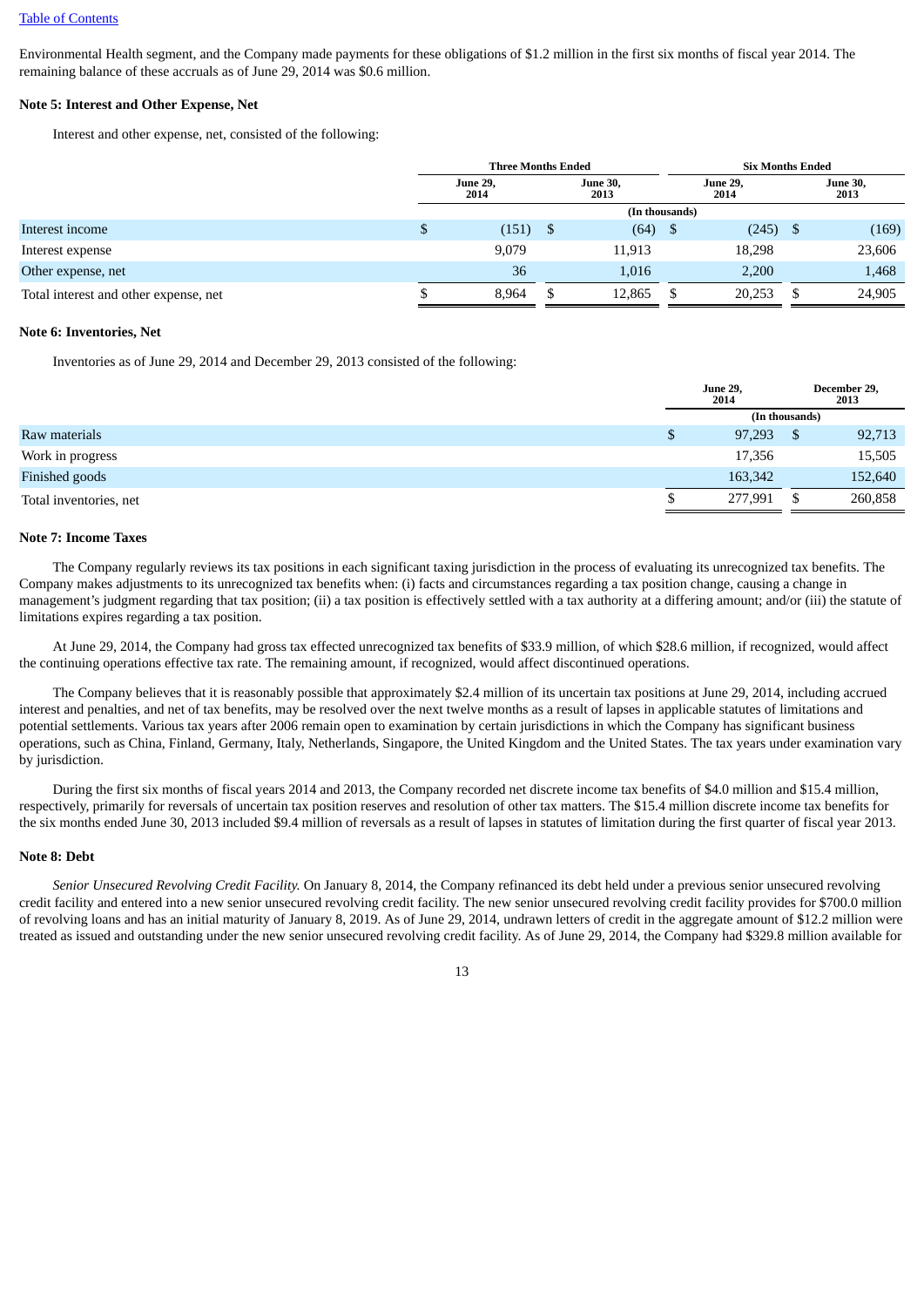additional borrowing under the new facility. The Company uses the senior unsecured revolving credit facility for general corporate purposes, which may include working capital, refinancing existing indebtedness, capital expenditures, share repurchases, acquisitions and strategic alliances. The interest rates under the senior unsecured revolving credit facility are based on the Eurocurrency rate or the base rate at the time of borrowing, plus a margin. The base rate is the higher of (i) the rate of interest in effect for such day as publicly announced from time to time by JP Morgan Chase Bank, N.A. as its "prime rate," (ii) the Federal Funds rate plus 50 basis points or (iii) one-month Libor plus 1.00%. At June 29, 2014, borrowings under the senior unsecured revolving credit facility were accruing interest based on the Eurocurrency rate. The Eurocurrency margin as of June 29, 2014 was 108 basis points. The weighted average Eurocurrency interest rate as of June 29, 2014 was 0.18%, resulting in a weighted average effective Eurocurrency rate, including the margin, of 1.26%. At June 29, 2014, the Company had \$358.0 million of borrowings in U.S. Dollars outstanding under the senior unsecured revolving credit facility. The credit agreement for the facility contains affirmative, negative and financial covenants and events of default similar to those contained in the Company's credit agreement for its previous facility. The financial covenants in the Company's senior unsecured revolving credit facility include a debt-to-capital ratio, and two contingent covenants, a maximum consolidated leverage ratio and a minimum consolidated interest coverage ratio, applicable if the Company's credit rating is downgraded below investment grade. During the six months ended June 29, 2014, the Company capitalized \$1.8 million of debt issuance costs for the refinancing of debt held under its previous senior unsecured revolving credit facility. These debt issuance costs are being amortized into interest and other expense, net, on a straight-line basis, over the term of the new senior unsecured revolving credit facility.

The Company's previous senior unsecured revolving credit facility provided for \$700.0 million of revolving loans and had an initial maturity of December 16, 2016. At December 29, 2013, the Company had \$397.0 million of borrowings in U.S. Dollars outstanding under the previous senior unsecured revolving credit facility. The credit agreement for the previous facility contained affirmative, negative and financial covenants and events of default similar to those contained in the Company's new credit facility.

*5% Senior Unsecured Notes due in 2021.* On October 25, 2011, the Company issued \$500.0 million aggregate principal amount of senior unsecured notes due in 2021 (the "2021 Notes") in a registered public offering and received \$496.9 million of net proceeds from the issuance. The 2021 Notes were issued at 99.372% of the principal amount, which resulted in a discount of \$3.1 million. As of June 29, 2014, the 2021 Notes had an aggregate carrying value of \$497.5 million, net of \$2.5 million of unamortized original issue discount. As of December 29, 2013, the 2021 Notes had an aggregate carrying value of \$497.4 million, net of \$2.6 million of unamortized original issue discount. The 2021 Notes mature in November 2021 and bear interest at an annual rate of 5%. Interest on the 2021 Notes is payable semi-annually on May 15th and November 15th each year. Prior to August 15, 2021 (three months prior to their maturity date), the Company may redeem the 2021 Notes in whole or in part, at its option, at a redemption price equal to the greater of (i) 100% of the principal amount of the 2021 Notes to be redeemed, plus accrued and unpaid interest, or (ii) the sum of the present values of the remaining scheduled payments of principal and interest in respect to the 2021 Notes being redeemed, discounted on a semi-annual basis, at the Treasury Rate plus 45 basis points, plus accrued and unpaid interest. At any time on or after August 15, 2021 (three months prior to their maturity date), the Company may redeem the 2021 Notes, at its option, at a redemption price equal to 100% of the principal amount of the 2021 Notes to be redeemed plus accrued and unpaid interest. Upon a change of control (as defined in the indenture governing the 2021 Notes ) and a contemporaneous downgrade of the 2021 Notes below investment grade, each holder of 2021 Notes will have the right to require the Company to repurchase such holder's 2021 Notes for 101% of their principal amount, plus accrued and unpaid interest.

*Financing Lease Obligations.* In September 2012, the Company entered into agreements with the lessors of certain buildings that the Company is currently occupying and leasing to expand those buildings. The Company provided a portion of the funds needed for the construction of the additions to the buildings, which resulted in the Company being considered the owner of the buildings during the construction period. At the end of the construction period, the Company was not reimbursed by the lessors for all of the construction costs. The Company is therefore deemed to have continuing involvement and the leases qualify as financing leases under sale-leaseback accounting guidance, representing debt obligations for the Company and non-cash investing and financing activities. As a result, the Company capitalized \$29.3 million in property and equipment, net, representing the fair value of the buildings with a corresponding increase to debt. The Company has also capitalized \$11.5 million in additional construction costs necessary to complete the renovations to the buildings, which were funded by the lessors, with a corresponding increase to debt. At June 29, 2014, the Company had \$39.8 million recorded for these financing lease obligations, of which \$1.1 million was recorded as short-term debt and \$38.7 million was recorded as long-term debt. At December 29, 2013, the Company had \$40.3 million recorded for these financing lease obligations, of which \$2.6 million was recorded as short-term debt and \$37.7 million was recorded as long-term debt. The buildings are being depreciated on a straight-line basis over the terms of the leases to their estimated residual values, which will equal the remaining financing obligation at the end of the lease term. At the end of the lease term, the remaining balances in property, plant and equipment, net and debt will be reversed against each other.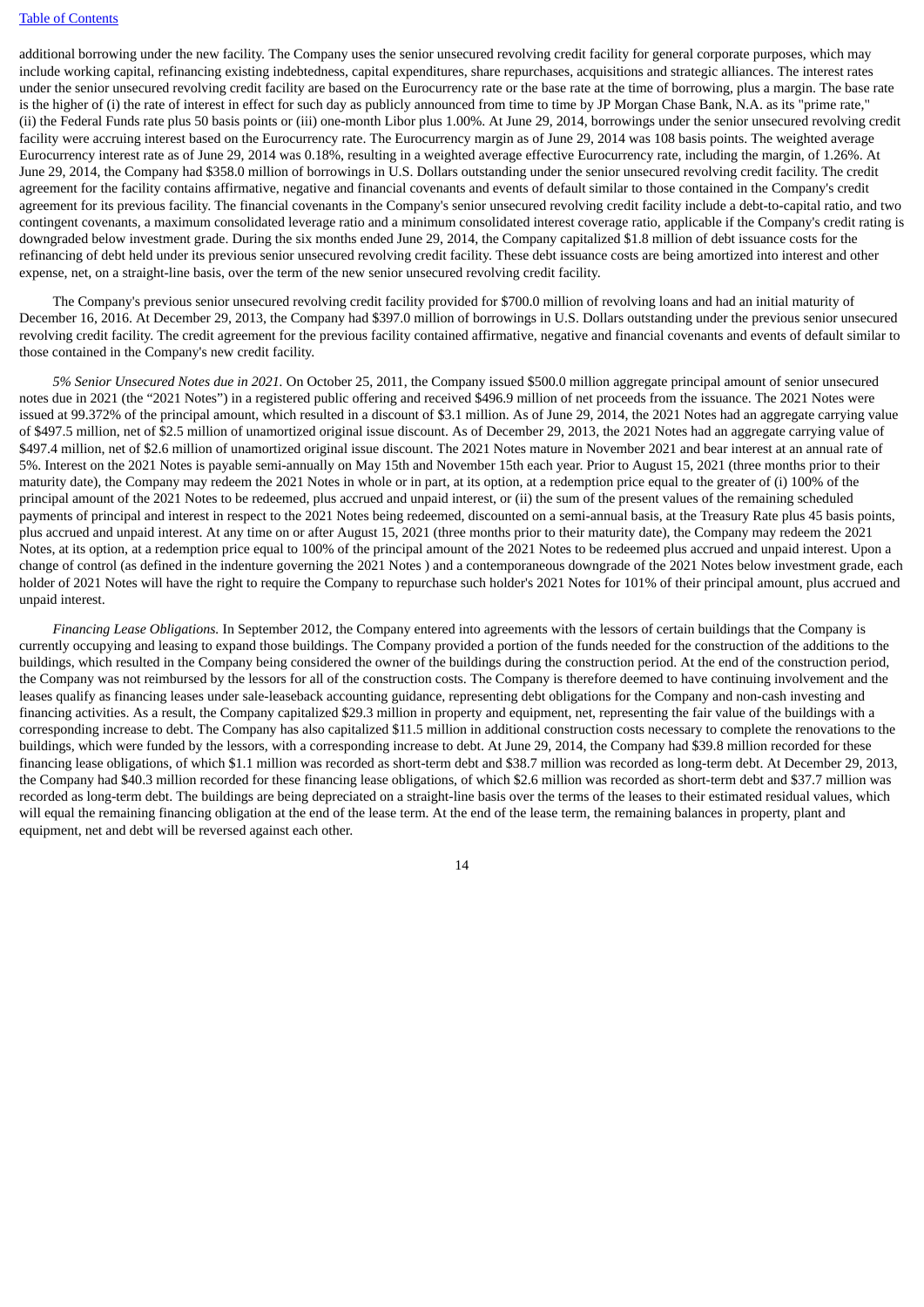# **Note 9: Earnings Per Share**

Basic earnings per share was computed by dividing net income by the weighted-average number of common shares outstanding during the period less restricted unvested shares. Diluted earnings per share was computed by dividing net income by the weighted-average number of common shares outstanding plus all potentially dilutive common stock equivalents, primarily shares issuable upon the exercise of stock options using the treasury stock method. The following table reconciles the number of shares utilized in the earnings per share calculations:

|                                                                                                   | <b>Three Months Ended</b> |                         |                         | <b>Six Months Ended</b> |
|---------------------------------------------------------------------------------------------------|---------------------------|-------------------------|-------------------------|-------------------------|
|                                                                                                   | <b>June 29.</b><br>2014   | <b>June 30,</b><br>2013 | <b>June 29,</b><br>2014 | <b>June 30,</b><br>2013 |
|                                                                                                   |                           | (In thousands)          |                         |                         |
| Number of common shares—basic                                                                     | 112,788                   | 111,575                 | 112.671                 | 112,515                 |
| Effect of dilutive securities:                                                                    |                           |                         |                         |                         |
| Stock options                                                                                     | 970                       | 913                     | 1,010                   | 981                     |
| Restricted stock awards                                                                           | 213                       | 230                     | 193                     | 221                     |
| Number of common shares—diluted                                                                   | 113.971                   | 112,718                 | 113,874                 | 113,717                 |
| Number of potentially dilutive securities excluded from calculation<br>due to antidilutive impact | 499                       | 535                     | 479                     | 507                     |

Antidilutive securities include outstanding stock options with exercise prices and average unrecognized compensation cost in excess of the average fair market value of common stock for the related period. Antidilutive options were excluded from the calculation of diluted net income per share and could become dilutive in the future.

#### **Note 10: Industry Segment Information**

The Company discloses information about its operating segments based on the way that management organizes the segments within the Company for making operating decisions and assessing financial performance. The Company evaluates the performance of its operating segments based on revenue and operating income. Intersegment revenue and transfers are not significant. The Company's management reviews the results of the Company's operations by the Human Health and Environmental Health operating segments. The accounting policies of the operating segments are the same as those described in Note 1 to the audited consolidated financial statements in the 2013 Form 10-K. The principal products and services of the Company's two operating segments are:

- *Human Health*. Develops diagnostics, tools and applications to help detect diseases earlier and more accurately and to accelerate the discovery and development of critical new therapies. The Human Health segment serves both the diagnostics and research markets.
- *Environmental Health*. Provides products, services and solutions to facilitate the creation of safer food and consumer products, more secure surroundings and efficient energy resources. The Environmental Health segment serves the environmental, industrial and laboratory services markets.

The Company has included the expenses for its corporate headquarters, such as legal, tax, audit, human resources, information technology, and other management and compliance costs, as well as the activity related to the mark-to-market adjustment on postretirement benefit plans, as "Corporate" below. The Company has a process to allocate and recharge expenses to the reportable segments when these costs are administered or paid by the corporate headquarters based on the extent to which the segment benefited from the expenses. These amounts have been calculated in a consistent manner and are included in the Company's calculations of segment results to internally plan and assess the performance of each segment for all purposes, including determining the compensation of the business leaders for each of the Company's operating segments.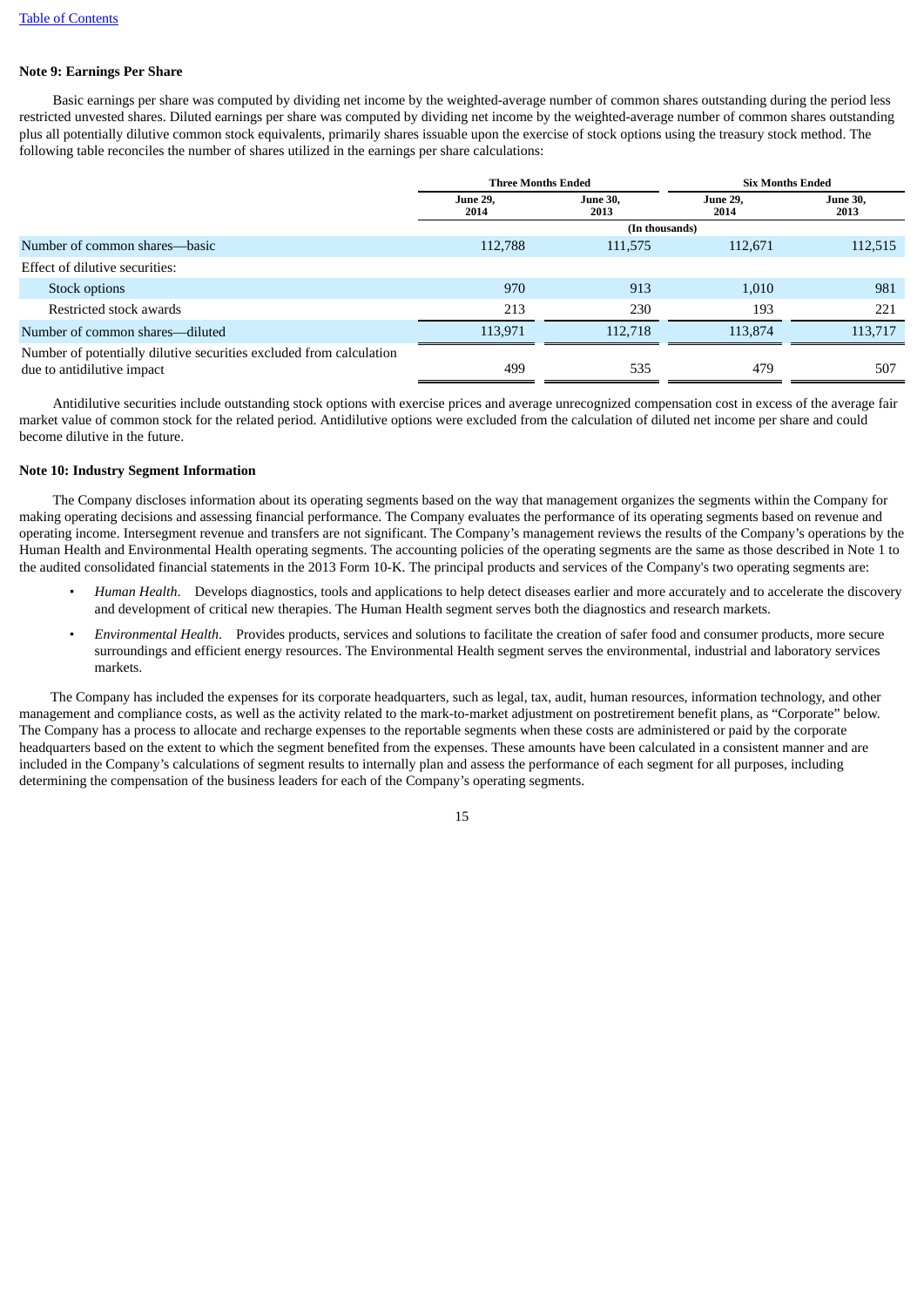Revenue and operating income (loss) by operating segment, excluding discontinued operations, are shown in the table below:

|                                                          | <b>Three Months Ended</b> |    |                         | <b>Six Months Ended</b> |                         |    |                         |
|----------------------------------------------------------|---------------------------|----|-------------------------|-------------------------|-------------------------|----|-------------------------|
|                                                          | <b>June 29,</b><br>2014   |    | <b>June 30,</b><br>2013 |                         | <b>June 29,</b><br>2014 |    | <b>June 30,</b><br>2013 |
|                                                          |                           |    | (In thousands)          |                         |                         |    |                         |
| <b>Human Health</b>                                      |                           |    |                         |                         |                         |    |                         |
| Product revenue                                          | \$<br>245,108             | \$ | 235,923                 | \$                      | 484,137                 | \$ | 454,996                 |
| Service revenue                                          | 62,397                    |    | 61,396                  |                         | 121,557                 |    | 121,217                 |
| <b>Total revenue</b>                                     | 307,505                   |    | 297,319                 |                         | 605,694                 |    | 576,213                 |
| Operating income from continuing operations              | 52,614                    |    | 30,628                  |                         | 96,704                  |    | 56,441                  |
| <b>Environmental Health</b>                              |                           |    |                         |                         |                         |    |                         |
| Product revenue                                          | 136,501                   |    | 138,101                 |                         | 262,956                 |    | 265,647                 |
| Service revenue                                          | 112,164                   |    | 105,253                 |                         | 218,130                 |    | 201,756                 |
| <b>Total revenue</b>                                     | 248,665                   |    | 243,354                 |                         | 481,086                 |    | 467,403                 |
| Operating income from continuing operations              | 30,872                    |    | 19,298                  |                         | 52,371                  |    | 40,026                  |
| Corporate                                                |                           |    |                         |                         |                         |    |                         |
| Operating loss from continuing operations <sup>(1)</sup> | (13, 849)                 |    | (9,710)                 |                         | (27, 676)               |    | (19, 557)               |
| <b>Continuing Operations</b>                             |                           |    |                         |                         |                         |    |                         |
| Product revenue                                          | 381,609                   |    | 374,024                 |                         | 747,093                 |    | 720,643                 |
| Service revenue                                          | 174,561                   |    | 166,649                 |                         | 339,687                 |    | 322,973                 |
| <b>Total revenue</b>                                     | 556,170                   |    | 540,673                 |                         | 1,086,780               |    | 1,043,616               |
| Operating income from continuing operations              | 69,637                    |    | 40,216                  |                         | 121,399                 |    | 76,910                  |
| Interest and other expense, net (see Note 5)             | 8,964                     |    | 12,865                  |                         | 20,253                  |    | 24,905                  |
| Income from continuing operations before income taxes    | \$<br>60,673              | \$ | 27,351                  | \$                      | 101,146                 | \$ | 52,005                  |

 $\overline{a}$  Activity related to the mark-to-market adjustment on postretirement benefit plans has been included in the Corporate operating loss from continuing operations, and in the aggregate constituted a pre-tax gain of \$0.1 million for both the six months ended June 29, 2014 and June 30, 2013. There were no expenses related to the mark-to-market adjustment on postretirement benefit plans for either the three months ended June 29, 2014 or June 30, 2013.

#### **Note 11: Stockholders' Equity**

\_\_\_\_\_\_\_\_\_\_\_\_\_\_\_\_\_\_\_\_\_\_\_\_\_\_\_\_

#### *Comprehensive Income:*

The components of accumulated other comprehensive income consisted of the following:

|                                                          | <b>June 29.</b><br>2014 |                | December 29,<br>2013 |
|----------------------------------------------------------|-------------------------|----------------|----------------------|
|                                                          |                         | (In thousands) |                      |
| Foreign currency translation adjustments                 | 79.623                  |                | 76,283               |
| Unrecognized prior service costs, net of income taxes    | 1.429                   |                | 1.429                |
| Unrealized net losses on securities, net of income taxes | (151)                   |                | (121)                |
| Accumulated other comprehensive income                   | 80.901                  |                | 77,591               |

In December 2013, the Company redeemed all of its 6% senior unsecured notes due in 2015 and wrote-off the remaining unamortized derivative losses for previously settled cash flow hedges. During the six months ended June 30, 2013, pre-tax losses of \$1.0 million were reclassified from accumulated other comprehensive income into interest and other expense, net related to previously settled cash flow hedges. The Company recognized a tax benefit of \$0.4 million related to these amounts reclassified out of accumulated other comprehensive income for the six months ended June 30, 2013.

#### *Stock Repurchase Program:*

On October 24, 2012, the Board of Directors ("the Board") authorized the Company to repurchase up to 6.0 million shares of common stock under a stock repurchase program (the "Repurchase Program"). The Repurchase Program will expire on October 24, 2014 unless terminated earlier by the Board, and may be suspended or discontinued at any time. During the six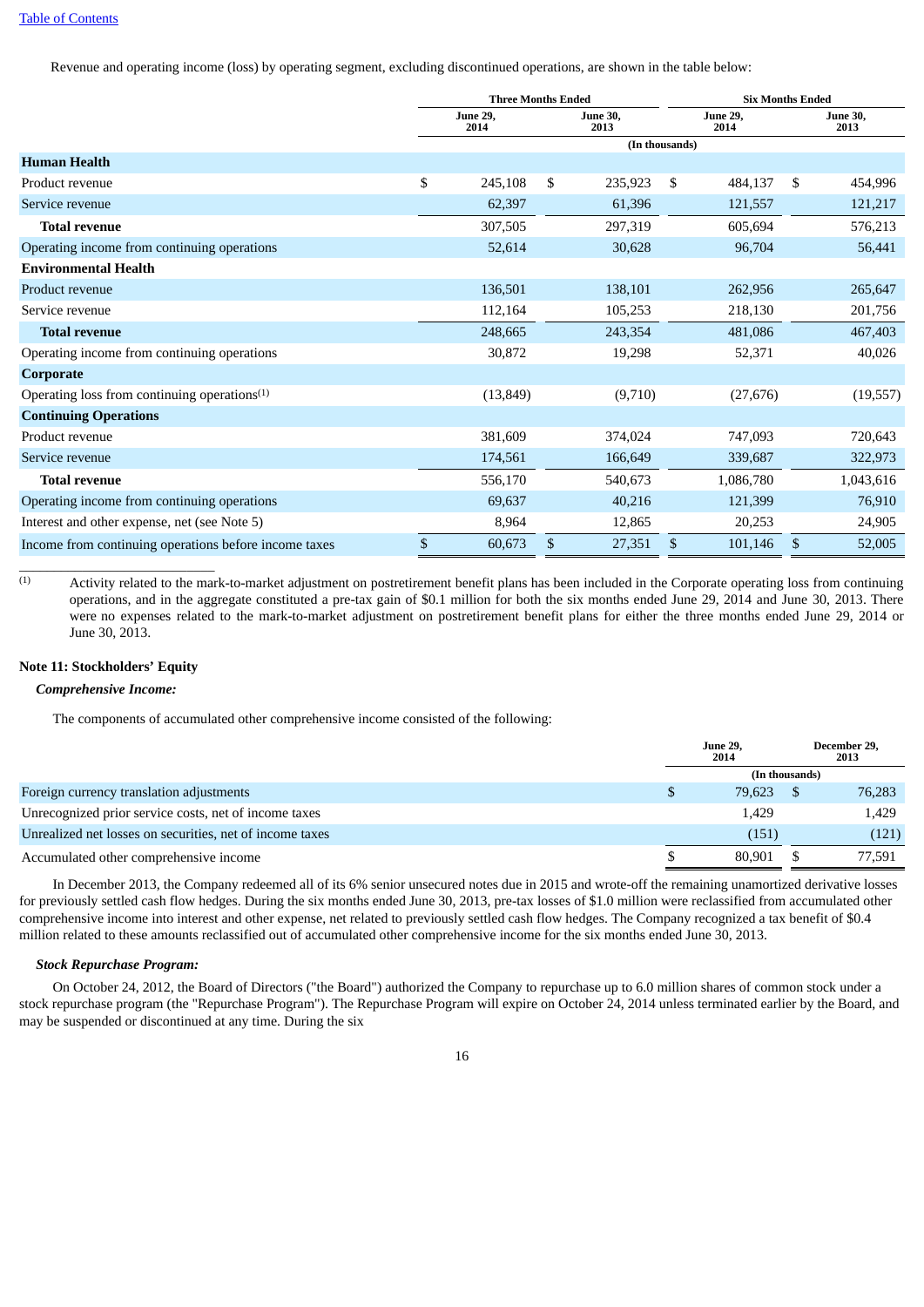months ended June 29, 2014, the Company repurchased 0.8 million shares of common stock in the open market at an aggregate cost of \$34.8 million, including commissions, under the Repurchase Program. As of June 29, 2014, 1.7 million shares of the Company's common stock remained available for repurchase from the 6.0 million shares authorized by the Board under the Repurchase Program.

The Board has authorized the Company to repurchase shares of common stock to satisfy minimum statutory tax withholding obligations in connection with the vesting of restricted stock awards and restricted stock unit awards granted pursuant to the Company's equity incentive plans and to satisfy obligations related to the exercise of stock options made pursuant to the Company's equity incentive plans. During the six months ended June 29, 2014, the Company repurchased 97,174 shares of common stock for this purpose at an aggregate cost of \$4.2 million. The repurchased shares have been reflected as additional authorized but unissued shares, with the payments reflected in common stock and capital in excess of par value.

#### *Dividends:*

The Board declared a regular quarterly cash dividend of \$0.07 per share for each of the first two quarters of fiscal year 2014 and in each quarter of fiscal year 2013. At June 29, 2014, the Company has accrued \$7.9 million for dividends declared on April 22, 2014 for the second quarter of fiscal year 2014, payable in August 2014. On July 24, 2014, the Company announced that the Board had declared a quarterly dividend of \$0.07 per share for the third quarter of fiscal year 2014 that will be payable in November 2014. In the future, the Board may determine to reduce or eliminate the Company's common stock dividend in order to fund investments for growth, repurchase shares or conserve capital resources.

#### **Note 12: Stock Plans**

In addition to the Company's Employee Stock Purchase Plan, the Company utilizes one stock-based compensation plan, the 2009 Incentive Plan (the "2009 Plan"). Under the 2009 Plan, 10.0 million shares of the Company's common stock are authorized for stock option grants, restricted stock awards, performance units and stock grants as part of the Company's compensation programs. In addition to shares of the Company's common stock originally authorized for issuance under the 2009 Plan, the 2009 Plan includes shares of the Company's common stock previously granted under the Amended and Restated 2001 Incentive Plan and the 2005 Incentive Plan that were canceled or forfeited without the shares being issued.

The following table summarizes total pre-tax compensation expense recognized related to the Company's stock options, restricted stock, restricted stock units, performance units and stock grants, net of estimated forfeitures, included in the Company's condensed consolidated statements of operations for the three and six months ended June 29, 2014 and June 30, 2013:

|                                              | <b>Three Months Ended</b> |  |                         |                | <b>Six Months Ended</b> |  |                         |
|----------------------------------------------|---------------------------|--|-------------------------|----------------|-------------------------|--|-------------------------|
|                                              | <b>June 29,</b><br>2014   |  | <b>June 30,</b><br>2013 |                | <b>June 29,</b><br>2014 |  | <b>June 30,</b><br>2013 |
|                                              |                           |  |                         | (In thousands) |                         |  |                         |
| Cost of product and service revenue          | \$<br>337                 |  | 307                     |                | 671                     |  | 620                     |
| Research and development expenses            | 220                       |  | 211                     |                | 360                     |  | 426                     |
| Selling, general and administrative expenses | 4.246                     |  | 2.708                   |                | 8.288                   |  | 6,596                   |
| Total stock-based compensation expense       | 4,803                     |  | 3,226                   |                | 9,319                   |  | 7,642                   |

The total income tax benefit recognized in the condensed consolidated statements of operations for stock-based compensation was \$1.8 million and \$3.5 million for the three and six months ended June 29, 2014, respectively. The total income tax benefit recognized in the condensed consolidated statements of operations for stock-based compensation was \$1.0 million and \$2.4 million for the three and six months ended June 30, 2013, respectively. Stock-based compensation costs capitalized as part of inventory were \$0.4 million and \$0.3 million as of June 29, 2014 and June 30, 2013, respectively. The excess tax benefit recognized from stock compensation, classified as a financing cash activity, was zero for both the six months ended June 29, 2014 and June 30, 2013.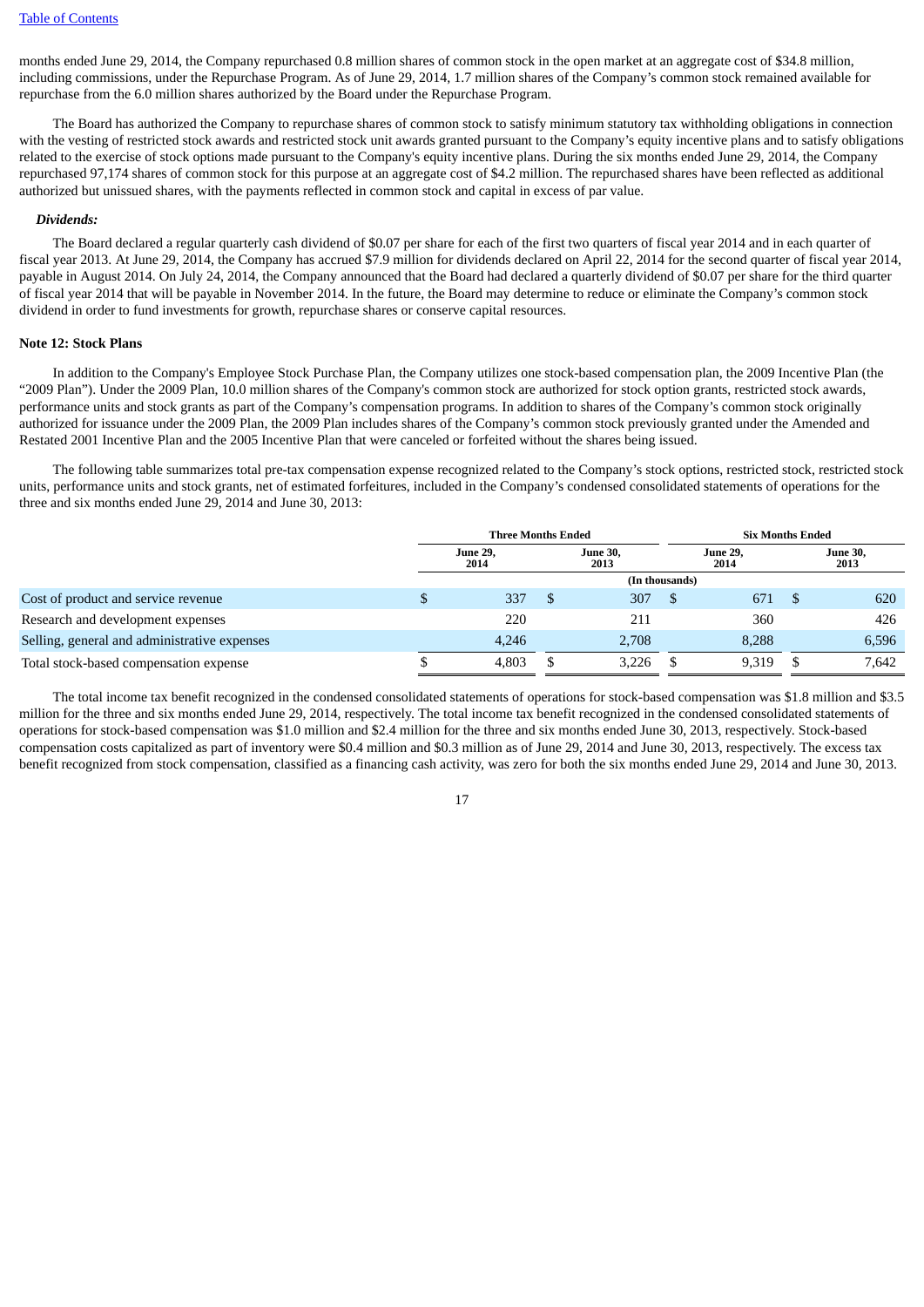*Stock Options:* The fair value of each option grant is estimated using the Black-Scholes option pricing model. The Company's weighted-average assumptions used in the Black-Scholes option pricing model were as follows:

|                                  | <b>Three and Six Months Ended</b> |                         |
|----------------------------------|-----------------------------------|-------------------------|
|                                  | <b>June 29,</b><br>2014           | <b>June 30,</b><br>2013 |
| Risk-free interest rate          | 1.5%                              | $0.9\%$                 |
| Expected dividend yield          | $0.7\%$                           | 0.8%                    |
| <b>Expected lives</b>            | 5 years                           | 5 years                 |
| <b>Expected stock volatility</b> | 30.9%                             | 38.5%                   |

The following table summarizes stock option activity for the six months ended June 29, 2014:

|                                           | Weighted-<br>Number<br>of<br>Average<br><b>Shares</b><br>Price |    | <b>Weighted-Average</b><br>Remaining<br><b>Contractual Term</b> |                | <b>Total</b><br><b>Intrinsic</b><br><b>Value</b> |               |
|-------------------------------------------|----------------------------------------------------------------|----|-----------------------------------------------------------------|----------------|--------------------------------------------------|---------------|
|                                           | (In thousands)                                                 |    |                                                                 | (In years)     |                                                  | (In millions) |
| Outstanding at December 29, 2013          | 3,494                                                          | \$ | 23.34                                                           |                |                                                  |               |
| Granted                                   | 511                                                            |    | 43.06                                                           |                |                                                  |               |
| Exercised                                 | (814)                                                          |    | 23.89                                                           |                |                                                  |               |
| Canceled                                  | (4)                                                            |    | 20.97                                                           |                |                                                  |               |
| Forfeited                                 | (44)                                                           |    | 33.70                                                           |                |                                                  |               |
| Outstanding at June 29, 2014              | 3,143                                                          |    | 26.26                                                           | 3.9 $\sqrt{5}$ |                                                  | 58.5          |
| Exercisable at June 29, 2014              | 2,108                                                          |    | 21.40                                                           | 2.9            | - \$                                             | 49.5          |
| Vested and expected to vest in the future | 3,099                                                          | S  | 26.15                                                           | 3.9            | - \$                                             | 58.0          |

The weighted-average per-share grant-date fair value of options granted during the three and six months ended June 29, 2014 was \$11.80 and \$11.84, respectively The weighted-average per-share grant-date fair value of options granted during the three and six months ended June 30, 2013 was \$9.82 and \$10.82, respectively. The total intrinsic value of options exercised during the three and six months ended June 29, 2014 was \$11.1 million and \$17.6 million, respectively. The total intrinsic value of options exercised during the three and six months ended June 30, 2013 was \$1.0 million and \$4.1 million, respectively. Cash received from option exercises for the six months ended June 29, 2014 and June 30, 2013 was \$19.5 million and \$7.3 million, respectively.

The total compensation expense recognized related to the Company's outstanding options was \$1.4 million and \$2.9 million for the three and six months ended June 29, 2014, respectively, and \$0.8 million and \$2.1 million for the three and six months ended June 30, 2013, respectively.

There was \$8.7 million of total unrecognized compensation cost, net of estimated forfeitures, related to nonvested stock options granted as of June 29, 2014. This cost is expected to be recognized over a weighted-average period of 2.1 years and will be adjusted for any future changes in estimated forfeitures.

*Restricted Stock Awards:* The following table summarizes restricted stock award activity for the six months ended June 29, 2014:

|                                | Number of<br><b>Shares</b> |     | Weighted-<br>Average<br>Grant-<br>Date Fair<br><b>Value</b> |
|--------------------------------|----------------------------|-----|-------------------------------------------------------------|
|                                | (In thousands)             |     |                                                             |
| Nonvested at December 29, 2013 | 649                        | -\$ | 29.24                                                       |
| Granted                        | 235                        |     | 42.61                                                       |
| Vested                         | (254)                      |     | 27.65                                                       |
| Forfeited                      | (38)                       |     | 33.12                                                       |
| Nonvested at June 29, 2014     | 592                        | S   | 34.98                                                       |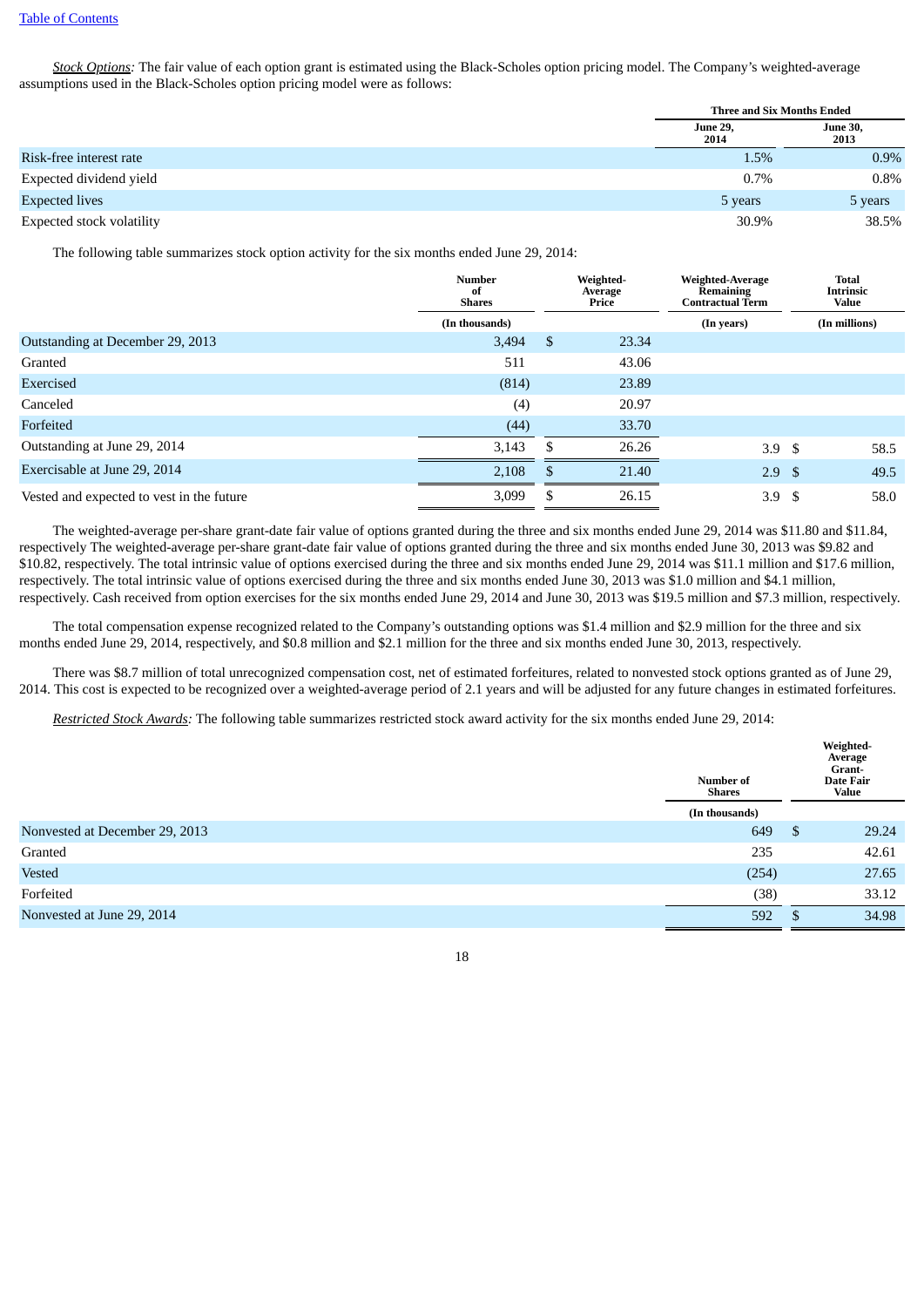The weighted-average per-share grant-date fair value of restricted stock awards granted during the three and six months ended June 29, 2014 was \$43.19 and \$42.61, respectively. The weighted-average per-share grant-date fair value of restricted stock awards granted during the three and six months ended June 30, 2013 was \$32.34 and \$33.70, respectively. The fair value of restricted stock awards vested during the three and six months ended June 29, 2014 was \$0.2 million and \$7.0 million, respectively. The fair value of restricted stock awards vested during the three and six months ended June 30, 2013 was \$0.3 million and \$7.2 million, respectively. The total compensation expense recognized related to the Company's outstanding restricted stock awards was \$1.9 million and \$3.9 million for the three and six months ended June 29, 2014, respectively, and \$1.7 million and \$3.9 million for the three and six months ended June 30, 2013, respectively.

As of June 29, 2014, there was \$14.0 million of total unrecognized compensation cost, net of forfeitures, related to nonvested restricted stock awards. That cost is expected to be recognized over a weighted-average period of 1.6 years.

*Performance Units:* The Company granted 79,463 and 98,056 performance units during the six months ended June 29, 2014 and June 30, 2013, respectively, as part of the Company's executive incentive program. The weighted-average per-share grant-date fair value of performance units granted during the six months ended June 29, 2014 and June 30, 2013 was \$42.84 and \$34.06, respectively. The total compensation expense recognized related to these performance units was \$0.7 million and \$1.7 million for the three and six months ended June 29, 2014, respectively, and zero and \$0.9 million for the three and six months ended June 30, 2013, respectively. As of June 29, 2014, there were 271,679 performance units outstanding and subject to forfeiture, with a corresponding liability of \$4.4 million recorded in accrued expenses and other current liabilities.

*Stock Awards:* The Company generally grants stock awards only to non-employee members of the Board. The Company granted 2,373 shares and 3,263 shares to each non-employee member of the Board during the six months ended June 29, 2014 and June 30, 2013, respectively. The weighted-average pershare grant-date fair value of the stock awards granted during the six months ended June 29, 2014 and June 30, 2013 was \$42.14 and \$30.65, respectively. The total compensation expense recognized related to these stock awards was \$0.7 million for each of the six months ended June 29, 2014 and June 30, 2013.

*Employee Stock Purchase Plan:* During the six months ended June 29, 2014, the Company issued 31,854 shares of common stock under the Company's Employee Stock Purchase Plan at a weighted-average price of \$39.17 per share. During the six months ended June 30, 2013, the Company issued 89,521 shares of common stock under the Company's Employee Stock Purchase Plan at a weighted-average price of \$30.51 per share. At June 29, 2014, an aggregate of 1.1 million shares of the Company's common stock remained available for sale to employees out of the 5.0 million shares authorized by shareholders for issuance under this plan.

#### **Note 13: Goodwill and Intangible Assets, Net**

The Company tests goodwill and non-amortizing intangible assets at least annually for possible impairment. Accordingly, the Company completes the annual testing of impairment for goodwill and non-amortizing intangible assets on the later of January 1 or the first day of each fiscal year. In addition to its annual test, the Company regularly evaluates whether events or circumstances have occurred that may indicate a potential impairment of goodwill or nonamortizing intangible assets.

The process of testing goodwill for impairment involves the determination of the fair value of the applicable reporting units. The test consists of a twostep process. The first step is the comparison of the fair value to the carrying value of the reporting unit to determine if the carrying value exceeds the fair value. The second step measures the amount of an impairment loss, and is only performed if the carrying value exceeds the fair value of the reporting unit. The Company performed its annual impairment testing for its reporting units as of January 1, 2014, its annual impairment date for fiscal year 2014. The Company concluded based on the first step of the process that there was no goodwill impairment, and the fair value exceeded the carrying value by more than 90.0% for each reporting unit, with the exception of the life sciences and technology reporting unit where the fair value exceeded the carrying value by approximately 11.0%. The carrying value of the goodwill for the life sciences and technology reporting unit was \$796.3 million, at the annual impairment date for fiscal year 2014.

The Company has consistently employed the income approach to estimate the current fair value when testing for impairment of goodwill. A number of significant assumptions and estimates are involved in the application of the income approach to forecast operating cash flows, including markets and market share, sales volumes and prices, costs to produce, tax rates, capital spending, discount rate and working capital changes. Cash flow forecasts are based on approved business unit operating plans for the early years' cash flows and historical relationships in later years. The income approach is sensitive to changes in long-term terminal growth rates and the discount rates. The long-term terminal growth rates are consistent with the Company's historical long-term terminal growth rates, as the current economic trends are not expected to affect the long-term terminal growth rates of the Company. The long-term terminal growth rates for the Company's reporting units ranged from 3.0% to 6.0% for the fiscal year 2014 impairment analysis. The range for the discount rates for the reporting units was approximately 10.0% to 11.5%. Keeping all other variables constant, a 10.0% change in any one of the input assumptions for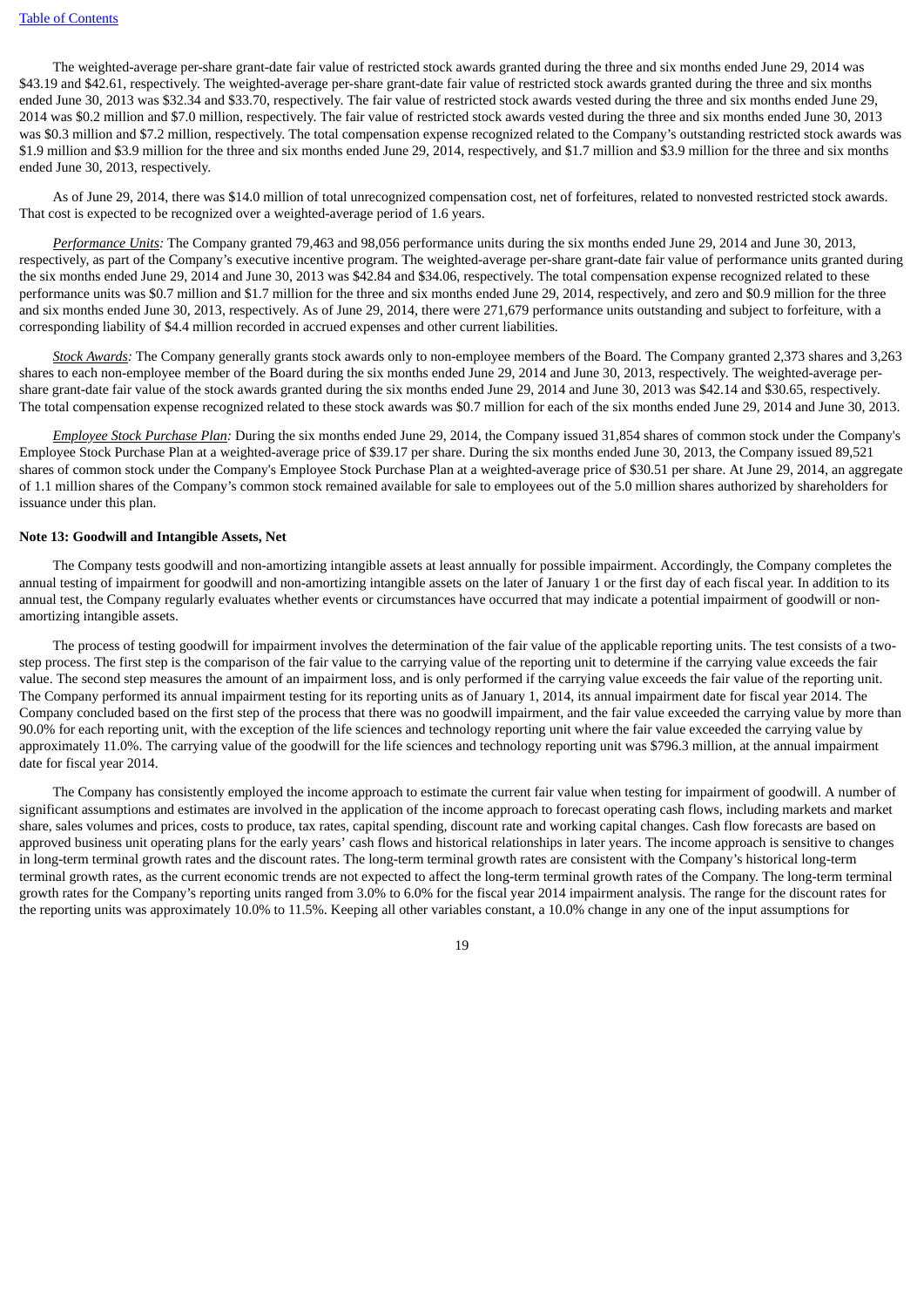the various reporting units would still allow the Company to conclude, based on the first step of the process, that there was no impairment of goodwill.

During the second quarter of 2014, the Company realigned its organization which resulted in a change in the composition of the Company's reporting units within the Human Health segment. The Company's informatics business was moved from the life sciences and technology reporting unit to its own reporting unit. As a result of the new alignment, the Company reallocated goodwill based on the relative fair value, determined using the income approach, of each of these businesses. The change resulted in \$192.6 million of goodwill being reallocated from the life sciences and technology reporting unit to the informatics reporting unit as of June 29, 2014. As of June 29, 2014, the Company concluded based on the first step of the process that there was no goodwill impairment for either the life sciences and technology reporting unit or the informatics reporting unit, and the fair value exceeded the carrying value by more than 20.0% for each of these reporting units.

The Company has consistently employed the relief from royalty model to estimate the current fair value when testing for impairment of non-amortizing intangible assets. The impairment test consists of a comparison of the fair value of the non-amortizing intangible asset with its carrying amount. If the carrying amount of a non-amortizing intangible asset exceeds its fair value, an impairment loss in an amount equal to that excess is recognized*.* In addition, the Company currently evaluates the remaining useful life of its non-amortizing intangible assets at least annually to determine whether events or circumstances continue to support an indefinite useful life. If events or circumstances indicate that the useful lives of non-amortizing intangible assets are no longer indefinite, the assets will be tested for impairment. These intangible assets will then be amortized prospectively over their estimated remaining useful lives and accounted for in the same manner as other intangible assets that are subject to amortization. The Company performed its annual impairment testing as of January 1, 2014, and concluded that there was no impairment of non-amortizing intangible assets. An assessment of the recoverability of amortizing intangible assets takes place when events have occurred that may give rise to an impairment. No such events occurred during the first six months of fiscal year 2014.

The changes in the carrying amount of goodwill for the period ended June 29, 2014 from December 29, 2013 were as follows:

|                              | Human<br>Health |  | Environmental<br>Health |           | Consolidated |
|------------------------------|-----------------|--|-------------------------|-----------|--------------|
|                              |                 |  | (In thousands)          |           |              |
| Balance at December 29, 2013 | 1.648.332       |  | 494,788                 | 2,143,120 |              |
| Foreign currency translation | (1,006)         |  | (295)                   | (1,301)   |              |
| Balance at June 29, 2014     | 1,647,326       |  | 494,493                 | 2,141,819 |              |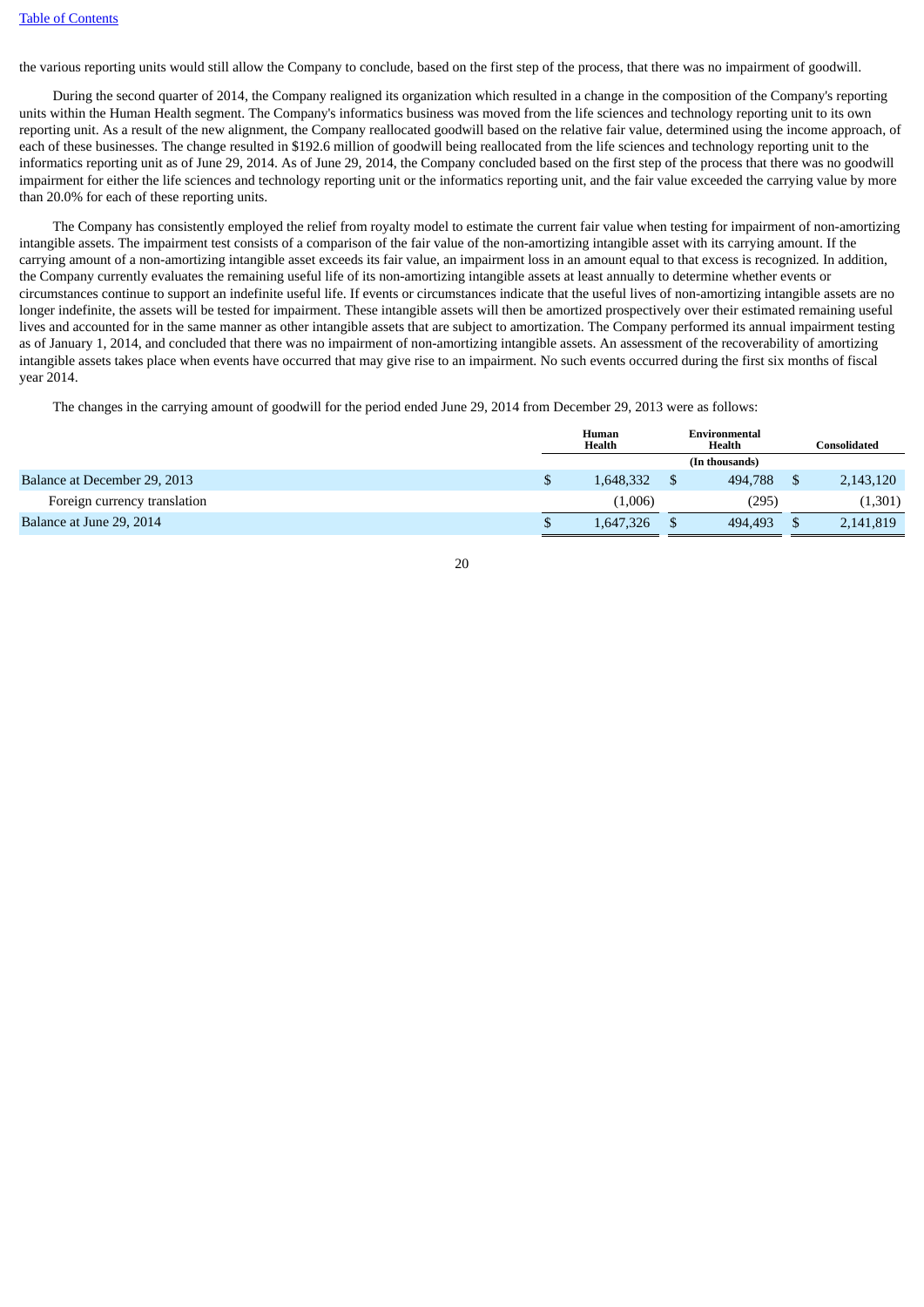Identifiable intangible asset balances at June 29, 2014 and December 29, 2013 by category were as follows:

|                                   | <b>June 29,</b><br>2014 |            |                    | December 29,<br>2013 |
|-----------------------------------|-------------------------|------------|--------------------|----------------------|
|                                   |                         |            | (In thousands)     |                      |
| Patents                           | $\mathfrak{S}$          | 39,591     | $\mathbf{\hat{S}}$ | 39,591               |
| Less: Accumulated amortization    |                         | (25, 522)  |                    | (24,207)             |
| Net patents                       |                         | 14,069     |                    | 15,384               |
| Trade names and trademarks        |                         | 35,021     |                    | 35,809               |
| Less: Accumulated amortization    |                         | (17, 119)  |                    | (16, 208)            |
| Net trade names and trademarks    |                         | 17,902     |                    | 19,601               |
| <b>Licenses</b>                   |                         | 79,173     |                    | 79,180               |
| Less: Accumulated amortization    |                         | (57, 415)  |                    | (52, 930)            |
| Net licenses                      |                         | 21,758     |                    | 26,250               |
| Core technology                   |                         | 302,530    |                    | 302,070              |
| Less: Accumulated amortization    |                         | (187, 315) |                    | (169, 326)           |
| Net core technology               |                         | 115,215    |                    | 132,744              |
| <b>Customer relationships</b>     |                         | 321,701    |                    | 321,395              |
| Less: Accumulated amortization    |                         | (150, 734) |                    | (132, 833)           |
| Net customer relationships        |                         | 170,967    |                    | 188,562              |
| <b>IPR&amp;D</b>                  |                         | 9,492      |                    | 9,483                |
| Less: Accumulated amortization    |                         | (2,679)    |                    | (2,178)              |
| Net IPR&D                         |                         | 6,813      |                    | 7,305                |
| Net amortizable intangible assets |                         | 346,724    |                    | 389,846              |
| Non-amortizing intangible assets: |                         |            |                    |                      |
| Trade names and trademarks        |                         | 70,584     |                    | 70,584               |
| Total                             | \$                      | 417,308    | \$                 | 460,430              |
|                                   |                         |            |                    |                      |

Total amortization expense related to definite-lived intangible assets was \$20.6 million and \$41.3 million for the three and six months ended June 29, 2014, respectively, and \$22.0 million and \$44.2 million for the three and six months June 30, 2013, respectively. Estimated amortization expense related to definite-lived intangible assets for each of the next five years is \$41.9 million for the remainder of fiscal year 2014, \$69.2 million in fiscal year 2015, \$60.2 million in fiscal year 2016, \$50.7 million in fiscal year 2017, and \$39.1 million in fiscal year 2018.

#### **Note 14: Warranty Reserves**

The Company provides warranty protection for certain products usually for a period of one year beyond the date of sale. The majority of costs associated with warranty obligations include the replacement of parts and the time for service personnel to respond to repair and replacement requests. A warranty reserve is recorded based upon historical results, supplemented by management's expectations of future costs. Warranty reserves are included in "Accrued expenses and other current liabilities" on the condensed consolidated balance sheets.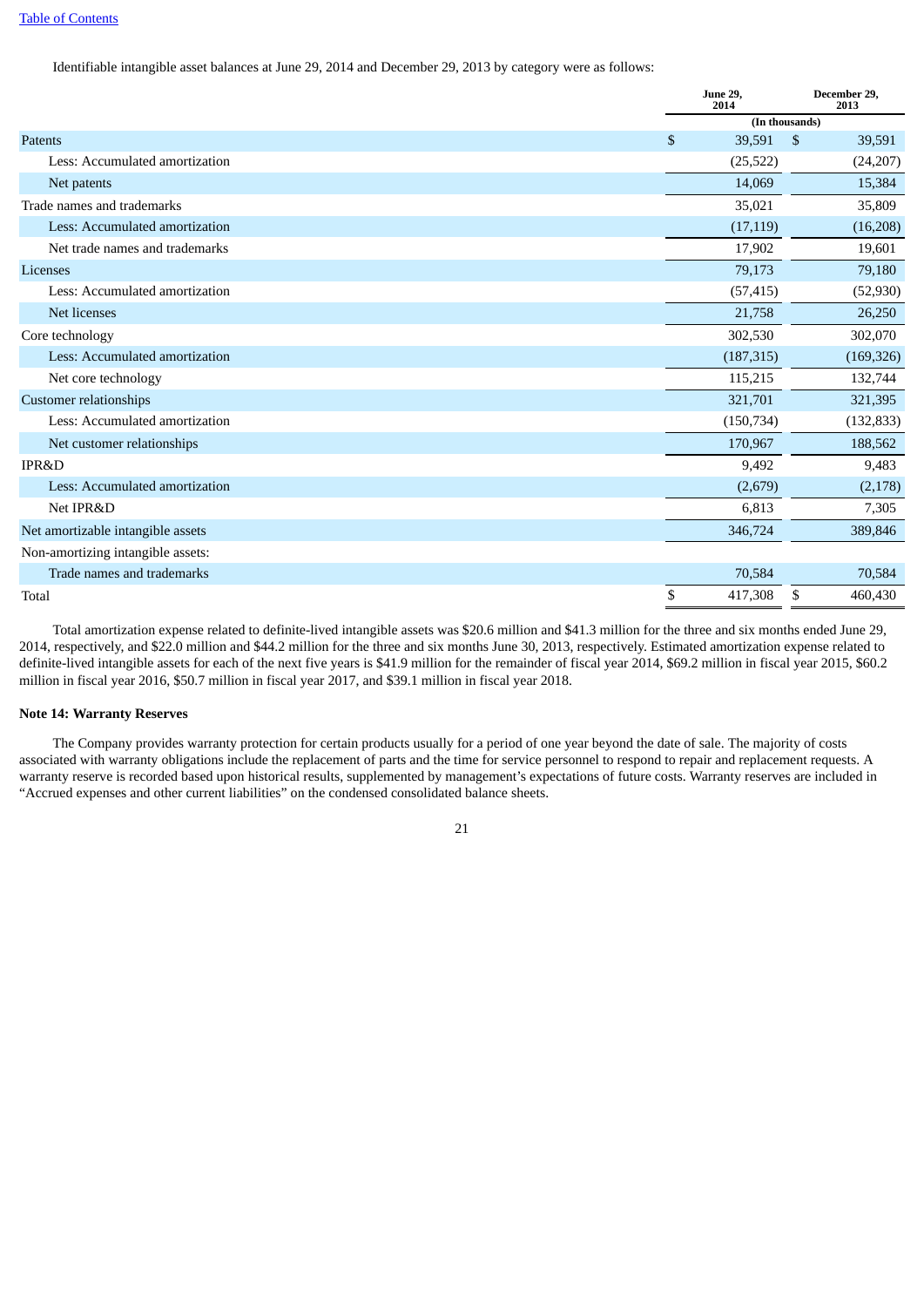A summary of warranty reserve activity for the three and six months ended June 29, 2014 and June 30, 2013 is as follows:

|                                                    | <b>Three Months Ended</b> |                         |   | <b>Six Months Ended</b> |               |                         |      |                         |
|----------------------------------------------------|---------------------------|-------------------------|---|-------------------------|---------------|-------------------------|------|-------------------------|
|                                                    |                           | <b>June 29,</b><br>2014 |   | <b>June 30,</b><br>2013 |               | <b>June 29,</b><br>2014 |      | <b>June 30,</b><br>2013 |
|                                                    |                           |                         |   | (In thousands)          |               |                         |      |                         |
| Balance beginning of period                        | \$                        | 10,357                  | S | 10,827                  | <sup>\$</sup> | 10,534                  | - \$ | 11,003                  |
| Provision charged to income                        |                           | 4,332                   |   | 4,173                   |               | 8,409                   |      | 8,513                   |
| <b>Payments</b>                                    |                           | (4,388)                 |   | (3, 843)                |               | (8,355)                 |      | (8,667)                 |
| Adjustments to previously provided warranties, net |                           | 471                     |   | (688)                   |               | 174                     |      | (323)                   |
| Foreign currency translation and acquisitions      |                           | 14                      |   | (18)                    |               | 24                      |      | (75)                    |
| Balance end of period                              |                           | 10,786                  |   | 10,451                  |               | 10,786                  |      | 10,451                  |

#### **Note 15: Employee Postretirement Benefit Plans**

The following table summarizes the components of net periodic benefit cost (credit) for the Company's various defined benefit employee pension and postretirement plans for the three and six months ended June 29, 2014 and June 30, 2013:

|                                     |    | <b>Defined Benefit</b><br><b>Pension Benefits</b> |    |                           |    | Postretirement<br><b>Medical Benefits</b> |      |                         |
|-------------------------------------|----|---------------------------------------------------|----|---------------------------|----|-------------------------------------------|------|-------------------------|
|                                     |    |                                                   |    | <b>Three Months Ended</b> |    |                                           |      |                         |
|                                     |    | <b>June 29.</b><br>2014                           |    | <b>June 30,</b><br>2013   |    | <b>June 29.</b><br>2014                   |      | <b>June 30,</b><br>2013 |
|                                     |    |                                                   |    | (In thousands)            |    |                                           |      |                         |
| Service cost                        | \$ | 1,034                                             | -S | 916                       | -S | 24                                        | - \$ | 28                      |
| Interest cost                       |    | 5,931                                             |    | 5,298                     |    | 39                                        |      | 36                      |
| Expected return on plan assets      |    | (6,280)                                           |    | (6,253)                   |    | (241)                                     |      | (241)                   |
| Amortization of prior service costs |    | (71)                                              |    | (67)                      |    |                                           |      |                         |
| Net periodic benefit cost (credit)  | Φ  | 614                                               |    | (106)                     |    | (178)                                     | - \$ | (177)                   |

|                                    | <b>Defined Benefit</b><br><b>Pension Benefits</b> |                         |     |                         | Postretirement<br><b>Medical Benefits</b> |                         |      |                         |
|------------------------------------|---------------------------------------------------|-------------------------|-----|-------------------------|-------------------------------------------|-------------------------|------|-------------------------|
|                                    |                                                   |                         |     | <b>Six Months Ended</b> |                                           |                         |      |                         |
|                                    |                                                   | <b>June 29,</b><br>2014 |     | <b>June 30,</b><br>2013 |                                           | <b>June 29,</b><br>2014 |      | <b>June 30,</b><br>2013 |
|                                    |                                                   |                         |     | (In thousands)          |                                           |                         |      |                         |
| Service cost                       | \$                                                | 2,064                   | -\$ | 1,841                   | -\$                                       | 48                      | - \$ | 56                      |
| Interest cost                      |                                                   | 11,847                  |     | 10,613                  |                                           | 77                      |      | 72                      |
| Expected return on plan assets     |                                                   | (12, 543)               |     | (12,517)                |                                           | (482)                   |      | (482)                   |
| Amortization of prior service      |                                                   | (142)                   |     | (134)                   |                                           |                         |      |                         |
| Net periodic benefit cost (credit) |                                                   | 1,226                   |     | (197)                   | - \$                                      | (357)                   | - \$ | (354)                   |

During the first six months of fiscal year 2014, the Company contributed \$1.9 million, in the aggregate, to plans outside of the United States.

If required, a mark-to-market adjustment will be recorded in the fourth quarter of fiscal year 2014 in accordance with the Company's accounting method for defined benefit pension plans and other postretirement benefits as described in Note 1 of the Company's audited consolidated financial statements and notes included in its 2013 Form 10-K.

# **Note 16: Derivatives and Hedging Activities**

The Company uses derivative instruments as part of its risk management strategy only, and includes derivatives utilized as economic hedges that are not designated as hedging instruments. By nature, all financial instruments involve market and credit risks. The Company enters into derivative instruments with major investment grade financial institutions and has policies to monitor the credit risk of those counterparties. The Company does not enter into derivative contracts for trading or other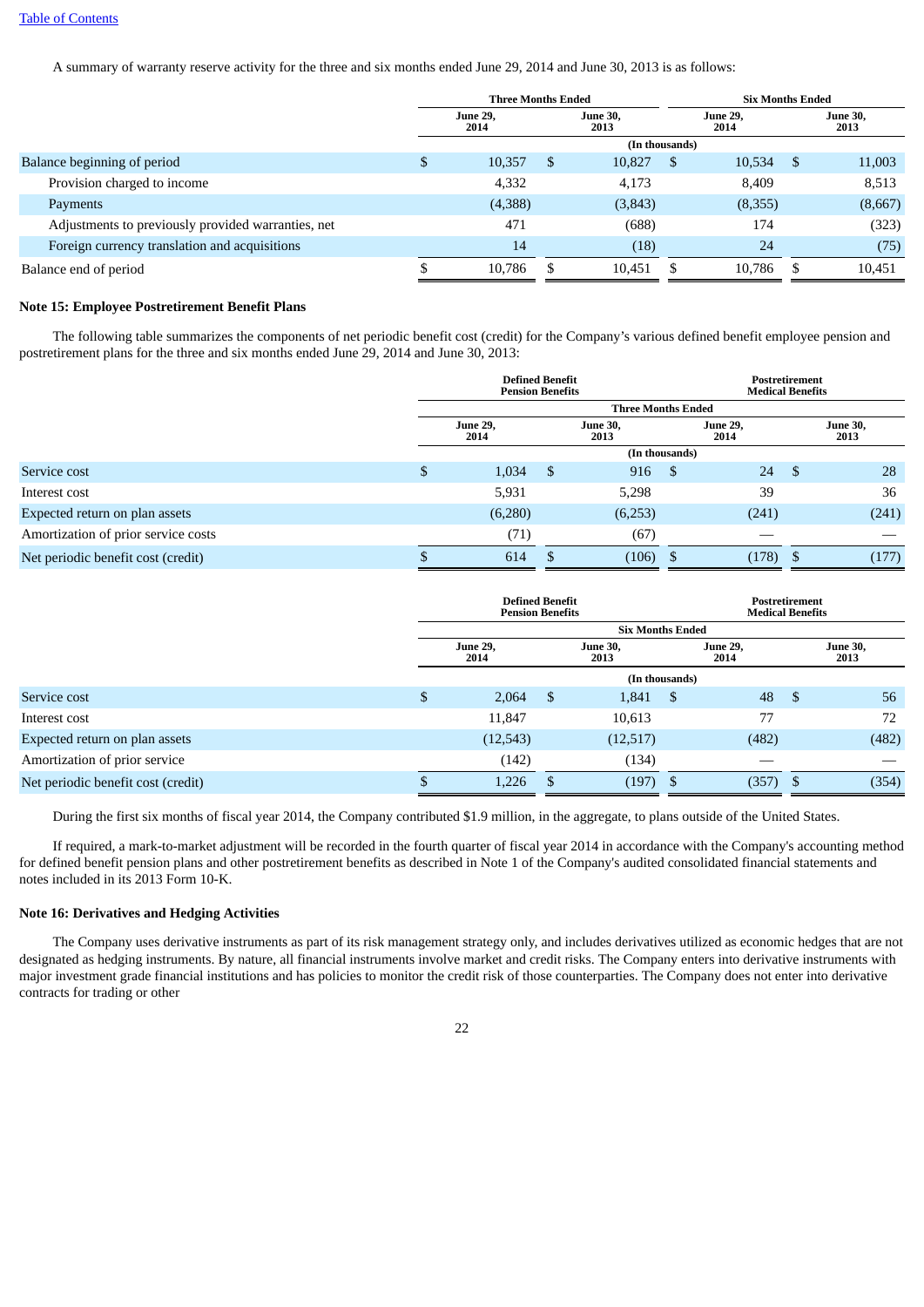speculative purposes, nor does the Company use leveraged financial instruments. Approximately 60% of the Company's business is conducted outside of the United States, generally in foreign currencies. The fluctuations in foreign currency can increase the costs of financing, investing and operating the business. The intent of these economic hedges is to offset gains and losses that occur on the underlying exposures from these currencies, with gains and losses resulting from the forward currency contracts that hedge these exposures.

In the ordinary course of business, the Company enters into foreign exchange contracts for periods consistent with its committed exposures to mitigate the effect of foreign currency movements on transactions denominated in foreign currencies. Transactions covered by hedge contracts include intercompany and third-party receivables and payables. The contracts are primarily in European and Asian currencies, have maturities that do not exceed 12 months, have no cash requirements until maturity, and are recorded at fair value on the Company's condensed consolidated balance sheets. Unrealized gains and losses on the Company's foreign currency contracts are recognized immediately in earnings for hedges designated as fair value and, for hedges designated as cash flow, the related unrealized gains or losses are deferred as a component of other comprehensive income in the accompanying condensed consolidated balance sheets. Deferred gains and losses are recognized in income in the period in which the underlying anticipated transaction occurs and impacts earnings.

Principal hedged currencies include the British Pound, Euro, Japanese Yen and Singapore Dollar. The Company held forward foreign exchange contracts, designated as fair value hedges, with U.S. equivalent notional amounts totaling \$109.7 million, \$138.4 million and \$69.0 million at June 29, 2014, December 29, 2013 and June 30, 2013, respectively, and the fair value of these foreign currency derivative contracts was insignificant. The gains and losses realized on foreign currency derivative contracts are not material. The duration of these contracts was generally 30 days or less during both fiscal years 2014 and 2013.

In December 2012, the Company entered into forward foreign exchange contracts with settlement dates in fiscal year 2013 and combined Euro denominated notional amounts of €50.0 million, designated as cash flow hedges. During the first two quarters of fiscal year 2013, the Company settled these Euro denominated forward foreign exchange contracts. The derivative gains were amortized into interest and other expense, net, when the hedged exposures affected interest and other expense, net. Such amounts were not material for the three and six months ended June 30, 2013.

#### **Note 17: Fair Value Measurements**

Financial instruments that potentially subject the Company to concentrations of credit risk consist principally of cash equivalents, derivatives, marketable securities and accounts receivable. The Company believes it had no significant concentrations of credit risk as of June 29, 2014.

The Company uses the market approach technique to value its financial instruments and there were no changes in valuation techniques during the six months ended June 29, 2014. The Company's financial assets and liabilities carried at fair value are primarily comprised of marketable securities, derivative contracts used to hedge the Company's currency risk, and acquisition-related contingent consideration. The Company has not elected to measure any additional financial instruments or other items at fair value.

*Valuation Hierarchy:* The following summarizes the three levels of inputs required to measure fair value. For Level 1 inputs, the Company utilizes quoted market prices as these instruments have active markets. For Level 2 inputs, the Company utilizes quoted market prices in markets that are not active, broker or dealer quotations, or utilizes alternative pricing sources with reasonable levels of price transparency. For Level 3 inputs, the Company utilizes unobservable inputs based on the best information available, including estimates by management primarily based on information provided by third-party fund managers, independent brokerage firms and insurance companies. A financial asset's or liability's classification within the hierarchy is determined based on the lowest level input that is significant to the fair value measurement. In determining fair value, the Company utilizes valuation techniques that maximize the use of observable inputs and minimize the use of unobservable inputs to the extent possible.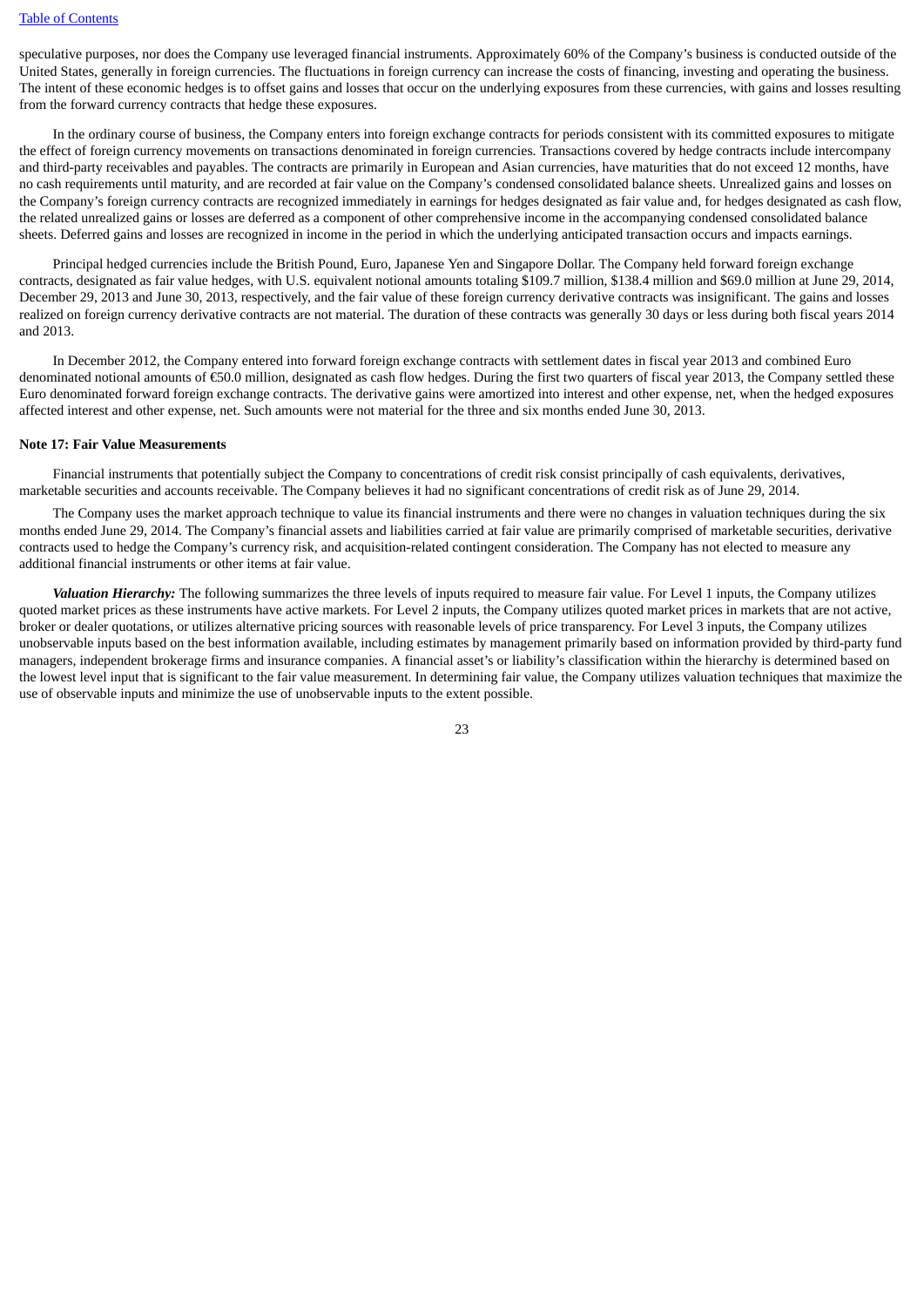The following tables show the assets and liabilities carried at fair value measured on a recurring basis as of June 29, 2014 and December 29, 2013 classified in one of the three classifications described above:

|                                         | Fair Value Measurements at June 29, 2014 Using: |          |   |                |                                                                                           |                          |   |                                                           |
|-----------------------------------------|-------------------------------------------------|----------|---|----------------|-------------------------------------------------------------------------------------------|--------------------------|---|-----------------------------------------------------------|
|                                         | <b>Total Carrying Value at</b><br>June 29, 2014 |          |   |                | <b>Quoted Prices in</b><br><b>Active Markets</b><br><b>Observable Inputs</b><br>(Level 1) |                          |   | Significant<br>Unobservable<br><b>Inputs</b><br>(Level 3) |
|                                         |                                                 |          |   | (In thousands) |                                                                                           |                          |   |                                                           |
| Marketable securities                   | S                                               | 1,327    | S | 1,327          | - \$                                                                                      | $\overline{\phantom{m}}$ | S |                                                           |
| Foreign exchange derivative assets      |                                                 | 36       |   |                |                                                                                           | 36                       |   |                                                           |
| Foreign exchange derivative liabilities |                                                 | (203)    |   |                |                                                                                           | (203)                    |   |                                                           |
| Contingent consideration                |                                                 | (3, 430) |   |                |                                                                                           |                          |   | (3,430)                                                   |

|                                         | Fair Value Measurements at December 29, 2013 Using:        |      |                                                        |                                                                   |                                      |                                                    |  |  |  |
|-----------------------------------------|------------------------------------------------------------|------|--------------------------------------------------------|-------------------------------------------------------------------|--------------------------------------|----------------------------------------------------|--|--|--|
|                                         | <b>Total Carrying Value at</b><br><b>December 29, 2013</b> |      | <b>Quoted Prices in</b><br>Active Markets<br>(Level 1) | <b>Significant Other</b><br><b>Observable Inputs</b><br>(Level 2) |                                      | Significant<br>Unobservable<br>Inputs<br>(Level 3) |  |  |  |
|                                         |                                                            |      |                                                        | (In thousands)                                                    |                                      |                                                    |  |  |  |
| Marketable securities                   | \$<br>1,319                                                | - \$ | 1,319                                                  | -5                                                                | -\$<br>$\overbrace{\phantom{13333}}$ |                                                    |  |  |  |
| Foreign exchange derivative assets      | 293                                                        |      |                                                        |                                                                   | 293                                  |                                                    |  |  |  |
| Foreign exchange derivative liabilities | (396)                                                      |      |                                                        |                                                                   | (396)                                |                                                    |  |  |  |
| Contingent consideration                | (4,926)                                                    |      |                                                        |                                                                   |                                      | (4,926)                                            |  |  |  |

*Level 1 and Level 2 Valuation Techniques:* The Company's Level 1 and Level 2 assets and liabilities are comprised of investments in equity and fixed-income securities as well as derivative contracts. For financial assets and liabilities that utilize Level 1 and Level 2 inputs, the Company utilizes both direct and indirect observable price quotes, including common stock price quotes, foreign exchange forward prices and bank price quotes. Below is a summary of valuation techniques for Level 1 and Level 2 financial assets and liabilities.

*Marketable securities:* Include equity and fixed-income securities measured at fair value using the quoted market prices in active markets at the reporting date.

*Foreign exchange derivative assets and liabilities:* Include foreign exchange derivative contracts that are valued using quoted forward foreign exchange prices at the reporting date. The Company's foreign exchange derivative contracts are subject to master netting arrangements that allow the Company and its counterparties to net settle amounts owed to each other. Derivative assets and liabilities that can be net settled under these arrangements have been presented in the Company's consolidated balance sheet on a net basis and are recorded in other assets. As of both June 29, 2014 and December 29, 2013, none of the master netting arrangements involved collateral.

*Level 3 Valuation Techniques:* The Company's Level 3 liabilities are comprised of contingent consideration related to acquisitions. For liabilities that utilize Level 3 inputs, the Company uses significant unobservable inputs. Below is a summary of valuation techniques for Level 3 liabilities.

*Contingent consideration:* The Company has classified its net liabilities for contingent consideration relating to its acquisitions within Level 3 of the fair value hierarchy because the fair value is determined using significant unobservable inputs, which included probability weighted cash flows. A description of the significant acquisitions is included within Note 2 to the Company's audited consolidated financial statements filed with the 2013 Form 10-K. Contingent consideration is measured at fair value at the acquisition date, based on the probability that revenue thresholds or product development milestones will be achieved during the earnout period. Increases or decreases in the fair value of contingent consideration liabilities primarily result from changes in the estimated probabilities of achieving revenue thresholds or product development milestones during the earnout period. The Company may have to pay contingent consideration, related to all acquisitions with open contingency periods, of up to \$28.6 million as of June 29, 2014. As of June 29, 2014, the Company has recorded contingent consideration obligations relating to its acquisitions of Dexela Limited, Haoyuan Biotech Co. and Tetra Teknolojik Sistemler Limited Sirketi, with an estimated fair value of \$3.4 million at June 29, 2014. The earnout period for each of these acquisitions does not exceed three years from the respective acquisition date, and the remaining weighted average earnout period at June 29, 2014 was one year.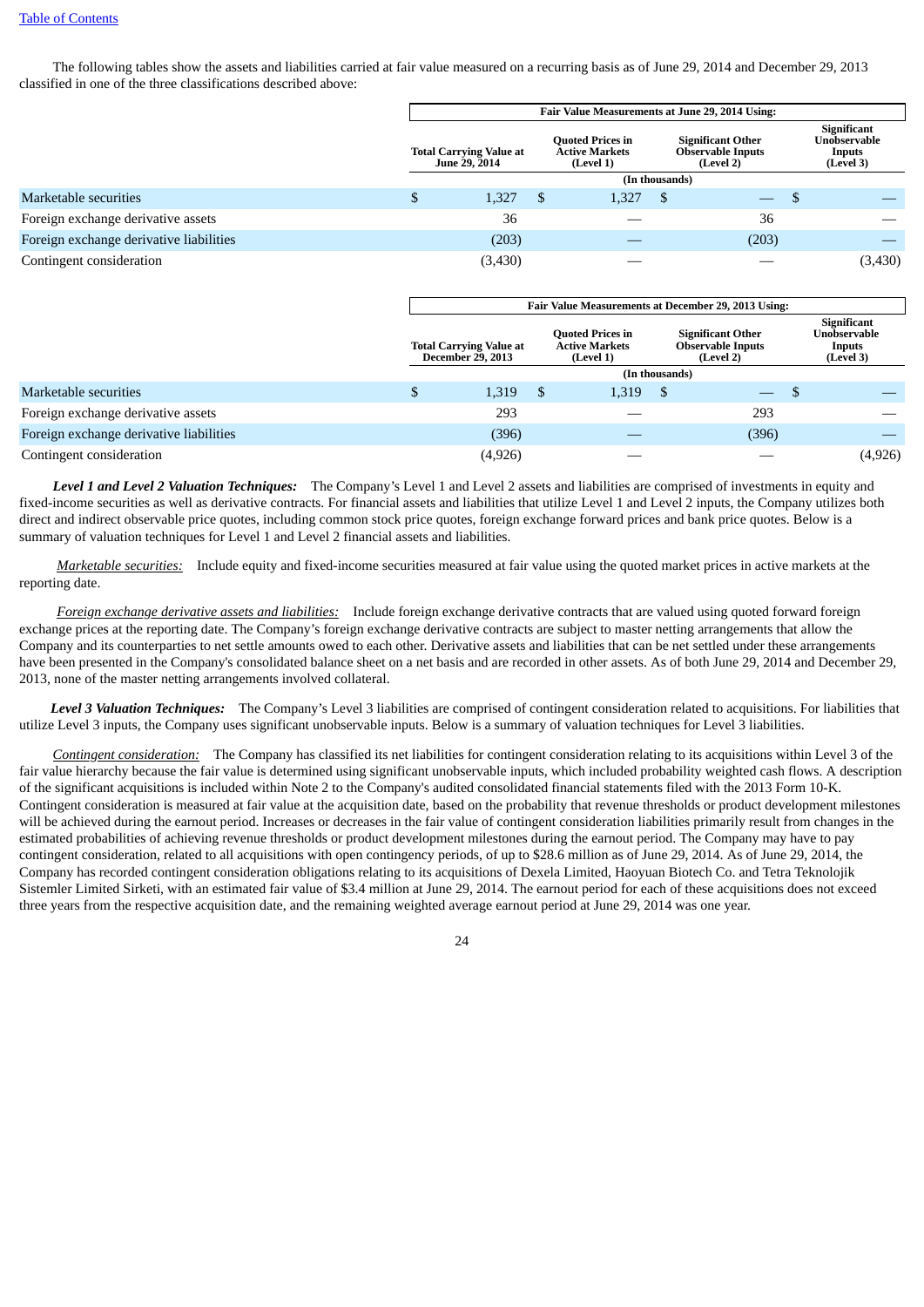A reconciliation of the beginning and ending Level 3 net liabilities for contingent consideration is as follows:

|                                                                                        | <b>Three Months Ended</b> |                         |  | <b>Six Months Ended</b> |      |                         |  |                         |
|----------------------------------------------------------------------------------------|---------------------------|-------------------------|--|-------------------------|------|-------------------------|--|-------------------------|
|                                                                                        |                           | <b>June 29.</b><br>2014 |  | <b>June 30,</b><br>2013 |      | <b>June 29,</b><br>2014 |  | <b>June 30,</b><br>2013 |
|                                                                                        |                           |                         |  | (In thousands)          |      |                         |  |                         |
| Balance beginning of period                                                            | \$                        | $(4,981)$ \$            |  | $(2,727)$ \$            |      | $(4,926)$ \$            |  | (3,017)                 |
| <b>Additions</b>                                                                       |                           |                         |  | (1,100)                 |      |                         |  | (1,100)                 |
| Amounts paid and foreign currency translation                                          |                           | (72)                    |  |                         |      | (72)                    |  | 64                      |
| Change in fair value (included within selling, general and<br>administrative expenses) |                           | 1,623                   |  | 112                     |      | 1.568                   |  | 338                     |
|                                                                                        |                           |                         |  |                         |      |                         |  |                         |
| Balance end of period                                                                  |                           | $(3,430)$ \$            |  | (3,715)                 | - \$ | $(3,430)$ \$            |  | (3,715)                 |

The carrying amounts of cash and cash equivalents, accounts receivable, accounts payable and accrued expenses approximate fair value due to the short-term maturities of these assets and liabilities. If measured at fair value, cash and cash equivalents would be classified as Level 1.

The Company's new senior unsecured revolving credit facility, which provides for \$700.0 million of revolving loans, had amounts outstanding, excluding letters of credit, of \$358.0 million as of June 29, 2014. The Company's previous senior unsecured revolving credit facility had amounts outstanding, excluding letters of credit, of \$397.0 million as of December 29, 2013. The interest rate on the Company's senior unsecured revolving credit facility is reset at least monthly to correspond to variable rates that reflect currently available terms and conditions for similar debt. The Company had no change in credit standing during the first six months of fiscal year 2014. Consequently, the carrying value of the current year and prior year credit facilities approximate fair value and would be classified as Level 2.

The Company's 2021 Notes, with a face value of \$500.0 million, had an aggregate carrying value of \$497.5 million, net of \$2.5 million of unamortized original issue discount, and a fair value of \$533.2 million as of June 29, 2014. The 2021 Notes had an aggregate carrying value of \$497.4 million, net of \$2.6 million of unamortized original issue discount, and a fair value of \$513.0 million as of December 29, 2013. The fair value of the 2021 Notes is estimated using market quotes from brokers and is based on current rates offered for similar debt. The Company's financing lease obligations had an aggregate carrying value of \$39.8 million and \$40.3 million as of June 29, 2014 and December 29, 2013, respectively, which approximated their fair value as there has been minimal change in the Company's incremental borrowing rate. As of June 29, 2014, the 2021 Notes and financing lease obligations were classified as Level 2.

As of June 29, 2014, there has not been any significant impact to the fair value of the Company's derivative liabilities due to credit risk. Similarly, there has not been any significant adverse impact to the Company's derivative assets based on the evaluation of its counterparties' credit risks.

#### **Note 18: Leases**

On August 22, 2013, the Company sold one of its facilities located in Boston, Massachusetts for net proceeds of \$47.6 million. Simultaneously with the closing of the sale of the property, the Company entered into a lease agreement to lease back the property for its continued use. The lease has an initial term of 15 years and the Company has the right to extend the term of the lease for two additional periods of ten years each. The lease is accounted for as an operating lease and at the transaction date the Company had deferred \$26.5 million of gains which are being amortized in operating expenses over the initial lease term of 15 years. During the six months ended June 29, 2014, the Company amortized \$0.9 million of deferred gains related to the lease. At June 29, 2014, \$25.0 million of these deferred gains remained to be amortized, which were recorded in long-term liabilities. At December 29, 2013, \$25.9 million of deferred gains remained to be amortized, which were recorded in long-term liabilities.

#### **Note 19: Contingencies**

The Company is conducting a number of environmental investigations and remedial actions at current and former locations of the Company and, along with other companies, has been named a potentially responsible party ("PRP") for certain waste disposal sites. The Company accrues for environmental issues in the accounting period that the Company's responsibility is established and when the cost can be reasonably estimated. The Company has accrued \$12.0 million and \$13.5 million as of June 29, 2014 and December 29, 2013, respectively, which represents management's estimate of the cost of the remediation of known environmental matters, and does not include any potential liability for related personal injury or property damage claims. This amount is not discounted and does not reflect the recovery of any material amounts through insurance or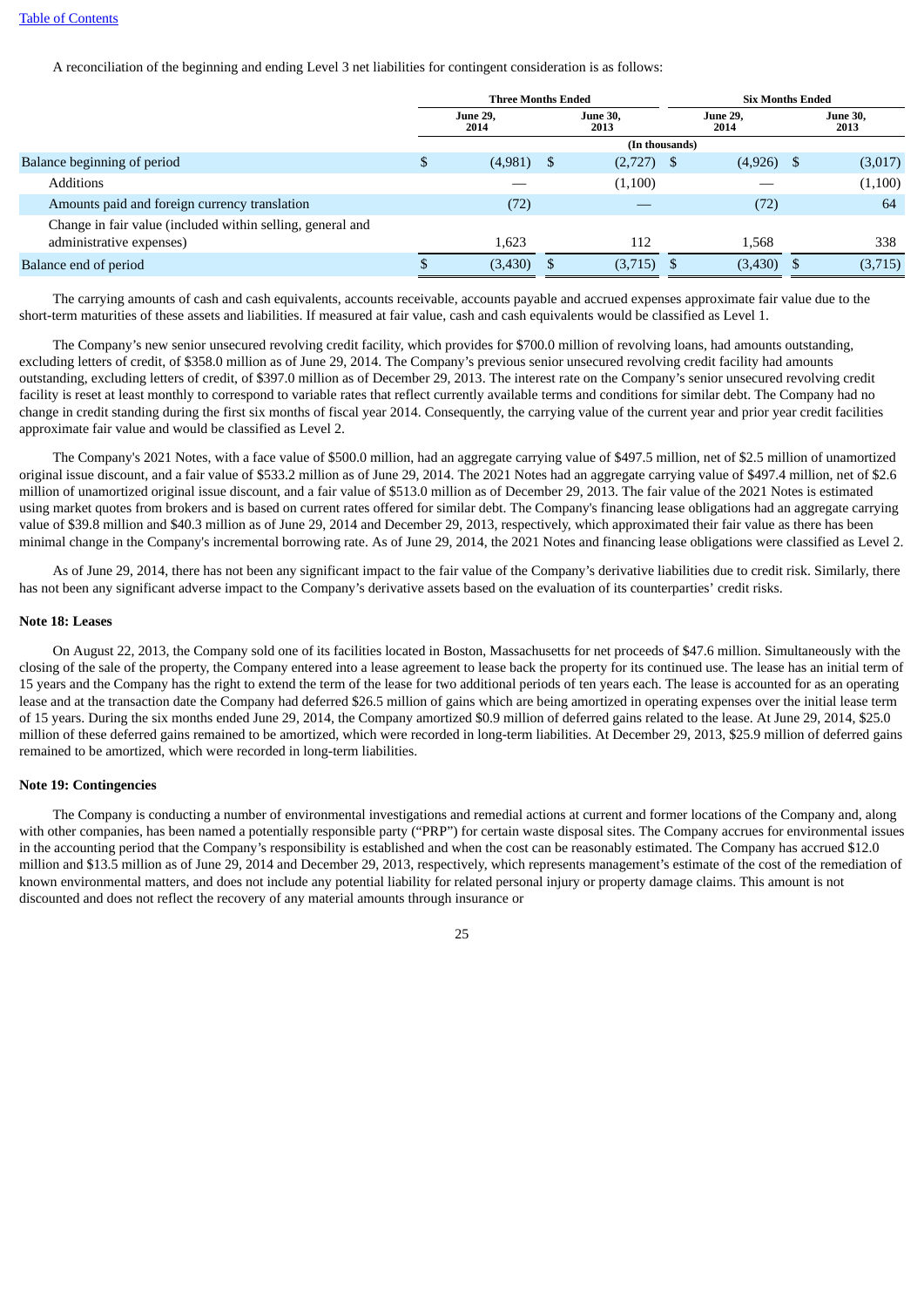indemnification arrangements. These cost estimates are subject to a number of variables, including the stage of the environmental investigations, the magnitude of the possible contamination, the nature of the potential remedies, possible joint and several liability, the time period over which remediation may occur, and the possible effects of changing laws and regulations. For sites where the Company has been named a PRP, management does not currently anticipate any additional liability to result from the inability of other significant named parties to contribute. The Company expects that the majority of such accrued amounts could be paid out over a period of up to ten years. As assessment and remediation activities progress at each individual site, these liabilities are reviewed and adjusted to reflect additional information as it becomes available. There have been no environmental problems to date that have had, or are expected to have, a material adverse effect on the Company's condensed consolidated financial statements. While it is possible that a loss exceeding the amounts recorded in the condensed consolidated financial statements may be incurred, the potential exposure is not expected to be materially different from those amounts recorded.

Enzo Biochem, Inc. and Enzo Life Sciences, Inc. (collectively, "Enzo") filed a complaint dated October 23, 2002 in the United States District Court for the Southern District of New York, Civil Action No. 02-8448, seeking injunctive and monetary relief against Amersham plc, Amersham BioSciences, PerkinElmer, Inc., PerkinElmer Life Sciences, Inc., Sigma-Aldrich Corporation, Sigma Chemical Company, Inc., Molecular Probes, Inc., and Orchid BioSciences, Inc. The complaint alleges that the Company breached its distributorship and settlement agreements with Enzo, infringed Enzo's patents, engaged in unfair competition and fraud, and committed torts against Enzo by, among other things, engaging in commercial development and exploitation of Enzo's patented products and technology, separately and together with the other defendants. The Company filed an answer and a counterclaim alleging that Enzo's patents are invalid. In 2007, after the court issued a decision in 2006 regarding the construction of the claims in Enzo's patents that effectively limited the coverage of certain of those claims and, the Company believes, excluded certain of the Company's products from the coverage of Enzo's patents, summary judgment motions were filed by the defendants. The case was assigned to a new district court judge in January 2009 and in March 2009, the new judge denied the pending summary judgment motions without prejudice and ordered a stay of the case until the federal appellate court decided Enzo's appeal of the judgment of the United States District Court for the District of Connecticut in Enzo Biochem vs. Applera Corp. and Tropix, Inc. (the "Connecticut Case"), which involved a number of the same patents and which could materially affect the scope of Enzo's case against the Company. In March 2010, the United States Court of Appeals for the Federal Circuit affirmed-in-part and reversed-in-part the judgment in the Connecticut Case. The district court permitted the Company and the other defendants to jointly file a motion for summary judgment on certain patent and other issues common to all of the defendants. On September 12, 2012, the court granted in part and denied in part the Company's motion for summary judgment of non-infringement. On December 21, 2012, the Company filed a second motion for summary judgment on claims that were not addressed in the first motion, which the court also granted in part and denied in part. The Company expected this case to go to trial in March 2014 and incurred \$0.1 million and \$3.4 million of expenses in preparation for the trial during the three and six months ended June 29, 2014, respectively. Following a delay in the trial date, the Company subsequently entered into a settlement agreement with Enzo dated June 20, 2014 and in the third quarter of fiscal year 2014 paid \$7.0 million into a designated escrow account to resolve this matter, of which \$3.7 million had been previously accrued.

<span id="page-25-0"></span>The Company is also subject to various other claims, legal proceedings and investigations covering a wide range of matters that arise in the ordinary course of its business activities. Although the Company has established accruals for potential losses that it believes are probable and reasonably estimable, in the opinion of the Company's management, based on its review of the information available at this time, the total cost of resolving these other contingencies at June 29, 2014 should not have a material adverse effect on the Company's condensed consolidated financial statements. However, each of these matters is subject to uncertainties, and it is possible that some of these matters may be resolved unfavorably to the Company.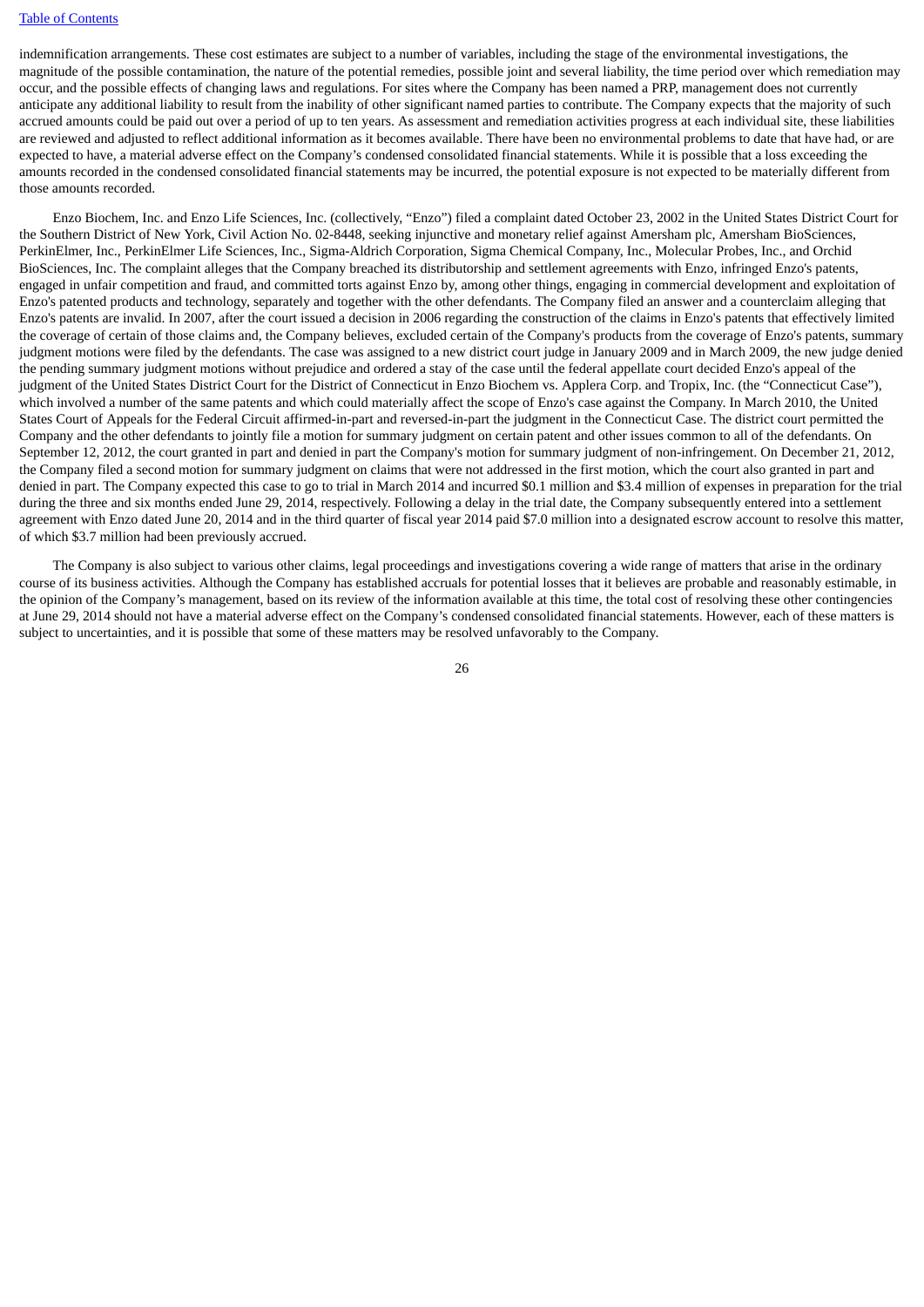#### **Item 2.** *Management's Discussion and Analysis of Financial Condition and Results of Operations*

This quarterly report on Form 10-Q, including the following management's discussion and analysis, contains forward-looking information that you should read in conjunction with the condensed consolidated financial statements and notes to the condensed consolidated financial statements that we have included elsewhere in this report. For this purpose, any statements contained in this report that are not statements of historical fact may be deemed to be forward-looking statements. Words such as "believes," "plans," "anticipates," "intends," "expects," "will" and similar expressions are intended to identify forward-looking statements. Our actual results may differ materially from the plans, intentions or expectations we disclose in the forward-looking statements we make. We have included important factors below under the heading "Risk Factors" in Part II, Item 1A. that we believe could cause actual results to differ materially from the forward-looking statements we make. We are not obligated to publicly update any forward-looking statements, whether as a result of new *information, future events or otherwise.*

#### <span id="page-26-0"></span>**Overview**

We are a leading provider of products, services and solutions to the diagnostics, research, environmental, industrial and laboratory services markets. Through our advanced technologies, solutions, and services, we address critical issues that help to improve the health and safety of people and their environment. The principal products and services of our two operating segments are:

- *Human Health*. Develops diagnostics, tools and applications to help detect diseases earlier and more accurately and to accelerate the discovery and development of critical new therapies. Our Human Health segment serves both the diagnostics and research markets.
- *Environmental Health*. Provides products, services and solutions to facilitate the creation of safer food and consumer products, more secure surroundings and efficient energy resources. Our Environmental Health segment serves the environmental, industrial and laboratory services markets.

#### *Overview of the Second Quarter of Fiscal Year 2014*

Our fiscal year ends on the Sunday nearest December 31. We report fiscal years under a 52/53 week format, and as a result certain fiscal years will contain 53 weeks. Both our 2014 and 2013 fiscal years include 52 weeks.

Our overall revenue in the second quarter of fiscal year 2014 was \$556.2 million and increased \$15.5 million, or 3%, as compared to the second quarter of fiscal year 2013, reflecting an increase of \$10.2 million, or 3%, in our Human Health segment revenue and an increase of \$5.3 million, or 2%, in our Environmental Health segment revenue. The increase in our Human Health segment revenue during the second quarter of fiscal year 2014 was primarily due to growth generated from our newborn screening business within the diagnostics market. The increase in our Environmental Health segment revenue during the second quarter of fiscal year 2014 was due to an increase in our service revenue, which included our OneSource multivendor service offerings within our laboratory service market.

In our Human Health segment during the second quarter of fiscal year 2014 as compared to the second quarter of fiscal year 2013, we experienced growth in the diagnostics market from continued expansion of our prenatal, newborn and infectious disease screening solutions in key regions outside the United States, particularly in emerging markets such as China. Birth rates continue to increase, as evidenced by prenatal trends we saw during the second quarter of fiscal year 2014, and demand for greater access to newborn screening in rural areas is also increasing. Our medical imaging business increased during the second quarter of fiscal year 2014 as compared to the second quarter of fiscal year 2013 due to growth in industrial non-destructive testing and adoption of digital x-ray technology in radiography. In the research market we experienced slight declines due to weakness in the global academic end market specifically in Europe and China. China also experienced government funding delays due to regulatory reorganization and anti-corruption activities coupled with slower disbursement by provincial agencies that also negatively impacted the growth in the research market. As the rising cost of healthcare continues to be one of the critical issues facing our customers, we anticipate that the benefits of providing earlier detection of disease, which can result in savings of longterm health care costs as well as create better outcomes for patients, are increasingly valued and we expect to see continued growth in these markets.

In our Environmental Health segment, our laboratory services business offers services designed to enable our customers to increase efficiencies and production time, while reducing maintenance costs, all of which continue to be critical for our customers. During the second quarter of fiscal year 2014, we continued to grow our laboratory services business, which included the addition of new customers to our OneSource multivendor service offering, while revenue across our products in the environmental and industrial markets declined slightly, partly due to government funding delays in China. We anticipate that the continued development of contaminant regulations and corresponding testing protocols will result in increased demand for efficient, analytically sensitive and information rich testing solutions.

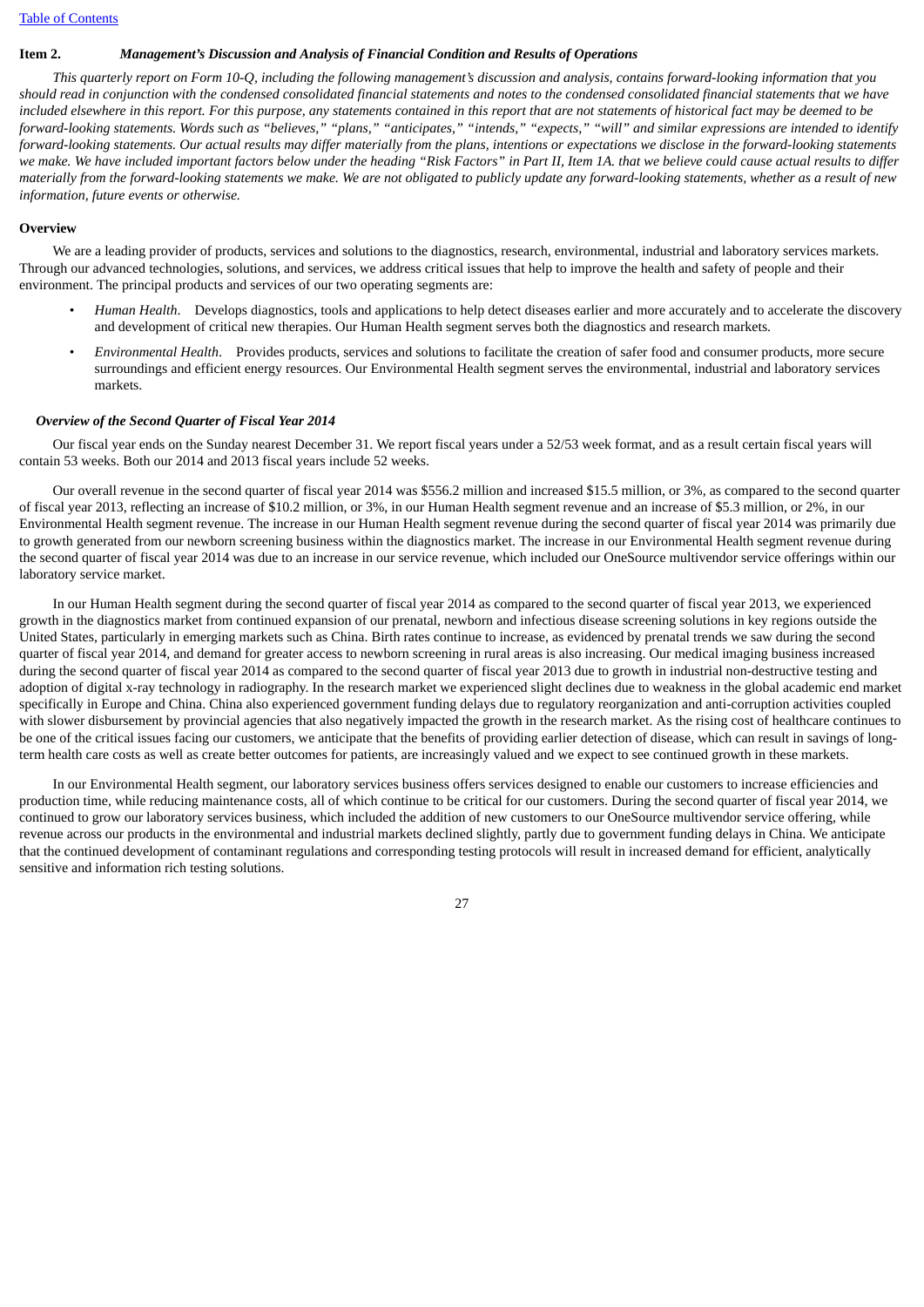Our consolidated gross margins decreased 11 basis points in the second quarter of fiscal year 2014, as compared to the second quarter of fiscal year 2013, due to unfavorable changes in product mix, with an increase in sales of lower gross margin product offerings, which were partially offset by increased sales volume and cost containment and productivity initiatives. Our consolidated operating margins increased 508 basis points in the second quarter of fiscal year 2014, as compared to the second quarter of fiscal year 2013, primarily due to cost containment and productivity initiatives, which were partially offset by lower gross margins.

We believe we are well positioned to continue to take advantage of the spending trends in our end markets and to promote our efficiencies in markets where current conditions may increase demand for certain services. Overall, we believe that our strategic focus on Human Health and Environmental Health coupled with our breadth of end markets, deep portfolio of technologies and applications, leading market positions, global scale and financial strength will provide us with a foundation for growth.

#### <span id="page-27-0"></span>**Critical Accounting Policies and Estimates**

The preparation of condensed consolidated financial statements requires us to make estimates and judgments that affect the reported amounts of assets, liabilities, revenue and expenses and related disclosure of contingent assets and liabilities. On an ongoing basis, we evaluate our estimates, including those related to revenue recognition, warranty costs, bad debts, inventories, accounting for business combinations and dispositions, long-lived assets, income taxes, restructuring, pensions and other postretirement benefits, contingencies and litigation. We base our estimates on historical experience and on various other assumptions that we believe to be reasonable under the circumstances, the results of which form the basis for making judgments about the carrying values of assets and liabilities that are not readily apparent from other sources. Actual results may differ from these estimates under different assumptions or conditions.

Critical accounting policies are those policies that affect our more significant judgments and estimates used in the preparation of our condensed consolidated financial statements. We believe our critical accounting policies include our policies regarding revenue recognition, warranty costs, allowances for doubtful accounts, inventory valuation, business combinations, value of long-lived assets, including goodwill and other intangibles, employee compensation and benefits, restructuring activities, gains or losses on dispositions and income taxes.

For a more detailed discussion of our critical accounting policies and estimates, please refer to the Notes to our Audited Consolidated Financial Statements and Item 7. "Management's Discussion and Analysis of Financial Condition and Results of Operations," in our Annual Report on Form 10-K for the fiscal year ended December 29, 2013 (our "2013 Form 10-K"), as filed with the Securities and Exchange Commission (the "SEC"). There have been no significant changes in our critical accounting policies and estimates during the six months ended June 29, 2014.

#### <span id="page-27-1"></span>**Consolidated Results of Continuing Operations**

#### *Revenue*

Revenue for the three months ended June 29, 2014 was \$556.2 million, as compared to \$540.7 million for the three months ended June 30, 2013, an increase of \$15.5 million, or 3%, which includes an approximate 1% increase in revenue attributable to favorable changes in foreign exchange rates and an approximate 1% increase from acquisitions. The analysis in the remainder of this paragraph compares segment revenue for the three months ended June 29, 2014 as compared to the three months ended June 30, 2013 and includes the effect of foreign exchange rate fluctuations and acquisitions. Our Human Health segment revenue increased \$10.2 million, or 3%, due to an increase in diagnostics market revenue of \$12.3 million, partially offset by a decrease in research market revenue of \$2.1 million. Our Environmental Health segment revenue increased \$5.3 million, or 2%, due to an increase in laboratory services market revenue of \$6.9 million, partially offset by decreases in environmental and industrial markets revenue of \$1.6 million. As a result of adjustments to deferred revenue related to certain acquisitions required by business combination rules, we did not recognize \$0.4 million of revenue for the three months ended June 29, 2014 and \$3.8 million for the three months ended June 30, 2013 that otherwise would have been recorded by the acquired businesses during each of the respective periods.

Revenue for the six months ended June 29, 2014 was \$1,086.8 million, as compared to \$1,043.6 million for the six months ended June 30, 2013, an increase of \$43.2 million, or 4%, which includes an approximate 0.3% increase in revenue attributable to favorable changes in foreign exchange rates and an approximate 0.4% increase from acquisitions. The analysis in the remainder of this paragraph compares segment revenue for the six months ended June 29, 2014 as compared to the six months ended June 30, 2013 and includes the effect of foreign exchange rate fluctuations and acquisitions. Our Human Health segment revenue increased \$29.5 million, or 5%, due to an increase in diagnostics market revenue of \$23.9 million and an increase in research market revenue of \$5.6 million. Our Environmental Health segment revenue increased \$13.7 million, or 3%, due to an increase in laboratory services market revenue of \$16.4 million, partially offset by decreases in environmental and industrial markets revenue of \$2.7 million. As a result of adjustments to deferred revenue related to certain acquisitions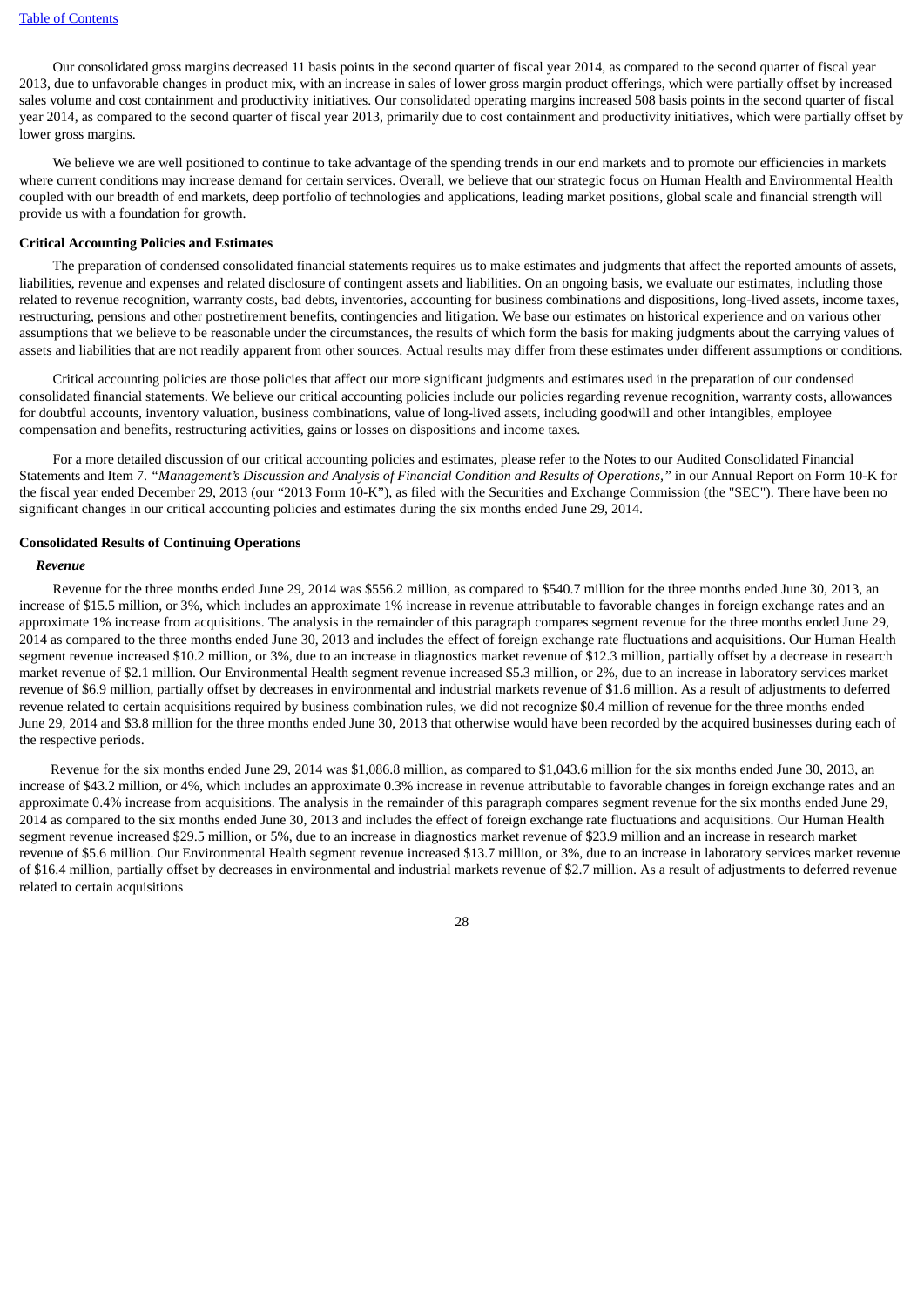required by business combination rules, we did not recognize \$1.9 million of revenue for the six months ended June 29, 2014 and \$5.7 million for the six months ended June 30, 2013 that otherwise would have been recorded by the acquired businesses during each of the respective periods.

#### *Cost of Revenue*

Cost of revenue for the three months ended June 29, 2014 was \$308.2 million, as compared to \$299.0 million for the three months ended June 30, 2013, an increase of \$9.2 million, or 3%. As a percentage of revenue, cost of revenue increased to 55.4% for the three months ended June 29, 2014, from 55.3% for the three months ended June 30, 2013, resulting in a decrease in gross margin of 11 basis points to 44.6% for the three months ended June 29, 2014, from 44.7% for the three months ended June 30, 2013. Amortization of intangible assets decreased and was \$12.3 million for the three months ended June 29, 2014, as compared to \$12.5 million for the three months ended June 30, 2013. Stock-based compensation expense was \$0.3 million for each of the three months ended June 29, 2014 and June 30, 2013. Acquisition related costs were an expense of \$0.02 million for the three months ended June 29, 2014. The amortization of purchase accounting adjustments to record the inventory from certain acquisitions was an expense of \$0.1 million for the three months ended June 30, 2013. In addition to the above items, the overall decrease in gross margin was primarily the result of unfavorable changes in product mix, with an increase in sales of lower gross margin product offerings, which were partially offset by increased sales volume and cost containment and productivity initiatives.

Cost of revenue for the six months ended June 29, 2014 was \$603.1 million, as compared to \$577.5 million for the six months ended June 30, 2013, an increase of \$25.6 million, or 4%. As a percentage of revenue, cost of revenue increased to 55.5% for the six months ended June 29, 2014, from 55.3% for the six months ended June 30, 2013, resulting in a decrease in gross margin of 16 basis points to 44.5% for the six months ended June 29, 2014, from 44.7% for the six months ended June 30, 2013. Amortization of intangible assets decreased and was \$25.0 million for the six months ended June 29, 2014, as compared to \$25.1 million for the six months ended June 30, 2013. Stock-based compensation expense was \$0.7 million for the six months ended June 29, 2014, as compared to \$0.6 million for the six months ended June 30, 2013. Acquisition related costs were an expense of \$0.03 million for the six months ended June 29, 2014. The amortization of purchase accounting adjustments to record the inventory from certain acquisitions was an expense of \$0.2 million for the six months ended June 30, 2013. In addition to the above items, the overall decrease in gross margin was primarily the result of pricing pressure and unfavorable changes in product mix with an increase in sales of lower gross margin product offerings, partially offset by increased sales volume and cost containment and productivity initiatives.

#### *Selling, General and Administrative Expenses*

Selling, general and administrative expenses for the three months ended June 29, 2014 were \$147.3 million, as compared to \$147.8 million for the three months ended June 30, 2013, a decrease of \$0.5 million, or 0.4%. As a percentage of revenue, selling, general and administrative expenses decreased and were 26.5% for the three months ended June 29, 2014, as compared to 27.3% for the three months ended June 30, 2013. Amortization of intangible assets decreased and was \$8.1 million for the three months ended June 29, 2014, as compared to \$9.5 million for the three months ended June 30, 2013. Stock-based compensation expense increased and was \$4.2 million for the three months ended June 29, 2014, as compared to \$2.7 million for the three months ended June 30, 2013. Significant settlement and litigation expenses related to a particular case were \$3.4 million for the three months ended June 29, 2014. Acquisition related costs for contingent consideration and other acquisition costs decreased expenses by \$1.5 million for the three months ended June 29, 2014, as compared to an incremental expense of \$0.1 million for the three months ended June 30, 2013. In addition to the above items, the decrease in selling, general and administrative expenses was primarily the result of cost containment and productivity initiatives.

Selling, general and administrative expenses for the six months ended June 29, 2014 were \$299.7 million, as compared to \$298.2 million for the six months ended June 30, 2013, an increase of \$1.5 million, or 0.5%. As a percentage of revenue, selling, general and administrative expenses decreased and were 27.6% for the six months ended June 29, 2014, as compared to 28.6% for the six months ended June 30, 2013. Amortization of intangible assets decreased and was \$16.0 million for the six months ended June 29, 2014, as compared to \$19.0 million for the six months ended June 30, 2013. Stock-based compensation expense increased and was \$8.3 million for the six months ended June 29, 2014, as compared to \$6.6 million for the six months ended June 30, 2013. Significant settlement and litigation expenses related to a particular case were \$6.6 million for the six months ended June 29, 2014. Acquisition related costs for contingent consideration and other acquisition costs decreased expenses by \$1.4 million for the six months ended June 29, 2014, as compared to an incremental expense of \$0.1 million for the six months ended June 30, 2013. In addition to the above items, the increase in selling, general and administrative expenses was primarily the result of costs related to growth and productivity investments, particularly in emerging territories, partially offset by cost containment and productivity initiatives.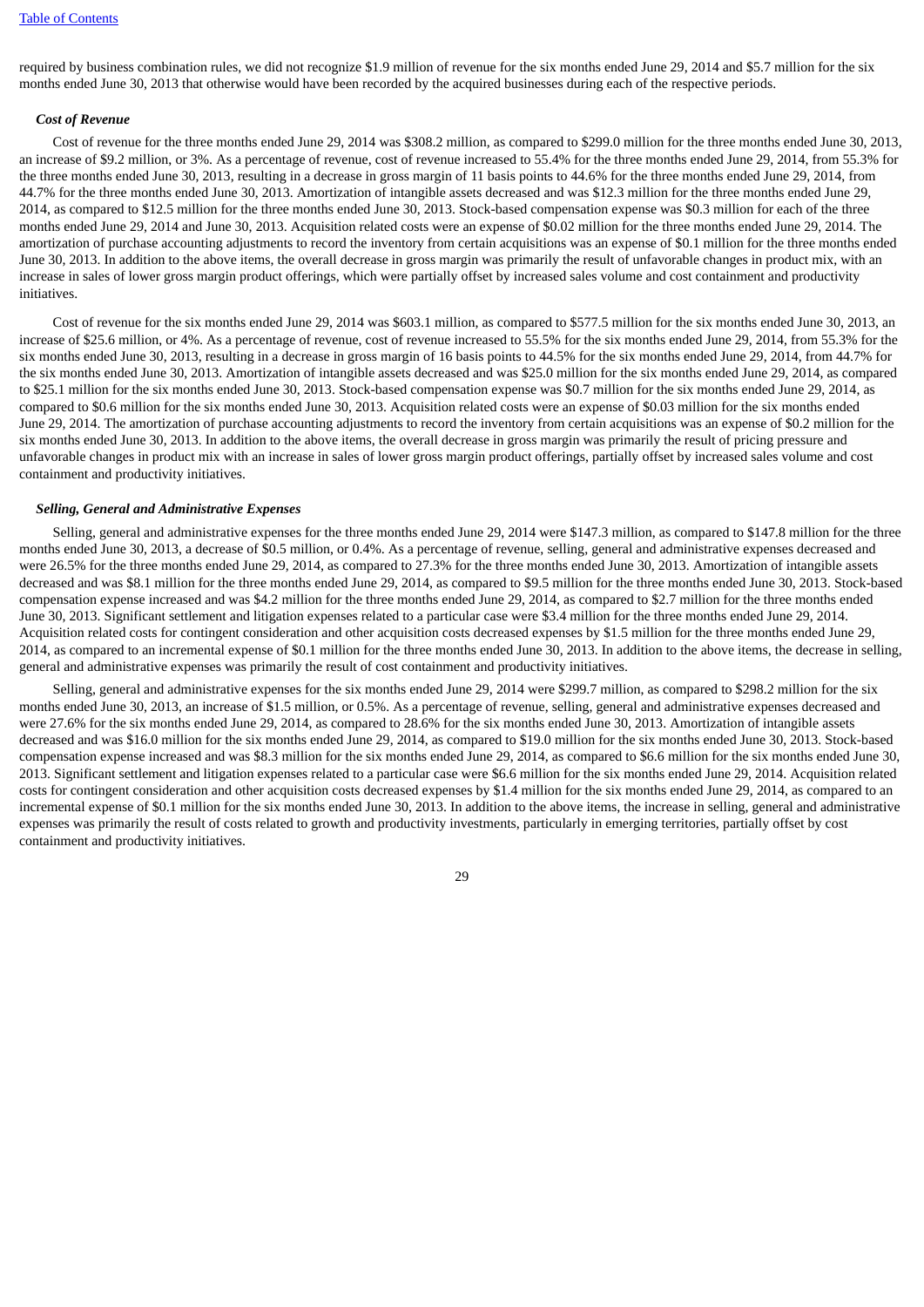# *Research and Development Expenses*

Research and development expenses for the three months ended June 29, 2014 were \$30.4 million, as compared to \$34.4 million for the three months ended June 30, 2013, a decrease of \$4.1 million, or 12%. As a percentage of revenue, research and development expenses decreased and were 5.5% for the three months ended June 29, 2014, as compared to 6.4% for the three months ended June 30, 2013. Amortization of intangible assets was \$0.1 million for each of the three months ended June 29, 2014 and June 30, 2013. Stock-based compensation expense was \$0.2 million for each of the three months ended June 29, 2014 and June 30, 2013. In addition to the above items, the decrease in research and development expenses was primarily the result of the consolidation of research and development activities into our newly opened Center for Innovation. During the first six months of both fiscal year 2014 and fiscal year 2013, we directed research and development efforts toward the diagnostics and research markets within our Human Health segment, and the environmental, industrial and laboratory service markets within our Environmental Health segment, in order to help accelerate our growth initiatives.

Research and development expenses for the six months ended June 29, 2014 were \$59.7 million, as compared to \$68.4 million for the six months ended June 30, 2013, a decrease of \$8.7 million, or 13%. As a percentage of revenue, research and development expenses decreased and were 5.5% for the six months ended June 29, 2014, as compared to 6.6% for the six months ended June 30, 2013. Amortization of intangible assets increased and was \$0.3 million for the six months ended June 29, 2014, as compared to \$0.1 million for the six months ended June 30, 2013. Stock-based compensation expense was \$0.4 million for each of the six months ended June 29, 2014 and the six months ended June 30, 2013. In addition to the above items, the decrease in research and development expenses was primarily the result of the consolidation of research and development activities into our newly opened Center for Innovation.

# **Restructuring and Contract Termination Charges, Net**

We have undertaken a series of restructuring actions related to the impact of acquisitions and divestitures, alignment with our growth strategy, the integration of our business units and productivity initiatives. The current portion of restructuring and contract termination charges is recorded in accrued restructuring and contract termination charges and the long-term portion of restructuring and contract termination charges is recorded in long-term liabilities. The activities associated with these plans have been reported as restructuring and contract termination charges, net, and are included as a component of operating expenses from continuing operations.

A description of the restructuring plans and the activity recorded for the six months ended June 29, 2014 is listed below. Details of the plans initiated in previous years, particularly those listed under *"Previous Restructuring and Integration Plans,"* are discussed more fully in Note 4 to the audited consolidated financial statements in the 2013 Form 10-K.

The restructuring plans for the first and second quarters of fiscal year 2014 and the first quarter of fiscal year 2013 were principally intended to focus resources on higher growth end markets. The restructuring plans for the fourth and third quarters of fiscal year 2013 were principally intended to shift certain of our research and development resources into a newly opened Center for Innovation. The restructuring plan for the second quarter of fiscal year 2013 was principally intended to shift certain of our operations into a newly established shared service center as well as realign operations, research and development resources and production resources as a result of previous acquisitions. We expect the impact of future cost savings on operating results and cash flows from the restructuring activities executed in fiscal year 2013 will exceed \$9.0 million annually beginning in fiscal year 2015. The future cost savings will be primarily a decrease to research and development expenses.

A description of the restructuring plans and the activity recorded are as follows:

# *Q2 2014 Restructuring Plan*

During the second quarter of fiscal year 2014, our management approved a plan to focus resources on higher growth end markets (the "Q2 2014 Plan"). As a result of the Q2 2014 Plan, we recognized a \$0.5 million pre-tax restructuring charge in our Human Health segment related to a workforce reduction from reorganization activities and recognized a \$0.3 million pre-tax restructuring charge in our Environmental Health segment related to a workforce reduction from reorganization activities. As part of the Q2 2014 Plan, we reduced headcount by 22 employees. All employees were notified of termination under the Q2 2014 Plan by June 29, 2014.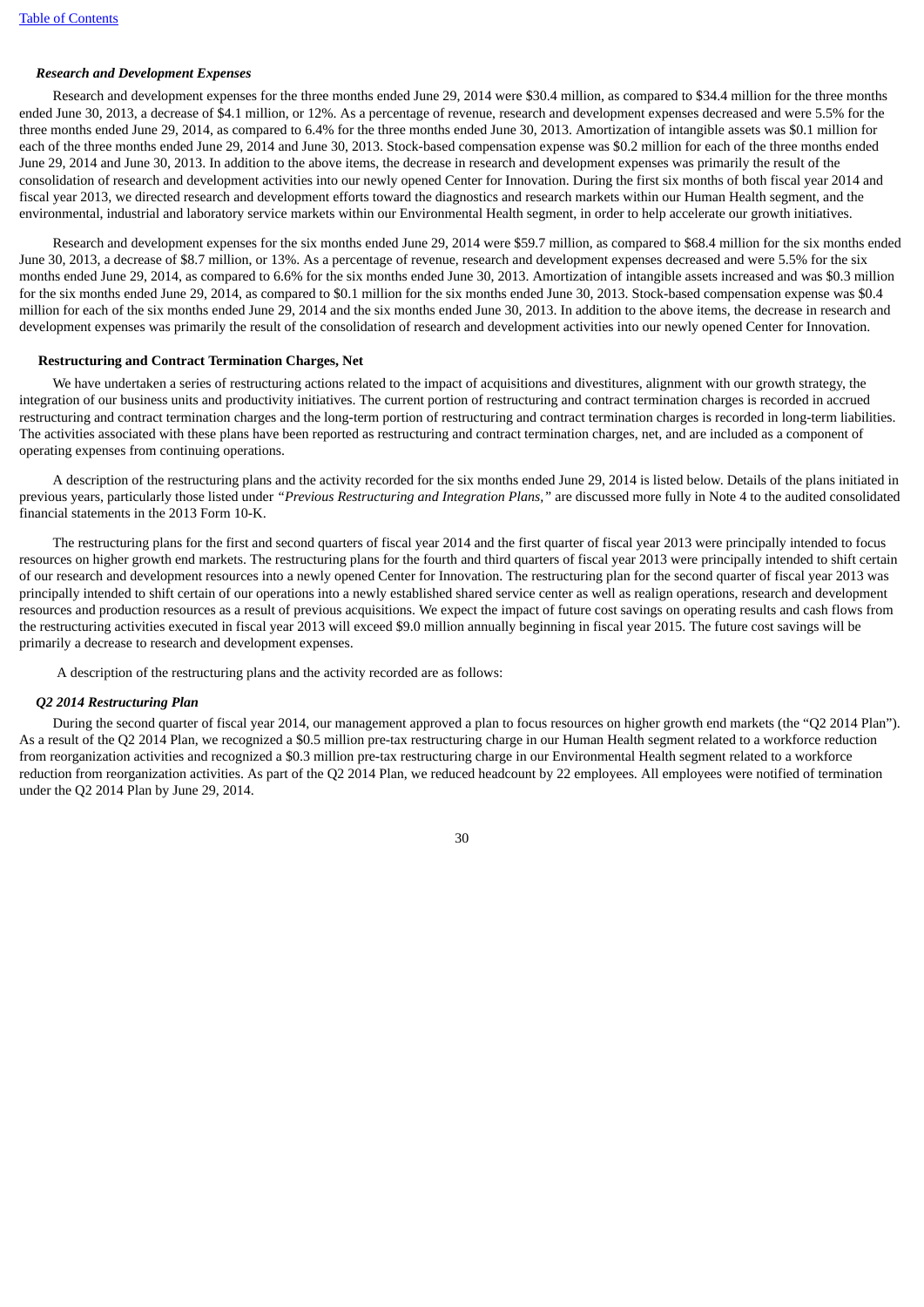The following table summarizes the Q2 2014 Plan activity for the six months ended June 29, 2014:

|                                               | Severance      |
|-----------------------------------------------|----------------|
|                                               | (In thousands) |
| Provision                                     | 735            |
| Amounts paid and foreign currency translation | (228)          |
| Balance at June 29, 2014                      | 507            |

We anticipate that the remaining severance payments of \$0.5 million for workforce reductions will be substantially completed by the end of the second quarter of fiscal year 2015.

# *Q1 2014 Restructuring Plan*

During the first quarter of fiscal year 2014, our management approved a plan principally intended to focus resources on higher growth end markets (the "Q1 2014 Plan"). As a result of the Q1 2014 Plan, we recognized a \$0.4 million pre-tax restructuring charge in our Human Health segment related to a workforce reduction from reorganization activities and recognized a \$0.2 million pre-tax restructuring charge in our Environmental Health segment related to a workforce reduction from reorganization activities. As part of the Q1 2014 Plan, we reduced headcount by 17 employees. All employees were notified of termination under the Q1 2014 Plan by March 30, 2014.

The following table summarizes the Q1 2014 Plan activity for the six months ended June 29, 2014:

|                                               | Severance      |
|-----------------------------------------------|----------------|
|                                               | (In thousands) |
| Provision                                     | 567            |
| Amounts paid and foreign currency translation | (345)          |
| Balance at June 29, 2014                      | つつつ            |

We anticipate that the remaining severance payments of \$0.2 million for workforce reductions will be substantially completed by the end of the fourth quarter of fiscal year 2014.

#### *Q4 2013 Restructuring Plan*

During the fourth quarter of fiscal year 2013, our management approved a plan principally intended to shift certain of our research and development resources into a newly opened Center for Innovation (the "Q4 2013 Plan"). As a result of the Q4 2013 Plan, we recognized an \$8.2 million pre-tax restructuring charge in our Human Health segment related to a workforce reduction from reorganization activities and the closure of excess facility space and recognized a \$3.0 million pre-tax restructuring charge in our Environmental Health segment related to a workforce reduction from reorganization activities. As part of the Q4 2013 Plan, we reduced headcount by 73 employees. All employees were notified of termination under the Q4 2013 Plan by December 29, 2013.

The following table summarizes the Q4 2013 Plan activity for the six months ended June 29, 2014:

|                                               |   | Severance | <b>Closure of</b><br><b>Excess Facility</b><br>Space | <b>Total</b> |
|-----------------------------------------------|---|-----------|------------------------------------------------------|--------------|
|                                               |   |           | (In thousands)                                       |              |
| Balance at December 29, 2013                  |   | 1,987     | 6,854                                                | 8,841        |
| Amounts paid and foreign currency translation |   | (1, 456)  | (900)                                                | (2,356)      |
| Balance at June 29, 2014                      | Ć | 531       | 5,954                                                | 6,485        |

We anticipate that the remaining severance payments of \$0.5 million for workforce reductions will be substantially completed by the end of the fourth quarter of fiscal year 2014. We also anticipate that the remaining payments of \$6.0 million, net of estimated sublease income, for the closure of the excess facility space will be paid through fiscal year 2019, in accordance with the terms of the applicable leases.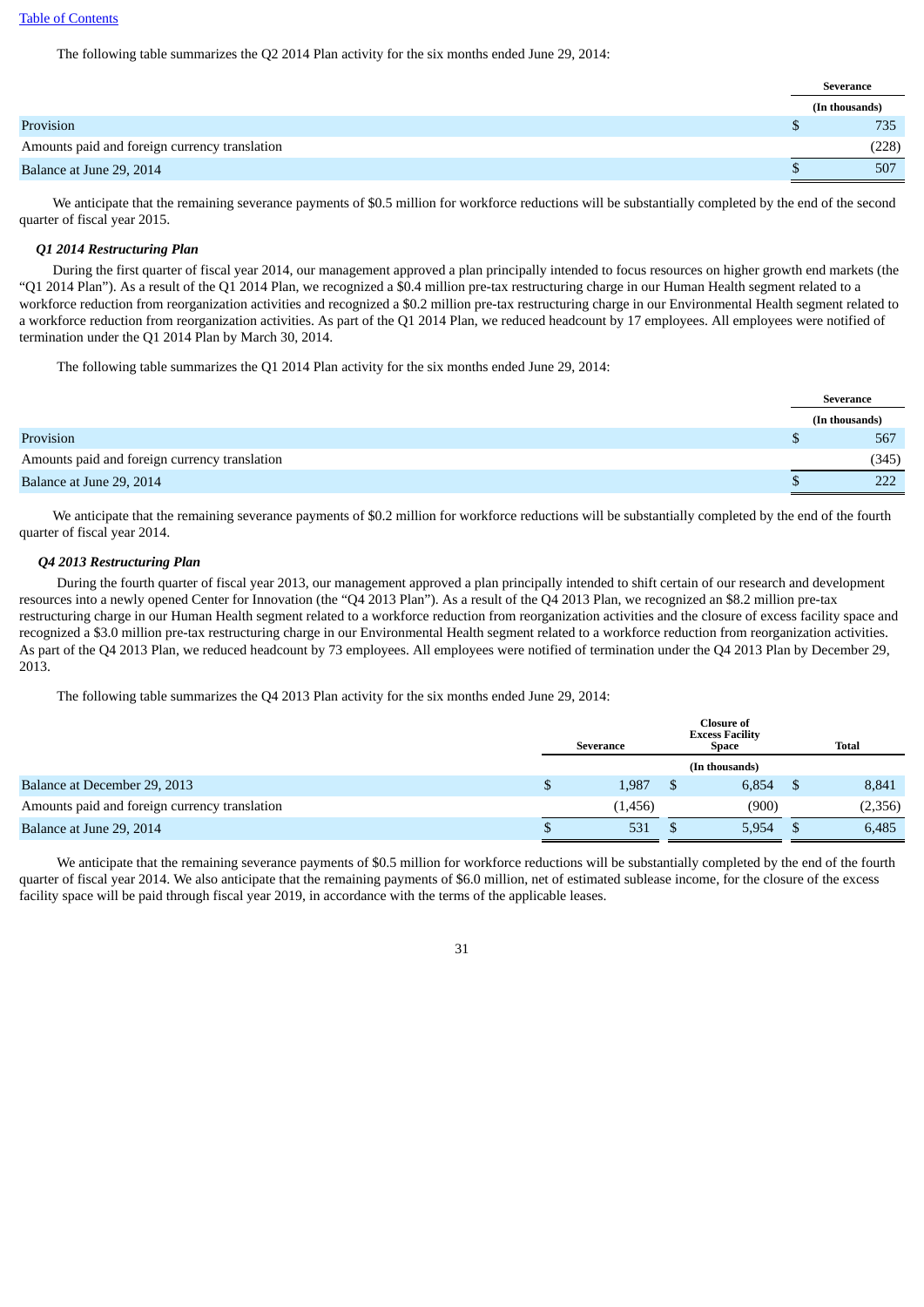#### *Q3 2013 Restructuring Plan*

During the third quarter of fiscal year 2013, our management approved a plan principally intended to shift certain of our research and development resources into a newly opened Center for Innovation (the "Q3 2013 Plan"). As a result of the Q3 2013 Plan, we recognized a \$0.5 million pre-tax restructuring charge in our Human Health segment related to a workforce reduction from reorganization activities and the closure of excess facility space. As part of the Q3 2013 Plan, we reduced headcount by 29 employees. All employees were notified of termination under the Q3 2013 Plan by September 29, 2013.

The following table summarizes the Q3 2013 Plan activity for the six months ended June 29, 2014:

|                                               | <b>Severance</b> |                |
|-----------------------------------------------|------------------|----------------|
|                                               |                  | (In thousands) |
| Balance at December 29, 2013                  |                  |                |
| Amounts paid and foreign currency translation |                  | (133)          |
| Balance at June 29, 2014                      |                  |                |
|                                               |                  |                |

The severance payments for workforce reductions were substantially completed by the end of the second quarter of fiscal year 2014.

#### *Q2 2013 Restructuring Plan*

During the second quarter of fiscal year 2013, our management approved a plan principally intended to shift certain of our operations into a newly established shared service center as well as realign operations, research and development resources, and production resources as a result of previous acquisitions (the "Q2 2013 Plan"). As a result of the Q2 2013 Plan, we initially recognized a \$9.9 million pre-tax restructuring charge in our Human Health segment related to a workforce reduction from reorganization activities and the closure of excess facility space, and recognized a \$8.8 million pre-tax restructuring charge in our Environmental Health segment related to a workforce reduction from reorganization activities and the closure of excess facility space. Subsequent to the initial charge, during fiscal year 2013, we recorded an additional \$0.6 million pre-tax restructuring charge in our Human Health segment for services that were provided for one-time benefits in which the employee was required to render service beyond the legal notification period. During the six months ended June 29, 2014, we recorded additional pre-tax restructuring charges of \$0.1 million in each of our Human Health and Environmental Health segments due to higher than expected costs associated with the closure of the excess facility space. As part of the Q2 2013 Plan, we reduced headcount by 264 employees. All employees were notified of termination under the Q2 2013 Plan by June 30, 2013.

The following table summarizes the Q2 2013 Plan activity for the six months ended June 29, 2014:

|                                               | Closure of<br><b>Excess Facility</b><br>Severance<br>Space |         |   | <b>Total</b>                    |   |          |
|-----------------------------------------------|------------------------------------------------------------|---------|---|---------------------------------|---|----------|
|                                               |                                                            |         |   | (In thousands)                  |   |          |
| Balance at December 29, 2013                  | \$                                                         | 12,750  | S | $\hspace{0.1mm}-\hspace{0.1mm}$ |   | 12,750   |
| Change in estimates                           |                                                            |         |   | 184                             |   | 184      |
| Amounts paid and foreign currency translation |                                                            | (7,798) |   | (137)                           |   | (7, 935) |
| Balance at June 29, 2014                      | D                                                          | 4,952   | S | 47                              | S | 4,999    |

We anticipate that the remaining severance payments of \$5.0 million for workforce reductions will be substantially completed by the end of the fourth quarter of fiscal year 2014, as local law requires some severance to be paid in monthly installments through the fourth quarter of fiscal year 2014. We also anticipate that the remaining payments of \$0.05 million for the closure of the excess facility space will be paid through the third quarter of 2014, in accordance with the terms of the applicable lease.

#### *Q1 2013 Restructuring Plan*

During the first quarter of fiscal year 2013, our management approved a plan to focus resources on higher growth end markets (the "Q1 2013 Plan"). As a result of the Q1 2013 Plan, we recognized a \$2.3 million pre-tax restructuring charge in our Human Health segment related to a workforce reduction from reorganization activities and recognized a \$0.2 million pre-tax restructuring charge in our Environmental Health segment related to a workforce reduction from reorganization activities. During the six months ended June 29, 2014, we recorded a pre-tax restructuring reversal of \$0.2 million in our Human Health segment due to lower than expected costs associated with the remaining severance payments. As part of the Q1 2013 Plan, we reduced headcount by 62 employees. All employees were notified of termination under the Q1 2013 Plan by March 31, 2013.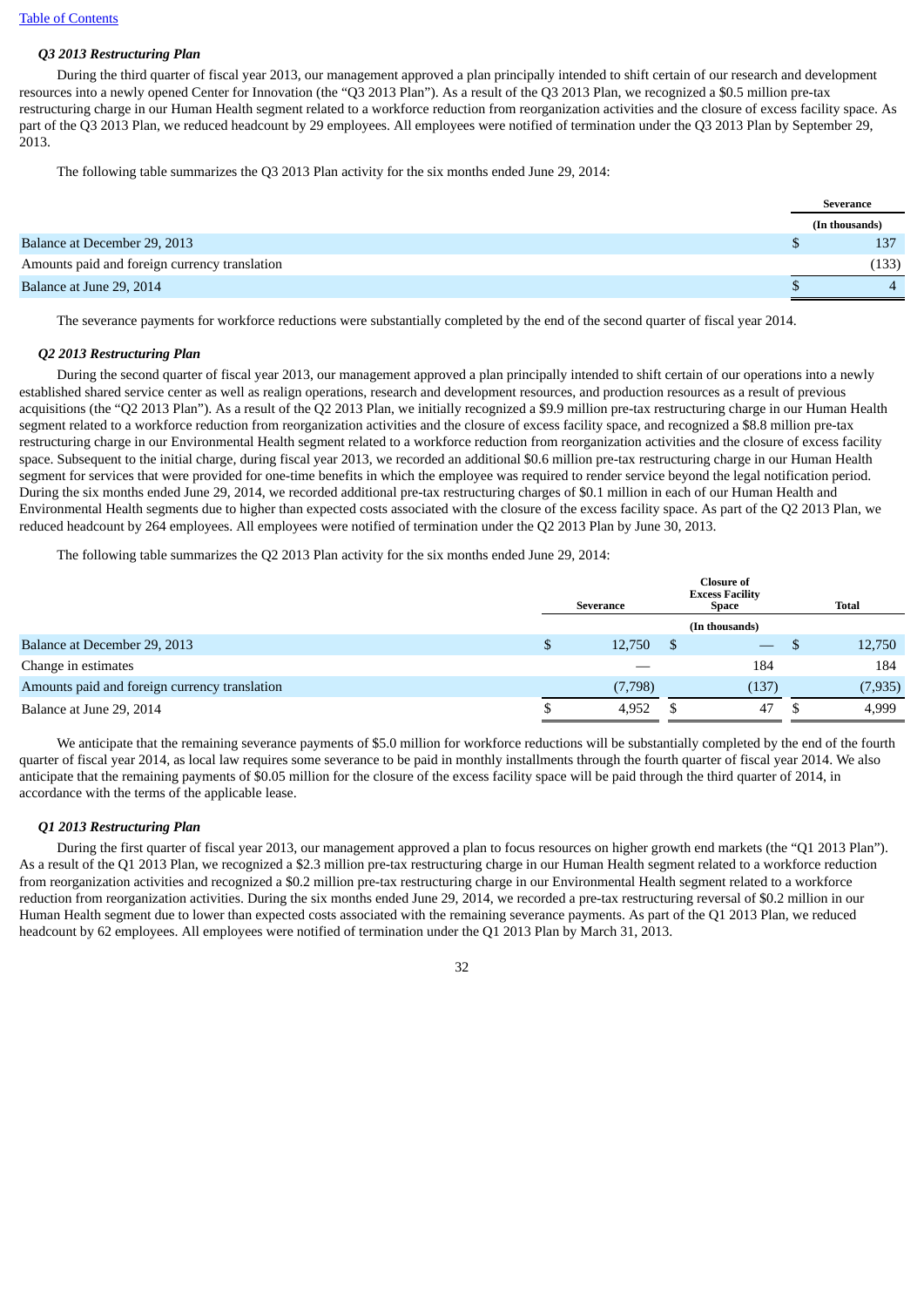The following table summarizes the Q1 2013 Plan activity for the six months ended June 29, 2014:

|                              | <b>Severance</b> |                |
|------------------------------|------------------|----------------|
|                              |                  | (In thousands) |
| Balance at December 29, 2013 |                  | 208            |
| Change in estimates          |                  | (208)          |
| Balance at June 29, 2014     |                  |                |

No remaining severance payments exist under the Q1 2013 Plan.

#### *Previous Restructuring and Integration Plans*

The principal actions of the restructuring and integration plans from fiscal year 2001 through fiscal year 2012 were workforce reductions and the closure of excess facility space related to the integration of our businesses in order to realign operations, reduce costs, achieve operational efficiencies and shift resources into geographic regions and end markets that are more consistent with our growth strategy. During the six months ended June 29, 2014, we paid \$3.6 million related to these plans and recorded an additional charge of \$0.1 million related to higher than expected costs associated with workforce reductions within our Human Health Segment. As of June 29, 2014, we had \$9.7 million of remaining liabilities associated with these restructuring and integration plans, primarily for residual lease obligations related to closed facilities and remaining severance payments for workforce reductions in both our Human Health and Environmental Health segments. We expect to make payments for these leases, the terms of which vary in length, through fiscal year 2022. We anticipate the remaining severance payments for workforce reductions will be substantially completed by the end of the fourth quarter of fiscal year 2014, as local law requires some severance to be paid in monthly installments through the fourth quarter of fiscal year 2014.

#### *Contract Termination Charges*

We have terminated various contractual commitments in connection with certain disposal activities and have recorded charges, to the extent applicable, for the costs of terminating these contracts before the end of their terms and the costs that will continue to be incurred for the remaining terms without economic benefit to us. We recorded an additional pre-tax charge of \$1.5 million, primarily as a result of terminating various contractual commitments in our Environmental Health segment, and we made payments for these obligations of \$1.2 million in the first six months of fiscal year 2014. The remaining balance of these accruals as of June 29, 2014 was \$0.6 million.

#### *Interest and Other Expense, Net*

Interest and other expense, net, consisted of the following:

|                                       | <b>Three Months Ended</b> |                |                         | <b>Six Months Ended</b> |                         |        |          |                         |
|---------------------------------------|---------------------------|----------------|-------------------------|-------------------------|-------------------------|--------|----------|-------------------------|
|                                       | <b>June 29,</b><br>2014   |                | <b>June 30,</b><br>2013 |                         | <b>June 29,</b><br>2014 |        |          | <b>June 30,</b><br>2013 |
|                                       |                           | (In thousands) |                         |                         |                         |        |          |                         |
| Interest income                       | S                         | (151)          |                         | (64)                    | \$                      | (245)  | <b>S</b> | (169)                   |
| Interest expense                      |                           | 9,079          |                         | 11,913                  |                         | 18,298 |          | 23,606                  |
| Other expense, net                    |                           | 36             |                         | 1.016                   |                         | 2,200  |          | 1,468                   |
| Total interest and other expense, net |                           | 8.964          |                         | 12,865                  |                         | 20,253 |          | 24,905                  |

Interest and other expense, net, for the three months ended June 29, 2014 was an expense of \$9.0 million, as compared to an expense of \$12.9 million for the three months ended June 30, 2013, a decrease of \$3.9 million. The decrease in interest and other expense, net, for the three months ended June 29, 2014, as compared to the three months ended June 30, 2013, was primarily due to decreases in interest expense and other expense, net. Interest expense decreased by \$2.8 million for the three months ended June 29, 2014, as compared to the three months ended June 30, 2013, primarily due to an increased mix of variable rate debt with lower interest rates. Other expense, net decreased by \$1.0 million for the three months ended June 29, 2014, as compared to the three months ended June 30, 2013, and consisted primarily of expenses related to foreign currency transactions and foreign currency translation.

Interest and other expense, net, for the six months ended June 29, 2014 was an expense of \$20.3 million, as compared to an expense of \$24.9 million for the six months ended June 30, 2013, a decrease of \$4.7 million. The decrease in interest and other expense, net, for the six months ended June 29, 2014, as compared to the six months ended June 30, 2013, was primarily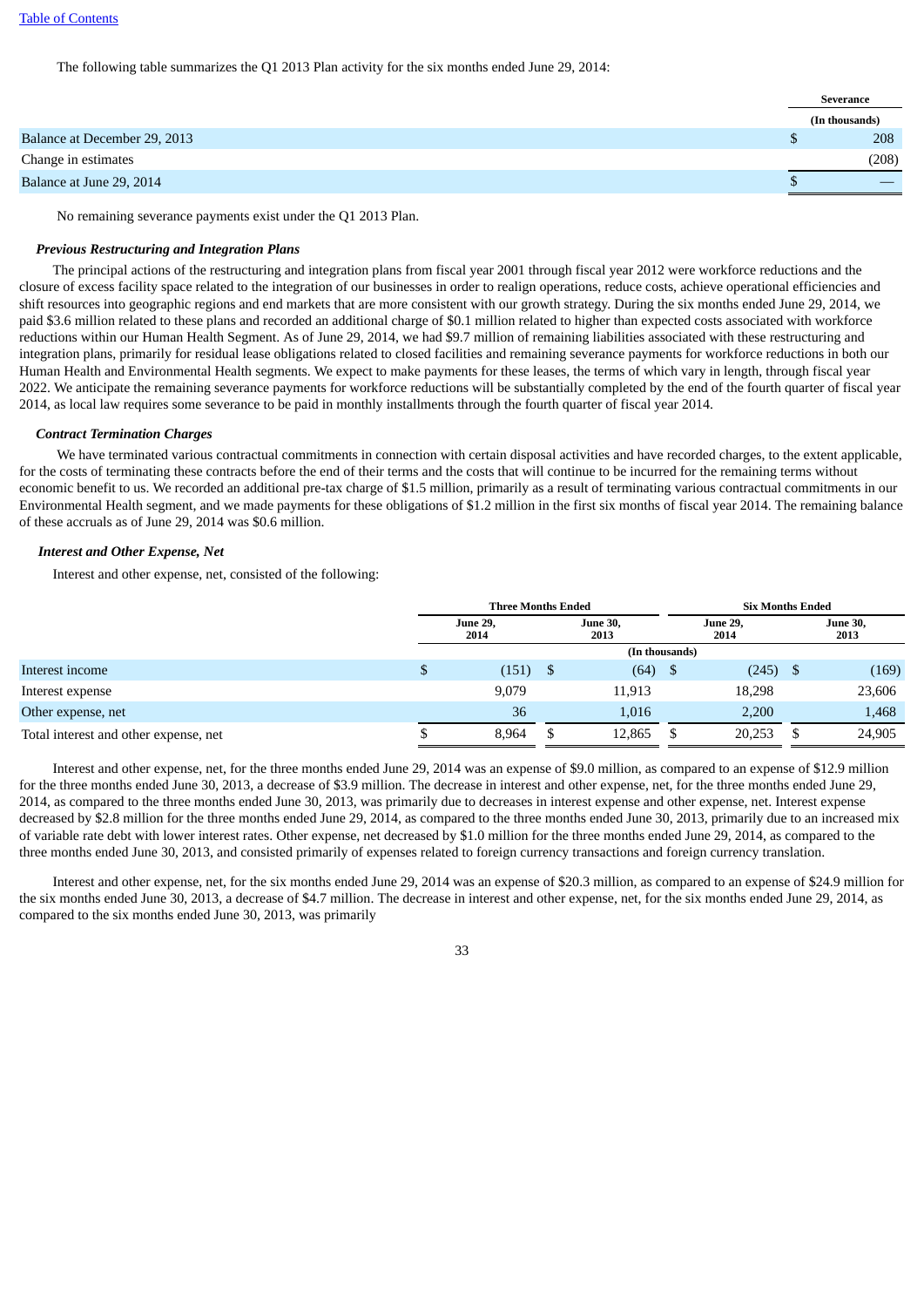due to a decrease in interest expense, which was partially offset by an increase in other expense, net. Interest expense decreased by \$5.3 million for the six months ended June 29, 2014, as compared to the six months ended June 30, 2013, primarily due to an increased mix of variable rate debt with lower interest rates and lower debt balances. Other expense, net increased by \$0.7 million for the six months ended June 29, 2014, as compared to the six months ended June 30, 2013, and consisted primarily of expenses related to foreign currency transactions and foreign currency translation.

### *Provision for (Benefit from) Income Taxes*

For the three months ended June 29, 2014, the provision for income taxes from continuing operations was \$8.7 million, as compared to \$0.1 million for the three months ended June 30, 2013. For the six months ended June 29, 2014, the provision for income taxes from continuing operations was a provision of \$14.2 million, as compared to a benefit of \$8.0 million for the six months ended June 30, 2013.

The effective tax rate from continuing operations was 14.3% and 14.0% for the three and six months ended June 29, 2014, as compared to a provision of 0.3% and a benefit of 15.5% for the three and six months ended June 30, 2013. The higher effective tax rate during the first six months of fiscal year 2014 as compared to the first six months of fiscal year 2013 was primarily due to tax benefits related to discrete items of \$15.4 million in the first six months of fiscal year 2013 as compared to \$4.0 million in the first six months of fiscal year 2014. Additionally, certain higher tax rate jurisdictions that had losses in fiscal year 2013 are projected to have income in fiscal year 2014, increasing the annual effective rate. The discrete items in the first six months of fiscal year 2013 included \$9.4 million for lapses in statutes of limitations.

#### *Discontinued Operations*

As part of our continuing efforts to focus on higher growth opportunities, we have discontinued certain businesses. We have accounted for these businesses as discontinued operations and, accordingly, have presented the results of operations and related cash flows as discontinued operations for all periods presented. Any remaining assets and liabilities of these businesses have been presented separately, and are reflected within the assets and liabilities from discontinued operations in the accompanying condensed consolidated balance sheets as of June 29, 2014 and December 29, 2013.

We recorded the following pre-tax gains and losses, which have been reported as a net gain or loss on disposition of discontinued operations:

|                                                                              | Three Months Ended      |       |                         |                | <b>Six Months Ended</b> |            |  |                         |
|------------------------------------------------------------------------------|-------------------------|-------|-------------------------|----------------|-------------------------|------------|--|-------------------------|
|                                                                              | <b>June 29,</b><br>2014 |       | <b>June 30,</b><br>2013 |                | <b>June 29,</b><br>2014 |            |  | <b>June 30,</b><br>2013 |
|                                                                              |                         |       |                         | (In thousands) |                         |            |  |                         |
| Loss on disposition of microarray-based diagnostic testing laboratory \$     |                         | (257) | - S                     |                |                         | $(257)$ \$ |  |                         |
| Gain on disposition of Photoflash business                                   |                         |       |                         | 369            |                         |            |  | 493                     |
| (Loss) gain on disposition of other discontinued operations                  |                         | (45)  |                         | 244            |                         | (117)      |  | 28                      |
| (Loss) gain on disposition of discontinued operations before income<br>taxes |                         | (302) |                         | 613            |                         | (374)      |  | 521                     |

In May 2014, our management approved the shutdown of our microarray-based diagnostic testing laboratory in the United States, which has been reported within our Human Health segment. We determined that, with the lack of adequate reimbursement from health care payers, our microarray-based diagnostic testing laboratory in the United States would need significant investment in its operations to reduce costs in order to effectively compete in the market. The shutdown of the microarray-based diagnostic testing laboratory in the United States resulted in a \$0.3 million pre-tax loss related to the disposal of fixed assets and inventory during the three months ended June 29, 2014.

In June 2010, we sold our Photoflash business, which was included in our Environmental Health segment, for \$13.5 million, including an adjustment for net working capital, plus potential additional contingent consideration. During the six months ended June 30, 2013, we recognized a pre-tax gain of \$0.5 million for contingent consideration related to this sale. This gain was recognized as a gain on disposition of discontinued operations.

During the first six months of both fiscal years 2014 and 2013, we settled various commitments related to the divestiture of other discontinued operations. We recognized pre-tax gains and losses in the first six months of both fiscal years 2014 and 2013. These gains and losses were recognized as a (loss) gain on disposition of discontinued operations.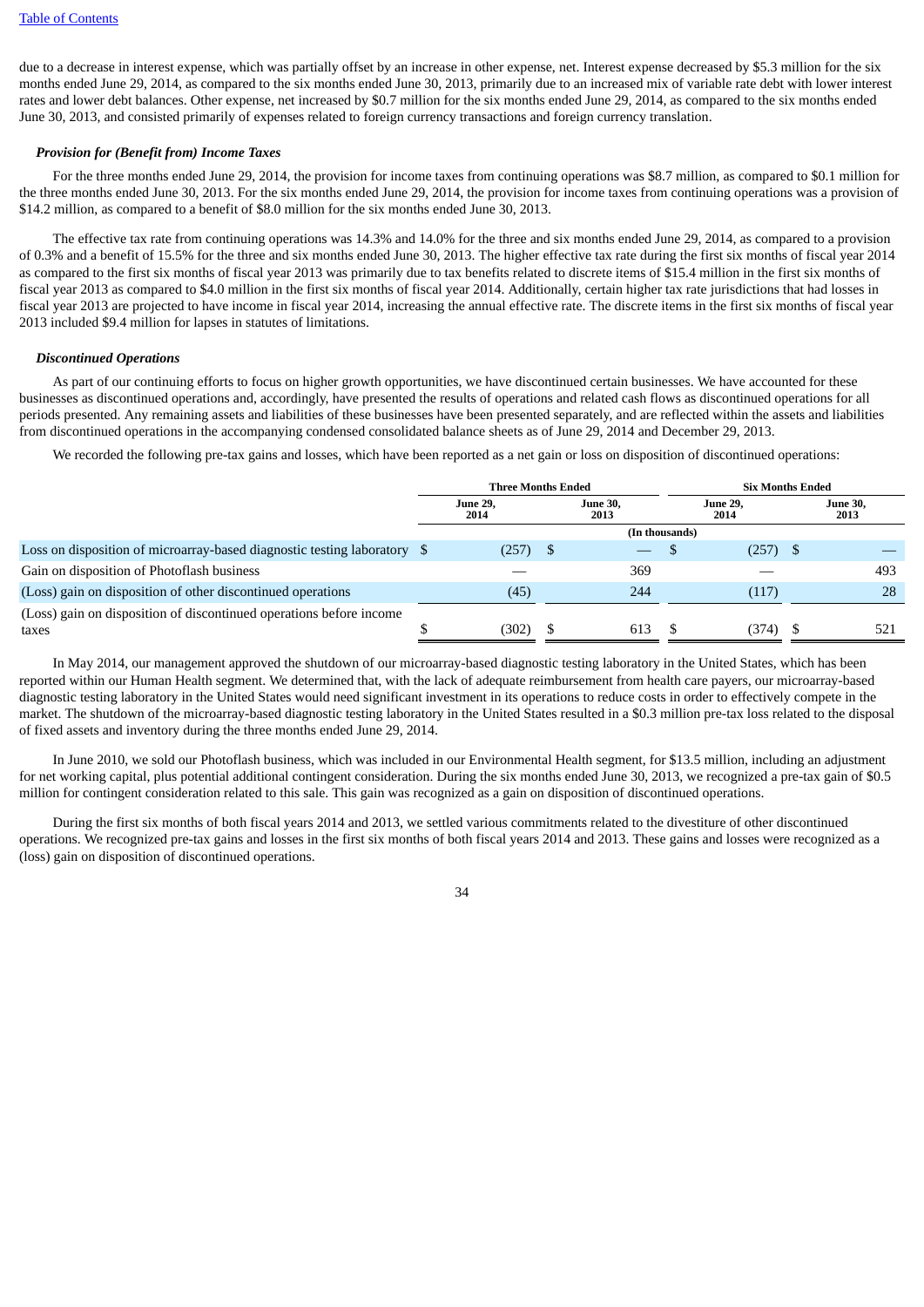Summary pre-tax operating results of the discontinued operations for the periods prior to disposition, which included a \$1.0 million pre-tax charge related to workforce reductions in the microarray-based diagnostic testing laboratory in the United States during the second quarter of fiscal year 2014, were as follows:

|                                                       | <b>Three Months Ended</b> |                         |       |                         | <b>Six Months Ended</b> |  |                         |  |
|-------------------------------------------------------|---------------------------|-------------------------|-------|-------------------------|-------------------------|--|-------------------------|--|
|                                                       | <b>June 29,</b><br>2014   | <b>June 30,</b><br>2013 |       | <b>June 29,</b><br>2014 |                         |  | <b>June 30,</b><br>2013 |  |
|                                                       |                           |                         |       |                         | (In thousands)          |  |                         |  |
| <b>Sales</b>                                          | \$<br>426                 |                         | 2.624 |                         | 1.720                   |  | 5,059                   |  |
| Costs and expenses                                    | 2.510                     |                         | 3.176 |                         | 4.834                   |  | 6.404                   |  |
| Loss from discontinued operations before income taxes | \$<br>(2,084)             |                         | (552) |                         | (3, 114)                |  | (1, 345)                |  |

We recorded a tax benefit of \$0.9 million and a tax benefit of \$1.2 million on discontinued operations and dispositions for the three and six months ended June 29, 2014, respectively. We recorded a tax benefit of \$0.6 million and a tax benefit of \$0.9 million on discontinued operations and dispositions for the three and six months ended June 30, 2013, respectively.

#### **Contingencies, Including Tax Matters**

We are conducting a number of environmental investigations and remedial actions at our current and former locations and, along with other companies, have been named a potentially responsible party ("PRP") for certain waste disposal sites. We accrue for environmental issues in the accounting period that our responsibility is established and when the cost can be reasonably estimated. We have accrued \$12.0 million and \$13.5 million as of June 29, 2014 and December 29, 2013, respectively, which represents our management's estimate of the cost of the remediation of known environmental matters, and does not include any potential liability for related personal injury or property damage claims. This amount is not discounted and does not reflect the recovery of any material amounts through insurance or indemnification arrangements. These cost estimates are subject to a number of variables, including the stage of the environmental investigations, the magnitude of the possible contamination, the nature of the potential remedies, possible joint and several liability, the time period over which remediation may occur, and the possible effects of changing laws and regulations. For sites where we have been named a PRP, our management does not currently anticipate any additional liability to result from the inability of other significant named parties to contribute. We expect that the majority of such accrued amounts could be paid out over a period of up to ten years. As assessment and remediation activities progress at each individual site, these liabilities are reviewed and adjusted to reflect additional information as it becomes available. There have been no environmental problems to date that have had, or are expected to have, a material adverse effect on our condensed consolidated financial statements. While it is possible that a loss exceeding the amounts recorded in the condensed consolidated financial statements may be incurred, the potential exposure is not expected to be materially different from those amounts recorded.

Enzo Biochem, Inc. and Enzo Life Sciences, Inc. (collectively, "Enzo") filed a complaint dated October 23, 2002 in the United States District Court for the Southern District of New York, Civil Action No. 02-8448, seeking injunctive and monetary relief against Amersham plc, Amersham BioSciences, PerkinElmer, Inc., PerkinElmer Life Sciences, Inc., Sigma-Aldrich Corporation, Sigma Chemical Company, Inc., Molecular Probes, Inc., and Orchid BioSciences, Inc. The complaint alleges that we breached our distributorship and settlement agreements with Enzo, infringed Enzo's patents, engaged in unfair competition and fraud, and committed torts against Enzo by, among other things, engaging in commercial development and exploitation of Enzo's patented products and technology, separately and together with the other defendants. We filed an answer and a counterclaim alleging that Enzo's patents are invalid. In 2007, after the court issued a decision in 2006 regarding the construction of the claims in Enzo's patents that effectively limited the coverage of certain of those claims and, we believe, excluded certain of our products from the coverage of Enzo's patents, summary judgment motions were filed by the defendants. The case was assigned to a new district court judge in January 2009 and in March 2009, the new judge denied the pending summary judgment motions without prejudice and ordered a stay of the case until the federal appellate court decided Enzo's appeal of the judgment of the United States District Court for the District of Connecticut in Enzo Biochem vs. Applera Corp. and Tropix, Inc. (the "Connecticut Case"), which involved a number of the same patents and which could materially affect the scope of Enzo's case against us. In March 2010, the United States Court of Appeals for the Federal Circuit affirmed-in-part and reversed-in-part the judgment in the Connecticut Case. The district court permitted us and the other defendants to jointly file a motion for summary judgment on certain patent and other issues common to all of the defendants. On September 12, 2012, the court granted in part and denied in part our motion for summary judgment of non-infringement. On December 21, 2012, we filed a second motion for summary judgment on claims that were not addressed in the first motion, which the court also granted in part and denied in part. We expected this case to go to trial in March 2014 and incurred \$0.1 million and \$3.4 million of expenses in preparation for the trial during the three and six months ended June 29, 2014, respectively. Following a delay in the trial date, we subsequently entered into a settlement agreement with Enzo dated June 20, 2014 and in the third quarter of fiscal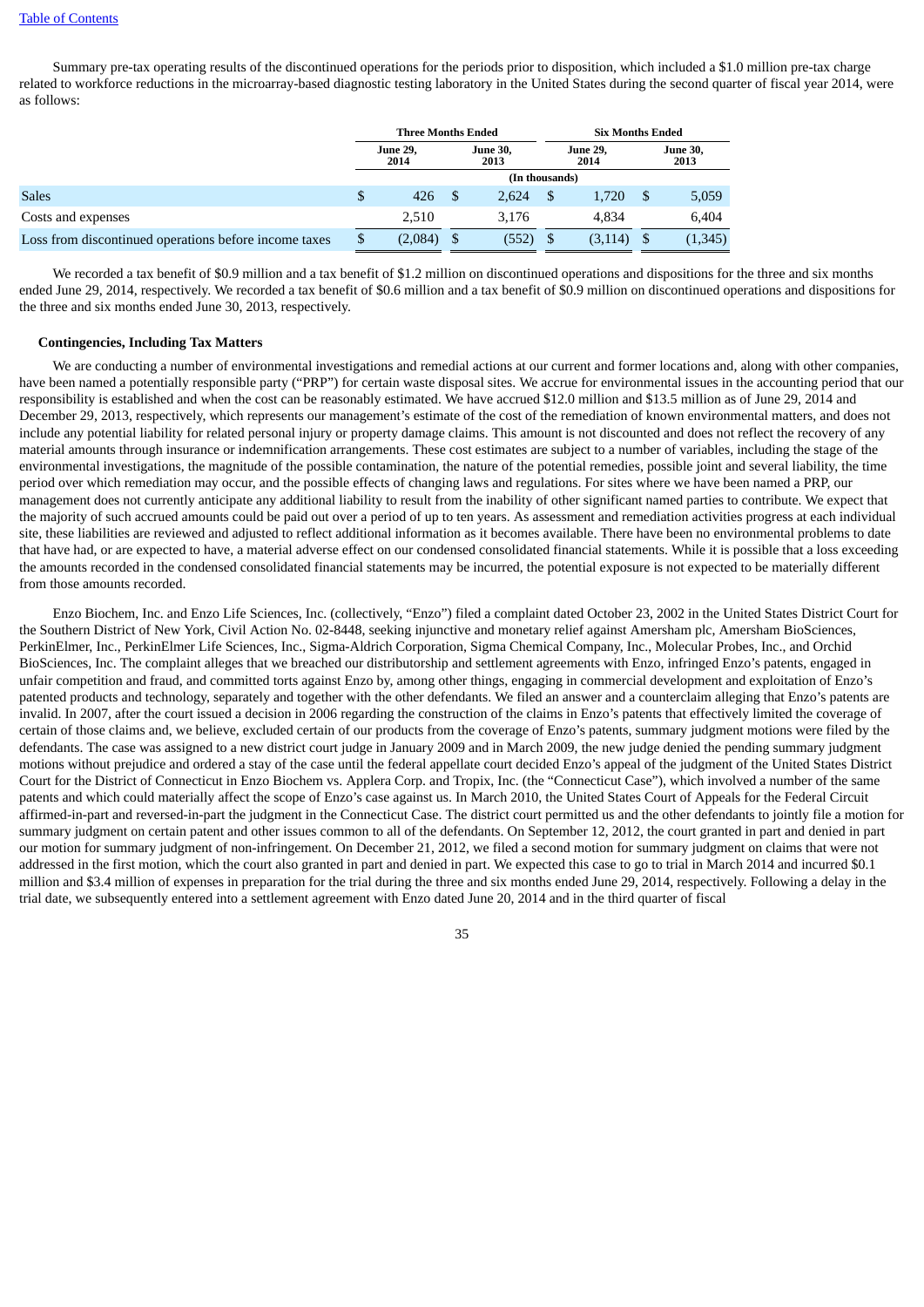year 2014 paid \$7.0 million into a designated escrow account to resolve this matter, of which \$3.7 million had been previously accrued.

Various tax years after 2006 remain open to examination by certain tax jurisdictions in which we have significant business operations, such as China, Finland, Germany, Italy, Netherlands, Singapore, the United Kingdom and the United States. The tax years under examination vary by jurisdiction. We regularly review our tax positions in each significant taxing jurisdiction in the process of evaluating our unrecognized tax benefits. We make adjustments to our unrecognized tax benefits when: (i) facts and circumstances regarding a tax position change, causing a change in management's judgment regarding that tax position; (ii) a tax position is effectively settled with a tax authority; and/or (iii) the statute of limitations expires regarding a tax position.

We are also subject to various other claims, legal proceedings and investigations covering a wide range of matters that arise in the ordinary course of our business activities. Although we have established accruals for potential losses that we believe are probable and reasonably estimable, in the opinion of our management, based on its review of the information available at this time, the total cost of resolving these other contingencies at June 29, 2014 should not have a material adverse effect on our condensed consolidated financial statements. However, each of these matters is subject to uncertainties, and it is possible that some of these matters may be resolved unfavorably to us.

#### <span id="page-35-0"></span>**Reporting Segment Results of Continuing Operations**

#### *Human Health*

Revenue for the three months ended June 29, 2014 was \$307.5 million, as compared to \$297.3 million for the three months ended June 30, 2013, an increase of \$10.2 million, or 3%, which includes an approximate 1% increase in revenue attributable to favorable changes in foreign exchange rates and an approximate 1% increase from acquisitions. The analysis in the remainder of this paragraph compares selected revenue by market and product type for the three months ended June 29, 2014, as compared to the three months ended June 30, 2013, and includes the effect of foreign exchange fluctuations and acquisitions. The increase in revenue in our Human Health segment reflects an increase in diagnostics market revenue of \$12.3 million and a decrease in research market revenue of \$2.1 million. As a result of adjustments to deferred revenue related to certain acquisitions required by business combination rules, we did not recognize \$0.4 million of revenue in our Human Health segment for the three months ended June 29, 2014 and \$3.8 million for the three months ended June 30, 2013 that otherwise would have been recorded by the acquired businesses during each of the respective periods. The increase in our Human Health segment revenue during the three months ended June 29, 2014 was due to growth in the diagnostics market from continued expansion of our prenatal, newborn and infectious disease screening solutions in key regions outside the United States, particularly in emerging markets such as China. Birth rates continue to increase, as evidenced by prenatal trends we saw during the second quarter of fiscal year 2014, and demand for greater access to newborn screening in rural areas is also increasing. Our medical imaging business increased during the second quarter of fiscal year 2014 as compared to the second quarter of fiscal year 2013 due to growth in industrial non-destructive testing and adoption of digital x-ray technology in radiography. In the research market we experienced slight declines due to weakness in the global academic end market specifically in Europe and China. China also experienced government funding delays due to regulatory reorganization and anti-corruption activities coupled with slower disbursement by provincial agencies that also negatively impacted the growth in the research market.

Revenue for the six months ended June 29, 2014 was \$605.7 million, as compared to \$576.2 million for the six months ended June 30, 2013, an increase of \$29.5 million, or 5%, which includes an approximate 1% increase in revenue attributable to favorable changes in foreign exchange rates and an approximate 1% increase from acquisitions. The analysis in the remainder of this paragraph compares selected revenue by market and product type for the six months ended June 29, 2014, as compared to the six months ended June 30, 2013, and includes the effect of foreign exchange fluctuations and acquisitions. The increase in revenue in our Human Health segment reflects an increase in diagnostics market revenue of \$23.9 million and an increase in research market revenue of \$5.6 million. As a result of adjustments to deferred revenue related to certain acquisitions required by business combination rules, we did not recognize \$1.9 million of revenue in our Human Health segment for the six months ended June 29, 2014 and \$5.7 million for the six months ended June 30, 2013 that otherwise would have been recorded by the acquired businesses during each of the respective periods. The increase in our Human Health segment revenue during the six months ended June 29, 2014 was due to growth in the diagnostics market as birth rates in the United States increased and from continued expansion of our prenatal, newborn and infectious disease screening solutions in key regions outside the United States, particularly in emerging markets such as China, the Middle East and Africa, and Korea, as well as increased demand for our informatics offerings in the research market, partially offset by slight declines in the research market due to weakness in the global academic end market specifically in Europe and China.

Operating income from continuing operations for the three months ended June 29, 2014 was \$52.6 million, as compared to \$30.6 million for the three months ended June 30, 2013, an increase of \$22.0 million, or 72%. Amortization of intangible assets decreased and was \$18.2 million for the three months ended June 29, 2014, as compared to \$19.5 million for the three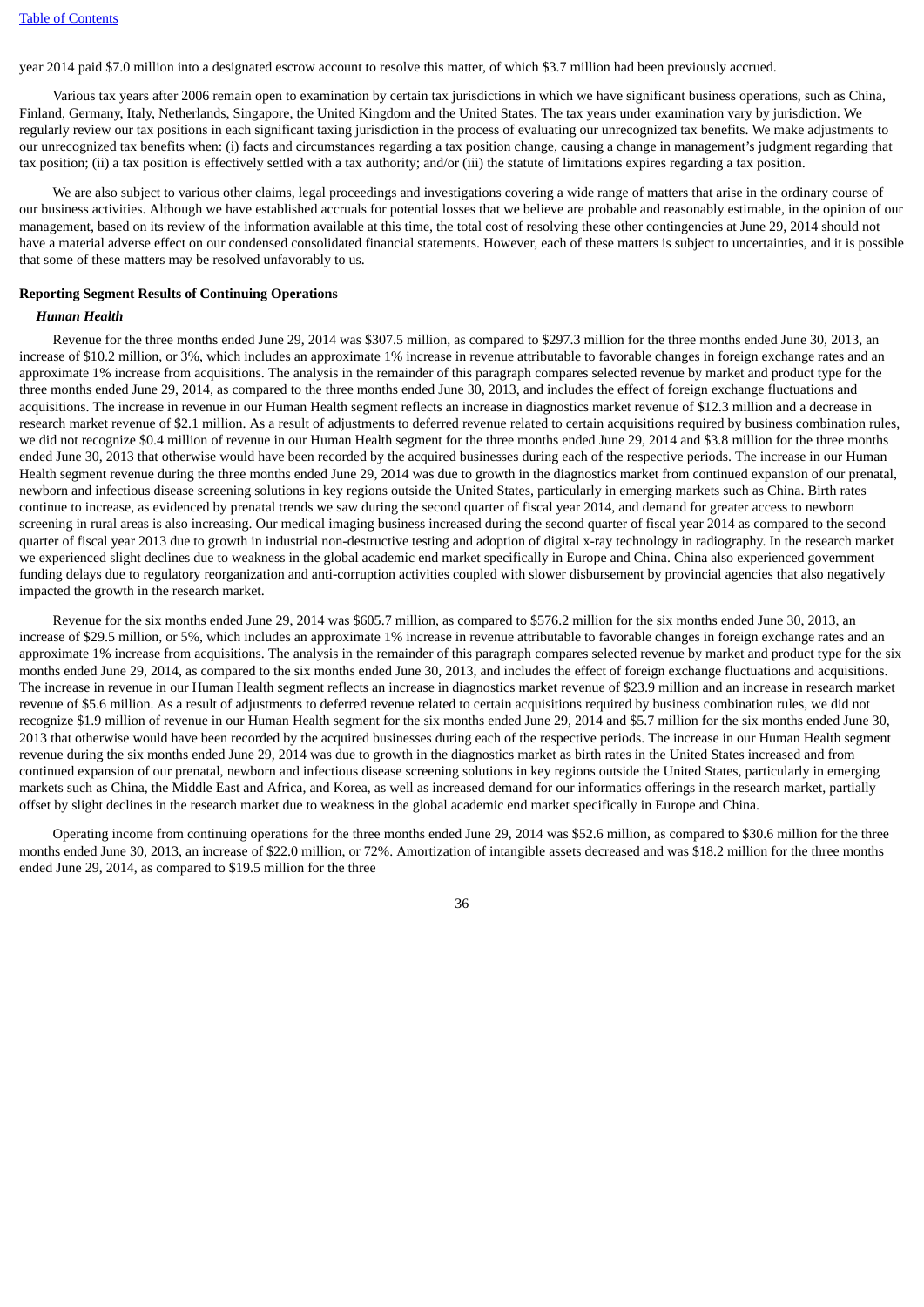months ended June 30, 2013. Restructuring and contract termination charges, net, were \$0.3 million for the three months ended June 29, 2014, as compared to \$10.6 million for the three months ended June 30, 2013. Acquisition related costs for contingent consideration and other acquisition costs decreased expenses by \$0.7 million for the three months ended June 29, 2014, as compared to an incremental expense of \$0.04 million for the three months ended June 30, 2013. The amortization of purchase accounting adjustments to record the inventory from certain acquisitions was an expense of \$0.1 million for the three months ended June 30, 2013. In addition to the above items, increased operating income for the three months ended June 29, 2014, as compared to the three months ended June 30, 2013, was primarily the result of increased sales volume and cost containment initiatives.

Operating income from continuing operations for the six months ended June 29, 2014 was \$96.7 million, as compared to \$56.4 million for the six months ended June 30, 2013, an increase of \$40.3 million, or 71%. Amortization of intangible assets decreased and was \$36.1 million for the six months ended June 29, 2014, as compared to \$39.3 million for the six months ended June 30, 2013. Restructuring and contract termination charges, net, were \$0.8 million for the six months ended June 29, 2014, as compared to \$13.8 million for the six months ended June 30, 2013. Acquisition related costs for contingent consideration and other acquisition costs decreased expenses by \$0.6 million for the six months ended June 29, 2014, as compared to a decrease in expense of \$0.02 million for the six months ended June 30, 2013. The amortization of purchase accounting adjustments to record the inventory from certain acquisitions was \$0.2 million for the six months ended June 30, 2013. In addition to the above items, increased operating income for the six months ended June 29, 2014, as compared to the six months ended June 30, 2013, was primarily the result of increased sales volume and cost containment initiatives.

#### *Environmental Health*

Revenue for the three months ended June 29, 2014 was \$248.7 million, as compared to \$243.4 million for the three months ended June 30, 2013, an increase of \$5.3 million, or 2%, which includes an approximate 0.3% increase in revenue attributable to favorable changes in foreign exchange rates and an approximate 0.03% increase from acquisitions. The analysis in the remainder of this paragraph compares selected revenue by market and product type for the three months ended June 29, 2014, as compared to the three months ended June 30, 2013, and includes the effect of foreign exchange fluctuations and acquisitions. The increase in revenue in our Environmental Health segment reflects an increase in laboratory services market revenue of \$6.9 million, partially offset by decreases in environmental and industrial markets revenue of \$1.6 million. The increase in our Environmental Health segment revenue during the three months ended June 29, 2014 was due primarily to growth in our laboratory services business, which included the addition of new customers to our OneSource multivendor service offering, while revenue across our products in the environmental and industrial markets declined slightly, partly due to government funding delays in China.

Revenue for the six months ended June 29, 2014 was \$481.1 million, as compared to \$467.4 million for the six months ended June 30, 2013, an increase of \$13.7 million, or 3%, which includes an approximate 0.2% decrease in revenue attributable to unfavorable changes in foreign exchange rates and an approximate 0.1% increase from acquisitions. The analysis in the remainder of this paragraph compares selected revenue by market and product type for the six months ended June 29, 2014, as compared to the six months ended June 30, 2013, and includes the effect of foreign exchange fluctuations and acquisitions. The increase in revenue in our Environmental Health segment reflects an increase in laboratory services market revenue of \$16.4 million, partially offset by decreases in environmental and industrial markets revenue of \$2.7 million. The increase in our Environmental Health segment revenue during the six months ended June 29, 2014 was due primarily to growth in our laboratory services business, which included addition of new customers to our OneSource multivendor service offering, partially offset by decreased demand across some of our products in the environmental and industrial markets.

Operating income from continuing operations for the three months ended June 29, 2014 was \$30.9 million, as compared to \$19.3 million for the three months ended June 30, 2013, an increase of \$11.6 million, or 60%. Amortization of intangible assets decreased and was \$2.4 million for the three months ended June 29, 2014, as compared to \$2.5 million for the three months ended June 30, 2013. Restructuring and contract termination charges, net, were \$0.5 million for the three months ended June 29, 2014, as compared to \$8.7 million for the three months ended June 30, 2013. Acquisition related costs for contingent consideration and other acquisition costs decreased expenses by \$0.8 million for the three months ended June 29, 2014, as compared to an incremental expense of \$0.1 million for the three months ended June 30, 2013. In addition to the above items, increased operating income for the three months ended June 29, 2014, as compared to the three months ended June 30, 2013, was primarily the result of cost containment initiatives, partially offset by unfavorable changes in product mix, with an increase in sales of lower gross margin product offerings.

Operating income from continuing operations for the six months ended June 29, 2014 was \$52.4 million, as compared to \$40.0 million for the six months ended June 30, 2013, an increase of \$12.3 million, or 31%. Amortization of intangible assets increased and was \$5.1 million for the six months ended June 29, 2014, as compared to \$4.9 million for the six months ended June 30, 2013. Restructuring and contract termination charges, net, were \$2.1 million for the six months ended June 29, 2014,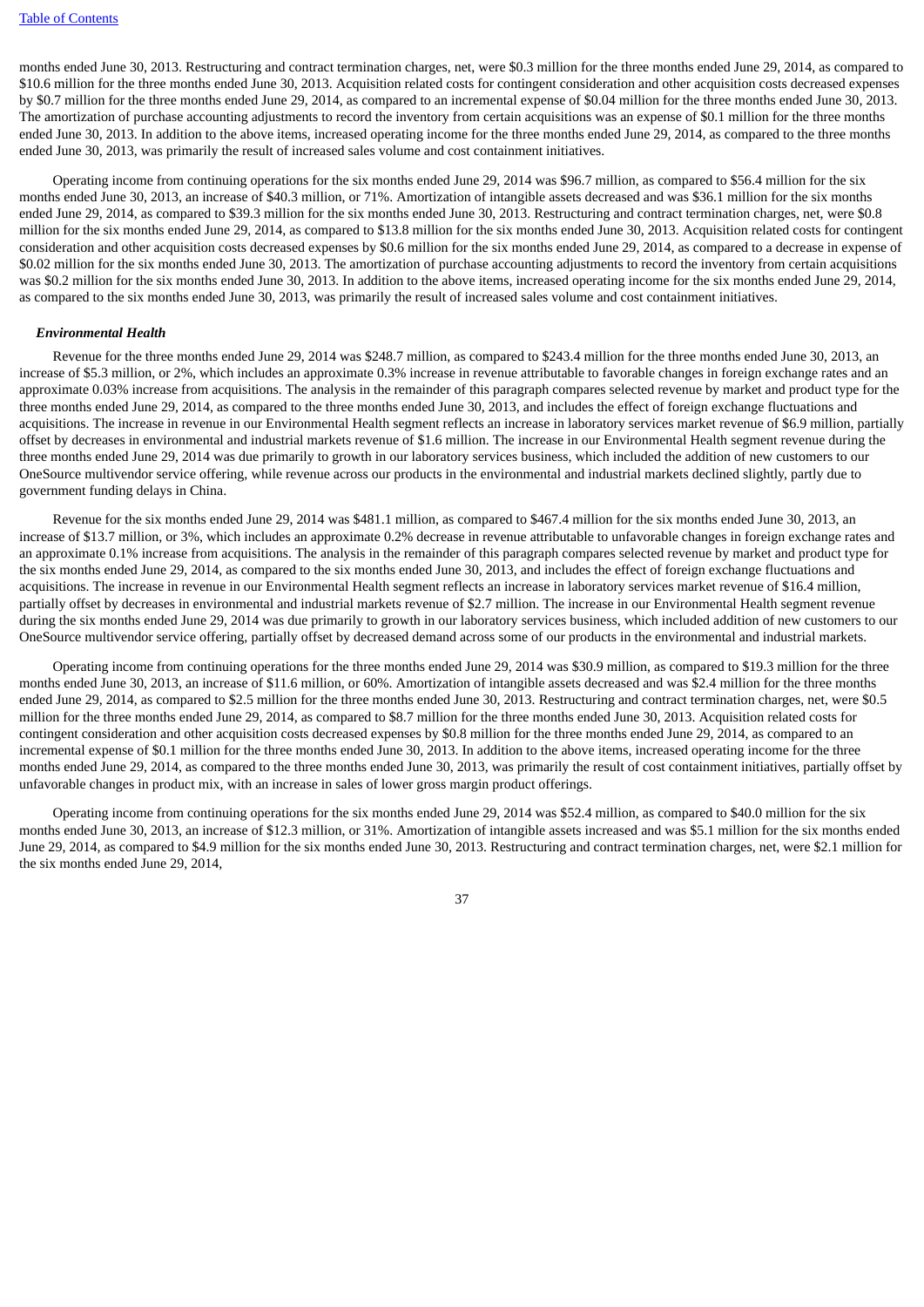as compared to \$8.8 million for the six months ended June 30, 2013. Acquisition related costs for contingent consideration and other acquisition costs decreased expenses by \$0.7 million for the six months ended June 29, 2014, as compared to an incremental expense of \$0.1 million for the six months ended June 30, 2013. In addition to the above items, increased operating income for the six months ended June 29, 2014, as compared to the six months ended June 30, 2013, was primarily the result of cost containment initiatives, partially offset by unfavorable changes in product mix, with an increase in sales of lower gross margin product offerings.

# <span id="page-37-0"></span>**Liquidity and Capital Resources**

We require cash to pay our operating expenses, make capital expenditures, make strategic acquisitions, service our debt and other long-term liabilities, repurchase shares of our common stock and pay dividends on our common stock. Our principal sources of funds are from our operations and the capital markets, particularly the debt markets. We anticipate that our internal operations will generate sufficient cash to fund our operating expenses, capital expenditures, smaller acquisitions, interest payments on our debt and dividends on our common stock. However, we expect to use external sources to satisfy the balance of our debt when due, any larger acquisitions and other long-term liabilities, such as contributions to our postretirement benefit plans.

Principal factors that could affect the availability of our internally generated funds include:

- changes in sales due to weakness in markets in which we sell our products and services, and
- changes in our working capital requirements.

Principal factors that could affect our ability to obtain cash from external sources include:

- financial covenants contained in the financial instruments controlling our borrowings that limit our total borrowing capacity,
- increases in interest rates applicable to our outstanding variable rate debt,
- a ratings downgrade that could limit the amount we can borrow under our senior unsecured revolving credit facility and our overall access to the corporate debt market,
- increases in interest rates or credit spreads, as well as limitations on the availability of credit, that affect our ability to borrow under future potential facilities on a secured or unsecured basis,
- a decrease in the market price for our common stock, and
- volatility in the public debt and equity markets.

At June 29, 2014, we had cash and cash equivalents of \$205.3 million, of which \$194.9 million was held by our non-U.S. subsidiaries, and we had \$329.8 million of additional borrowing capacity available under a senior unsecured revolving credit facility. We had no other liquid investments at June 29, 2014.

We utilize a variety of tax planning and financing strategies to ensure that our worldwide cash is available in the locations in which it is needed. Of the \$194.9 million of cash and cash equivalents held by our non-U.S. subsidiaries at June 29, 2014, we would incur U.S. taxes on approximately \$185.5 million if transferred to the U.S. without proper planning. We expect the remaining accumulated non-U.S. cash balances, which may not be transferred to the U.S. without incurring U.S. taxes, will remain outside of the U.S. and that we will meet U.S. liquidity needs through future cash flows, use of U.S. cash balances, external borrowings, or some combination of these sources.

On October 24, 2012, our Board of Directors (our "Board") authorized us to repurchase up to 6.0 million shares of common stock under a stock repurchase program (the "Repurchase Program"). The Repurchase Program will expire on October 24, 2014 unless terminated earlier by our Board, and may be suspended or discontinued at any time. During the six months ended June 29, 2014, we repurchased 0.8 million shares of common stock in the open market at an aggregate cost of \$34.8 million, including commissions, under the Repurchase Program. As of June 29, 2014, 1.7 million shares of our common stock remained available for repurchase from the 6.0 million shares authorized by our Board under the Repurchase Program.

Our Board has authorized us to repurchase shares of common stock to satisfy minimum statutory tax withholding obligations in connection with the vesting of restricted stock awards and restricted stock unit awards granted pursuant to our equity incentive plans and to satisfy obligations related to the exercise of stock options made pursuant to the Company's equity incentive plans. During the six months ended June 29, 2014, we repurchased 97,174 shares of common stock for this purpose at an aggregate cost of \$4.2 million.

The repurchased shares have been reflected as a reduction in shares outstanding, but remain available to be reissued with the payments reflected in common stock and capital in excess of par value. Any repurchased shares will be available for use in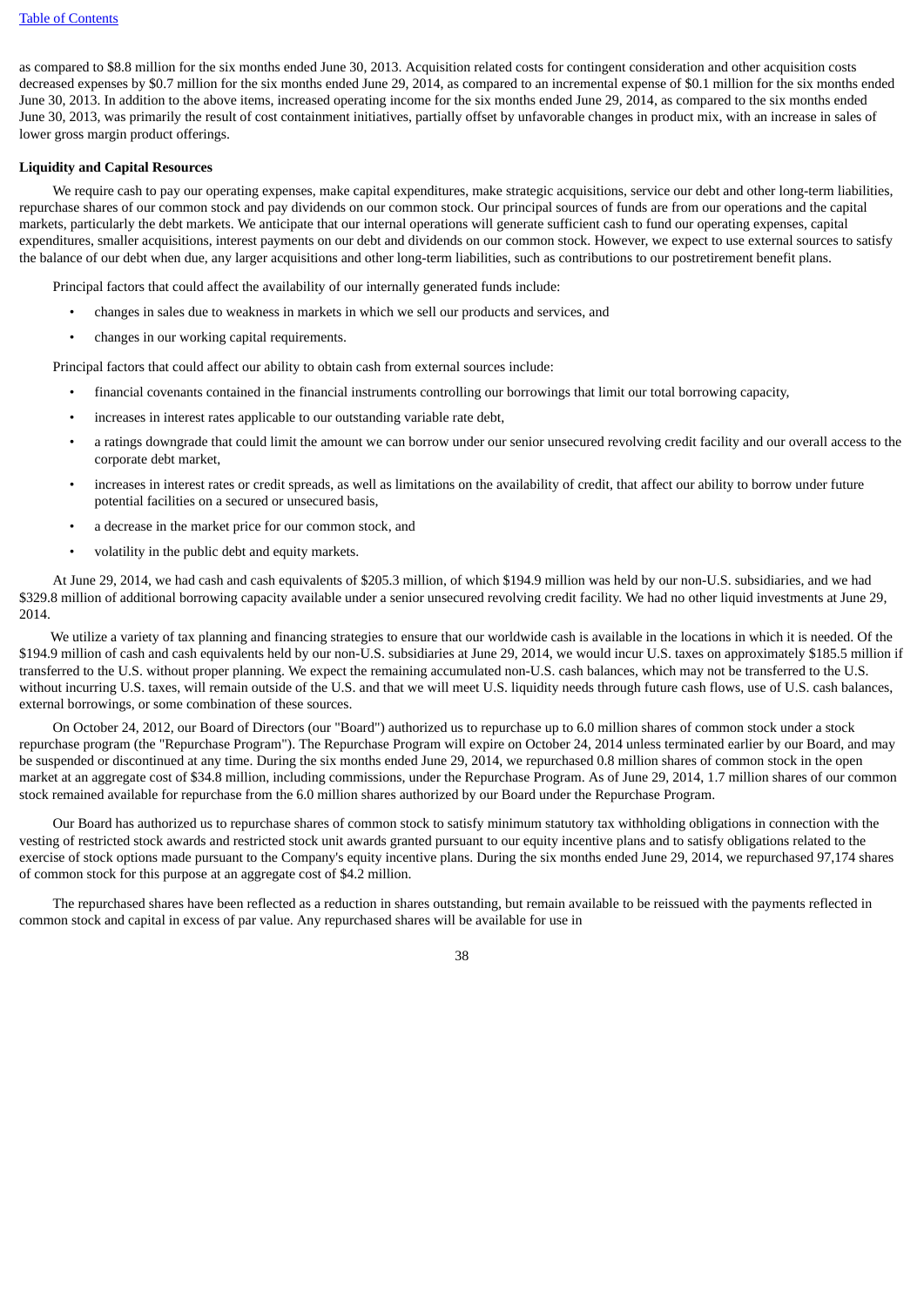connection with corporate programs. If we continue to repurchase shares, the Repurchase Program will be funded using our existing financial resources, including cash and cash equivalents, and our existing senior unsecured revolving credit facility.

Distressed global financial markets could adversely impact general economic conditions by reducing liquidity and credit availability, creating increased volatility in security prices, widening credit spreads and decreasing valuations of certain investments. The widening of credit spreads may create a less favorable environment for certain of our businesses and may affect the fair value of financial instruments that we issue or hold. Increases in credit spreads, as well as limitations on the availability of credit at rates we consider to be reasonable, could affect our ability to borrow under future potential facilities on a secured or unsecured basis, which may adversely affect our liquidity and results of operations. In difficult global financial markets, we may be forced to fund our operations at a higher cost, or we may be unable to raise as much funding as we need to support our business activities.

Our pension plans have not experienced a material impact on liquidity or counterparty exposure due to the volatility and uncertainty in the market. During the first six months of fiscal year 2014, we contributed \$1.9 million, in the aggregate, to our defined benefit pension plans outside of the United States, and expect to contribute an additional \$1.9 million by the end of fiscal year 2014. We could potentially have to make additional funding payments in future periods for all pension plans. We expect to use existing cash and external sources to satisfy future contributions to our pension plans. We recognize actuarial gains and losses in operating results in the fourth quarter of the year in which the gains and losses occur, unless there is an interim remeasurement required for one of our plans. It is difficult to reliably predict whether there will be an adjustment for gains and losses in fiscal year 2014. Such adjustments are primarily driven by events and circumstances beyond our control, including changes in interest rates, the performance of the financial markets and mortality assumptions. To the extent the discount rates decrease or the value of our pension and postretirement investments decrease, a loss to operations will be recorded in fiscal year 2014. Conversely, to the extent the discount rates increase or the value of our pension and postretirement investments increase more than expected, a gain will be recorded in fiscal year 2014.

#### *Cash Flows*

*Operating Activities.* Net cash provided by continuing operations was \$122.6 million for the six months ended June 29, 2014, as compared to net cash provided by continuing operations of \$39.9 million for the six months ended June 30, 2013, an increase in cash provided of \$82.6 million. The cash provided by operating activities for the six months ended June 29, 2014 was principally a result of income from continuing operations of \$87.0 million, depreciation and amortization of \$57.9 million, stock-based compensation expense of \$9.3 million and restructuring and contract termination charges, net, of \$2.9 million. These increases in net cash were partially offset by a net cash decrease in working capital of \$4.2 million. Contributing to the net cash decrease from working capital for the six months ended June 29, 2014, excluding the effect of foreign exchange rate fluctuations, was an increase in inventory of \$15.7 million and a decrease in accounts payable of \$11.9 million, partially offset by a decrease in accounts receivable of \$23.4 million. The increase in inventory overall was primarily a result of expanding the amount of inventory held at sales locations within our Environmental Health and Human Health segments to improve responsiveness to customer requirements and for the introduction of new products. The decrease in accounts payable was primarily a result of the timing of disbursements during the first six months of fiscal year 2014. The decrease in accounts receivable was a result of strong performance in accounts receivable collections during the first six months of fiscal year 2014. Changes in accrued expenses, other assets and liabilities and other items, net, decreased cash provided by operating activities by \$30.3 million for the six months ended June 29, 2014, as compared to \$114.1 million for the six months ended June 30, 2013. These changes primarily related to the timing of payments for taxes, restructuring, and salary and benefits. During the six months ended June 29, 2014, we made contributions of \$1.9 million, in the aggregate, to plans outside of the United States. During the six months ended June 30, 2013, we made contributions of \$37.0 million to our defined benefit pension plan in the United States, which was included in accrued expenses. We also contributed \$15.7 million, in the aggregate, to plans outside of the United States during the first six months of fiscal year 2013, including an additional contribution of \$10.0 million to our defined benefit pension plan in the United Kingdom.

*Investing Activities.* Net cash used in the investing activities of our continuing operations was \$14.4 million for the six months ended June 29, 2014, as compared to \$22.7 million for the six months ended June 30, 2013, a decrease in cash used of \$8.3 million. The decrease in net cash used in the investing activities of our continuing operations was the result of capital expenditures for the six months ended June 29, 2014 of \$14.4 million as compared to capital expenditures for the six months ended June 30, 2013 of \$22.9 million, primarily for manufacturing and other capital equipment purchases. In addition we received \$0.4 million for the settlement of life insurance policies during the first six months of fiscal year 2014 as compared to \$0.2 million for the six months ended June 30, 2013. The above decreases were partially offset by \$0.4 million in net cash paid related to acquisitions and investments for the six months ended June 29, 2014, as compared to \$0.05 million in net cash paid for the six months ended June 30, 2013.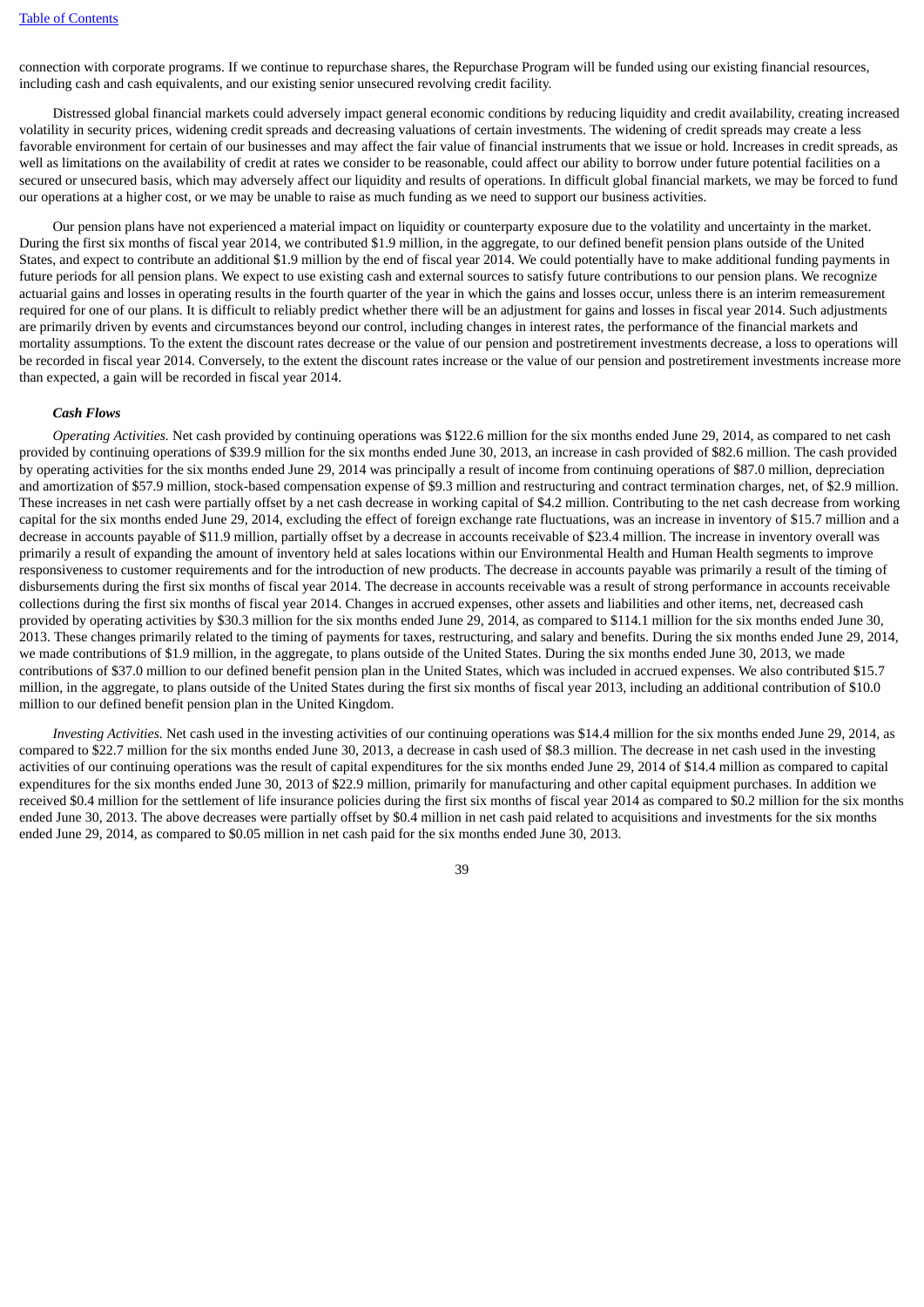*Financing Activities.* Net cash used in the financing activities of our continuing operations was \$76.7 million for the six months ended June 29, 2014, as compared to \$71.0 million for the six months ended June 30, 2013, an increase in cash used of \$5.7 million. For the six months ended June 29, 2014, we repurchased 0.8 million shares of our common stock, including 97,174 shares of our common stock pursuant to our equity incentive plans, for a total cost of \$39.0 million, including commissions. This compares to repurchases of 3.7 million shares of our common stock, including 116,346 shares of our common stock pursuant to our equity incentive plans for the six months ended June 30, 2013, for a total cost of \$127.0 million, including commissions. Proceeds from the issuance of common stock under stock plans was \$19.5 million for the six months ended June 29, 2014 as compared to proceeds from the issuance of common stock under stock plans of \$7.3 million for the six months ended June 30, 2013. During the six months ended June 29, 2014, debt payments on our senior unsecured revolving credit facility totaled \$232.0 million, which were partially offset by debt borrowings of \$193.0 million, which does not include the activity to refinance our previous senior unsecured revolving credit facility. During the six months ended June 30, 2013, debt payments on our previous senior unsecured revolving credit facility totaled \$282.0 million, which were offset by debt borrowings of \$340.0 million. We paid \$15.8 million and \$15.9 million in dividends during the six months ended June 29, 2014 and June 30, 2013, respectively. For the six months ended June 29, 2014, we made net payments on other credit facilities of \$0.5 million. This compares to net proceeds from other credit facilities of \$5.3 million for the six months ended June 30, 2013, which consisted primarily of \$6.3 million of financing related to capital improvements to leased buildings, which have been funded by the lessor. During the six months ended June 29, 2014, we paid \$1.8 million of debt issuance costs for the refinancing of our debt held under the previous senior unsecured revolving credit facility. In addition, we received \$1.4 million for settlement of forward foreign exchange contracts for the six months ended June 30, 2013.

#### *Borrowing Arrangements*

*Senior Unsecured Revolving Credit Facility.* On January 8, 2014, we refinanced our debt held under a previous senior unsecured revolving credit facility and entered into a new senior unsecured revolving credit facility. The new senior unsecured revolving credit facility provides for \$700.0 million of revolving loans and has an initial maturity of January 8, 2019. As of June 29, 2014, undrawn letters of credit in the aggregate amount of \$12.2 million were treated as issued and outstanding under the new senior unsecured revolving credit facility. As of June 29, 2014, we had \$329.8 million available for additional borrowing under the new facility. We use the senior unsecured revolving credit facility for general corporate purposes, which may include working capital, refinancing existing indebtedness, capital expenditures, share repurchases, acquisitions and strategic alliances. The interest rates under the senior unsecured revolving credit facility are based on the Eurocurrency rate or the base rate at the time of borrowing, plus a margin. The base rate is the higher of (i) the rate of interest in effect for such day as publicly announced from time to time by JP Morgan Chase Bank, N.A. as its "prime rate," (ii) the Federal Funds rate plus 50 basis points or (iii) one-month Libor plus 1.00%. At June 29, 2014, borrowings under the senior unsecured revolving credit facility were accruing interest based on the Eurocurrency rate. The Eurocurrency margin as of June 29, 2014 was 108 basis points. The weighted average Eurocurrency interest rate as of June 29, 2014 was 0.18%, resulting in a weighted average effective Eurocurrency rate, including the margin, of 1.26%. At June 29, 2014, we had \$358.0 million of borrowings in U.S. Dollars outstanding under the senior unsecured revolving credit facility. The credit agreement for the facility contains affirmative, negative and financial covenants and events of default similar to those contained in the credit agreement for our previous facility. The financial covenants in our senior unsecured revolving credit facility include a debt-to-capital ratio, and two contingent covenants, a maximum consolidated leverage ratio and a minimum consolidated interest coverage ratio, applicable if our credit rating is downgraded below investment grade. We were in compliance with all applicable covenants as of June 29, 2014. During the six months ended June 29, 2014, we capitalized \$1.8 million of debt issuance costs for the refinancing of debt held under our previous senior unsecured revolving credit facility. These debt issuance costs are being amortized into interest and other expense, net, on a straight-line basis, over the term of the new senior unsecured revolving credit facility.

Our previous senior unsecured revolving credit facility provided for \$700.0 million of revolving loans and had an initial maturity of December 16, 2016. At December 29, 2013, we had \$397.0 million of borrowings in U.S. Dollars outstanding under the previous senior unsecured revolving credit facility. The credit agreement for the previous facility contained affirmative, negative and financial covenants and events of default similar to those contained in our new credit facility.

*5% Senior Unsecured Notes due in 2021.* On October 25, 2011, we issued \$500.0 million aggregate principal amount of senior unsecured notes due in 2021 (the "2021 Notes") in a registered public offering and received \$496.9 million of net proceeds from the issuance. The 2021 Notes were issued at 99.372% of the principal amount, which resulted in a discount of \$3.1 million. As of June 29, 2014, the 2021 Notes had an aggregate carrying value of \$497.5 million, net of \$2.5 million of unamortized original issue discount. As of December 29, 2013, the 2021 Notes had an aggregate carrying value of \$497.4 million, net of \$2.6 million of unamortized original issue discount. The 2021 Notes mature in November 2021 and bear interest at an annual rate of 5%. Interest on the 2021 Notes is payable semi-annually on May 15th and November 15th each year. Prior to August 15, 2021 (three months prior to their maturity date), we may redeem the 2021 Notes in whole or in part, at our option, at a redemption price equal to the greater of (i) 100% of the principal amount of the 2021 Notes to be redeemed, plus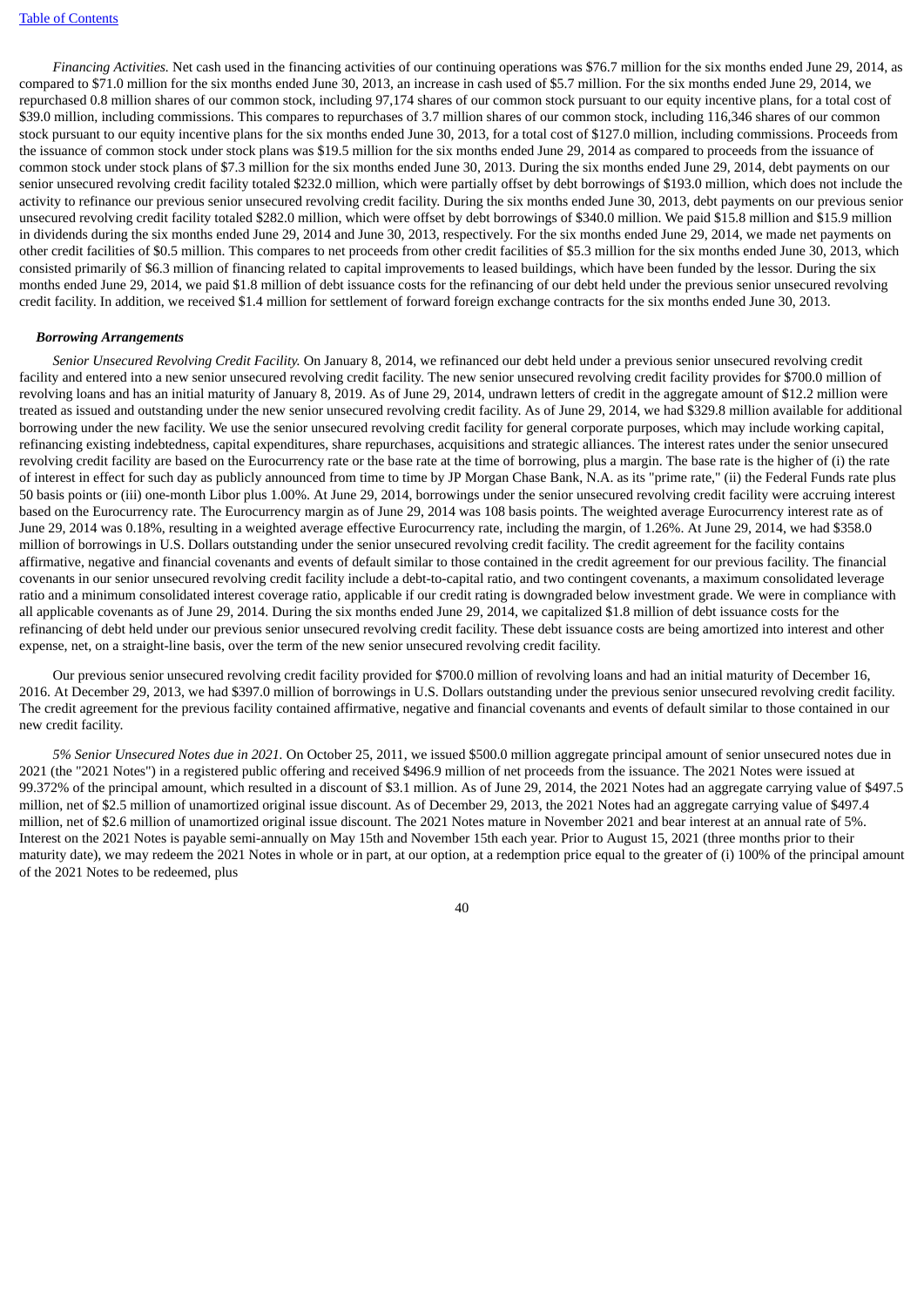accrued and unpaid interest, or (ii) the sum of the present values of the remaining scheduled payments of principal and interest in respect to the 2021 Notes being redeemed, discounted on a semi-annual basis, at the Treasury Rate plus 45 basis points, plus accrued and unpaid interest. At any time on or after August 15, 2021 (three months prior to their maturity date), we may redeem the 2021 Notes, at our option, at a redemption price equal to 100% of the principal amount of the 2021 Notes to be redeemed plus accrued and unpaid interest. Upon a change of control (as defined in the indenture governing the 2021 Notes ) and a contemporaneous downgrade of the 2021 Notes below investment grade, each holder of 2021 Notes will have the right to require us to repurchase such holder's 2021 Notes for 101% of their principal amount, plus accrued and unpaid interest. We were in compliance with all applicable covenants as of June 29, 2014.

*Financing Lease Obligations.* In September 2012, we entered into agreements with the lessors of certain buildings that we are currently occupying and leasing to expand those buildings. We provided a portion of the funds needed for the construction of the additions to the buildings, which resulted in us being considered the owner of the buildings during the construction period. At the end of the construction period, we were not reimbursed by the lessors for all of the construction costs. We are therefore deemed to have continuing involvement and the leases qualify as financing leases under sale-leaseback accounting guidance, representing debt obligations for us and non-cash investing and financing activities. As a result, we capitalized \$29.3 million in property and equipment, net, representing the fair value of the buildings with a corresponding increase to debt. We have also capitalized \$11.5 million in additional construction costs necessary to complete the renovations to the buildings, which were funded by the lessors, with a corresponding increase to debt. At June 29, 2014, we had \$39.8 million recorded for these financing lease obligations, of which \$1.1 million was recorded as short-term debt and \$38.7 million was recorded as long-term debt. At December 29, 2013, we had \$40.3 million recorded for these financing lease obligations, of which \$2.6 million was recorded as short-term debt and \$37.7 million was recorded as long-term debt. The buildings are being depreciated on a straight-line basis over the terms of the leases to their estimated residual values, which will equal the remaining financing obligation at the end of the lease term. At the end of the lease term, the remaining balances in property, plant and equipment, net and debt will be reversed against each other.

#### <span id="page-40-0"></span>**Dividends**

Our Board declared a regular quarterly cash dividend of \$0.07 per share for each of the first two quarters of fiscal year 2014 and for each quarter of fiscal year 2013. At June 29, 2014, we have accrued \$7.9 million for dividends declared on April 22, 2014 for the second quarter of fiscal year 2014, payable in August 2014. On July 24, 2014, we announced that our Board had declared a quarterly dividend of \$0.07 per share for the third quarter of fiscal year 2014 that will be payable in November 2014. In the future, our Board may determine to reduce or eliminate our common stock dividend in order to fund investments for growth, repurchase shares or conserve capital resources.

#### <span id="page-40-1"></span>**Contractual Obligations**

During the first quarter of fiscal year 2014, we refinanced debt held under our previous senior unsecured revolving credit facility and entered into a new senior unsecured revolving credit facility, with an initial maturity of January 8, 2019. Our contractual obligations, as described in the contractual obligations table contained in the section entitled "Management's Discussion and Analysis of Financial Condition and Results of Operations" of our Annual Report on Form 10-K for the fiscal year ended December 29, 2013 changed as a result of our entry into this credit facility. There have not been any other material changes during the first six months of fiscal year 2014 to the amounts presented in the aforementioned table.

#### <span id="page-40-2"></span>**Effects of Recently Adopted and Issued Accounting Pronouncements**

From time to time, new accounting pronouncements are issued by the Financial Accounting Standards Board and are adopted by us as of the specified effective dates. Unless otherwise discussed, such pronouncements did not have or will not have a significant impact on our condensed consolidated financial position, results of operations and cash flows or do not apply to our operations.

In April 2014, the Financial Accounting Standards Board issued Accounting Standards Update No. 2014-08, *Reporting Discontinued Operations and Disclosures of Disposals of Components of an Entity*. Under this new guidance, only disposals of components of an entity that represent strategic shifts that have, or will have, a major effect on an entity's operations and financial results will be presented as discontinued operations. The standard also requires new disclosures related to individually significant disposals that do not meet the definition of a discontinued operation. The provisions of this guidance are effective for interim and annual periods beginning after December 15, 2014. We are currently evaluating the requirements of this guidance and have not yet determined the impact of its adoption on our condensed consolidated financial position, results of operations and cash flows.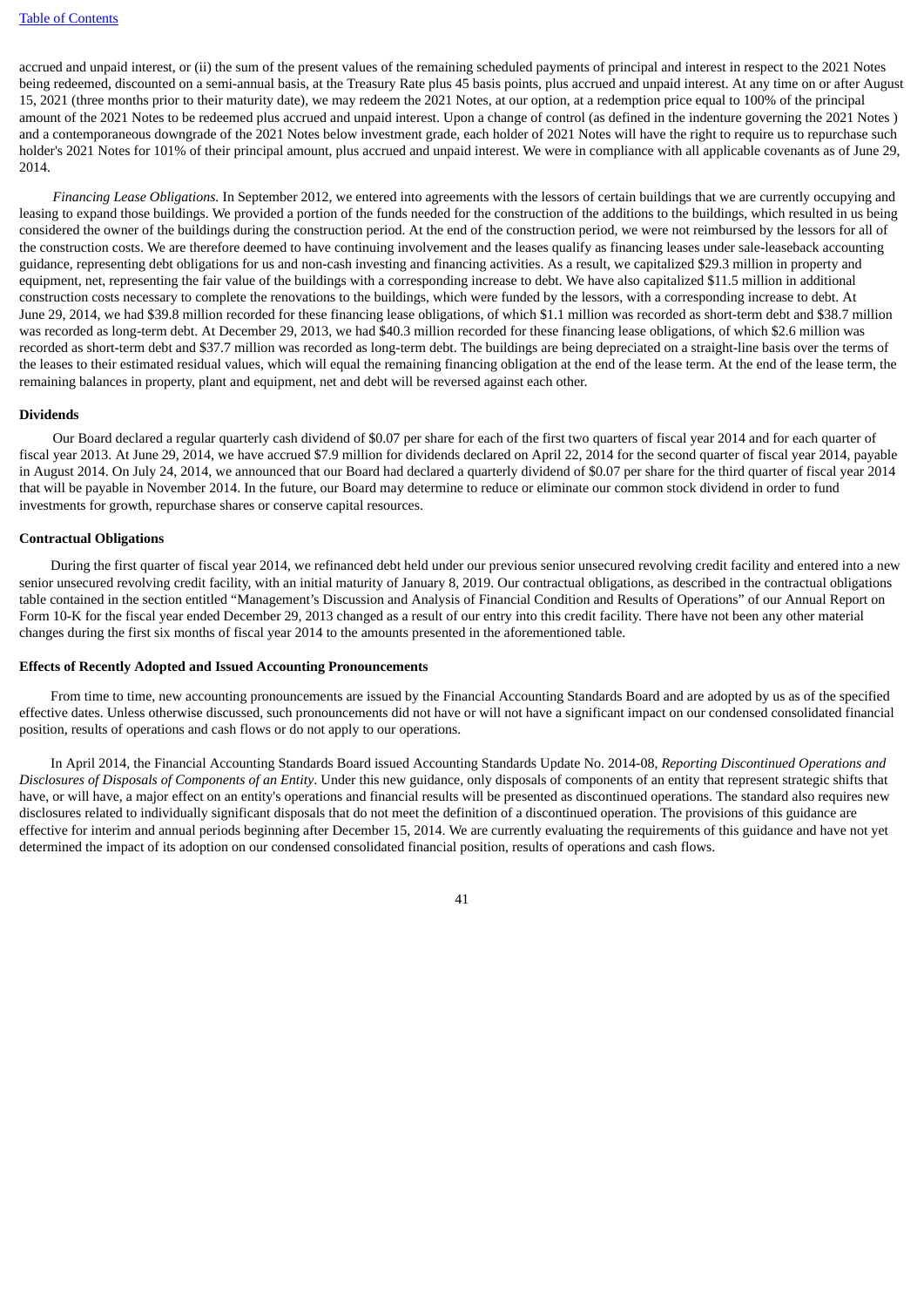#### Table of [Contents](#page-0-0)

<span id="page-41-0"></span>In May 2014, the Financial Accounting Standards Board issued Accounting Standards Update No. 2014-09, *Revenue from Contracts with Customers*. Under this new guidance, an entity uses a five-step process to recognize revenue, which depicts the transfer of promised goods or services to customers in an amount that reflects the consideration to which the entity expects to be entitled in exchange for those goods or services. The standard also requires new disclosures regarding the nature, amount, timing and uncertainty of revenue and cash flows arising from contracts with customers. The provisions of this guidance are effective for interim and annual periods beginning after December 15, 2016. We are currently evaluating the requirements of this guidance and have not yet determined the impact of its adoption on our condensed consolidated financial position, results of operations and cash flows.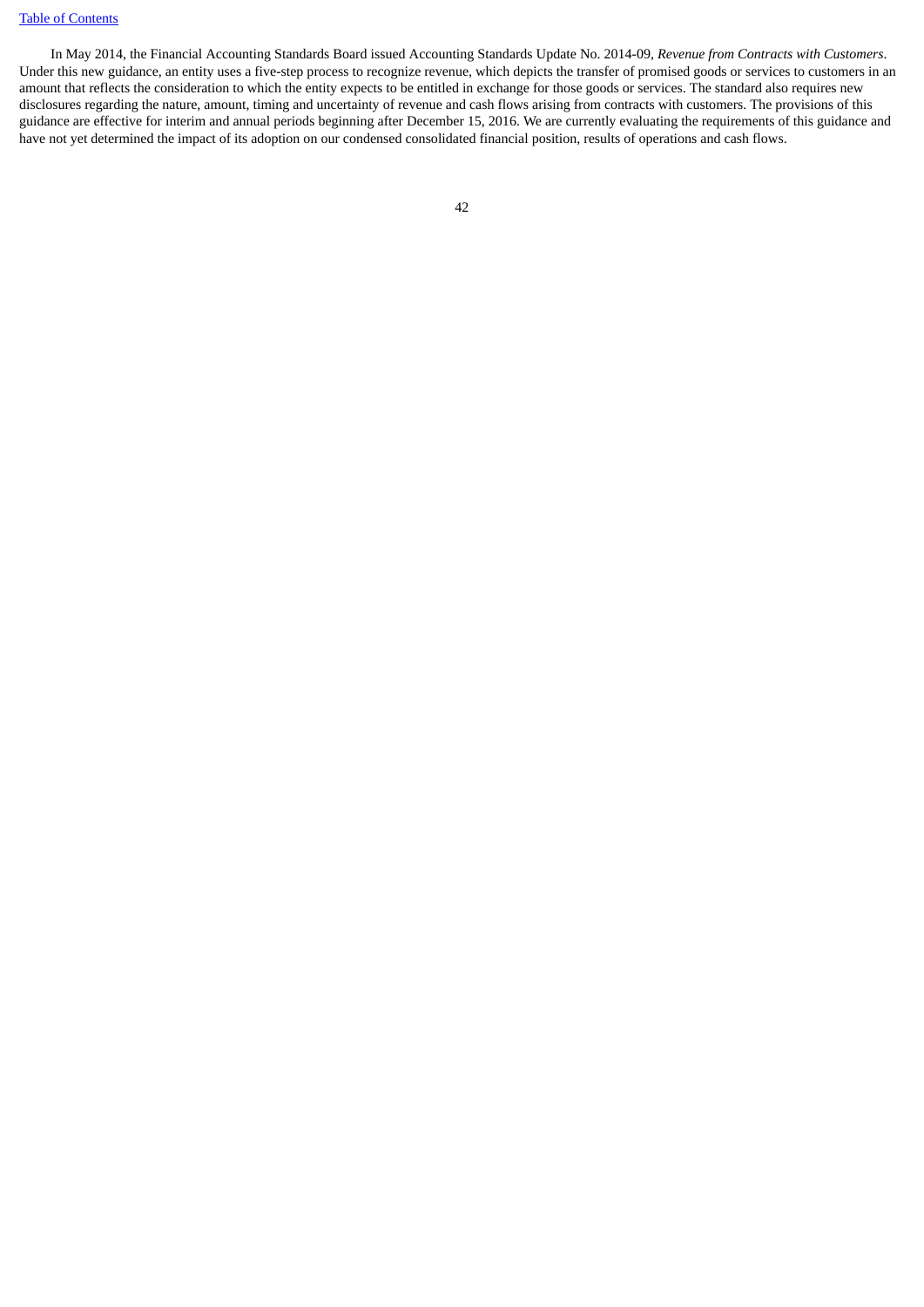# **Item 3.** *Quantitative and Qualitative Disclosures About Market Risk*

*Market Risk.* We are exposed to market risk, including changes in interest rates and currency exchange rates. To manage the volatility relating to these exposures, we enter into various derivative transactions pursuant to our policies to hedge against known or forecasted market exposures. We briefly describe several of the market risks we face below. The following disclosure is not materially different from the disclosure provided under the heading, Item 7A. *"Quantitative and Qualitative Disclosure About Market Risk,"* in our 2013 Form 10-K.

*Foreign Currency Exchange Risk.* The potential change in foreign currency exchange rates offers a substantial risk to us, as approximately 60% of our business is conducted outside of the United States, generally in foreign currencies. Our risk management strategy currently uses forward contracts to mitigate certain balance sheet foreign currency transaction exposures. The intent of these economic hedges is to offset gains and losses that occur on the underlying exposures, with gains and losses resulting from the forward contracts that hedge these exposures. Moreover, we are able to partially mitigate the impact that fluctuations in currencies have on our net income as a result of our manufacturing facilities located in countries outside the United States, material sourcing and other spending which occur in countries outside the United States, resulting in natural hedges.

We do not enter into derivative contracts for trading or other speculative purposes, nor do we use leveraged financial instruments. Although we attempt to manage our foreign currency exchange risk through the above activities, when the U.S. dollar weakens against other currencies in which we transact business, generally sales and net income will be positively, but not proportionately, impacted.

Principal hedged currencies include the British Pound, Euro, Japanese Yen and Singapore Dollar. We held forward foreign exchange contracts, designated as fair value hedges, with U.S. equivalent notional amounts totaling \$109.7 million, \$138.4 million and \$69.0 million at June 29, 2014, December 29, 2013 and June 30, 2013, respectively, and the approximate fair value of these foreign currency derivative contracts was insignificant. The gains and losses realized on foreign currency derivative contracts are not material. The duration of these contracts was generally 30 days or less during both fiscal years 2014 and 2013.

*Foreign Currency Exchange Risk—Value-at-Risk Disclosure*. We continue to measure foreign currency risk using the Value-at-Risk model described in Item 7A. *"Quantitative and Qualitative Disclosure About Market Risk,"* in our 2013 Form 10-K. The measures for our Value-at-Risk analysis have not changed materially.

*Interest Rate Risk.* As described above, our debt portfolio includes variable rate instruments. Fluctuations in interest rates can therefore have a direct impact on both our short-term cash flows, as they relate to interest, and our earnings. To manage the volatility relating to these exposures, we periodically enter into various derivative transactions pursuant to our policies to hedge against known or forecasted interest rate exposures.

*Interest Rate Risk—Sensitivity*. Our 2013 Form 10-K presents sensitivity measures for our interest rate risk. The measures for our sensitivity analysis have not changed materially. More information is available in Item 7A. *"Quantitative and Qualitative Disclosure About Market Risk,"* in our 2013 Form 10- K for our sensitivity disclosure.

#### <span id="page-42-0"></span>**Item 4.** *Controls and Procedures*

Our management, with the participation of our Chief Executive Officer and Chief Financial Officer, evaluated the effectiveness of our disclosure controls and procedures as of the end of our fiscal quarter ended June 29, 2014. The term "disclosure controls and procedures" as defined in Rules 13a-15(e) and 15d-15(e) under the Securities Exchange Act of 1934, as amended (the "Exchange Act"), means controls and other procedures of a company that are designed to ensure that information required to be disclosed by our company in the reports that it files or submits under the Exchange Act is recorded, processed, summarized and reported within the time periods specified in the Securities and Exchange Commission's rules and forms. Disclosure controls and procedures include, without limitation, controls and procedures designed to ensure that information required to be disclosed by a company in the reports that it files or submits under the Exchange Act is accumulated and communicated to the company's management, including its principal executive and principal financial officers, as appropriate to allow timely decisions regarding required disclosure. Management recognizes that any controls and procedures, no matter how well designed and operated, can provide only reasonable assurance of achieving their objectives and management necessarily applies its judgment in evaluating the cost-benefit relationship of possible controls and procedures. Based on the evaluation of our disclosure controls and procedures as of the end of our fiscal quarter ended June 29, 2014, our Chief Executive Officer and Chief Financial Officer concluded that, as of such date, our disclosure controls and procedures were effective at the reasonable assurance level.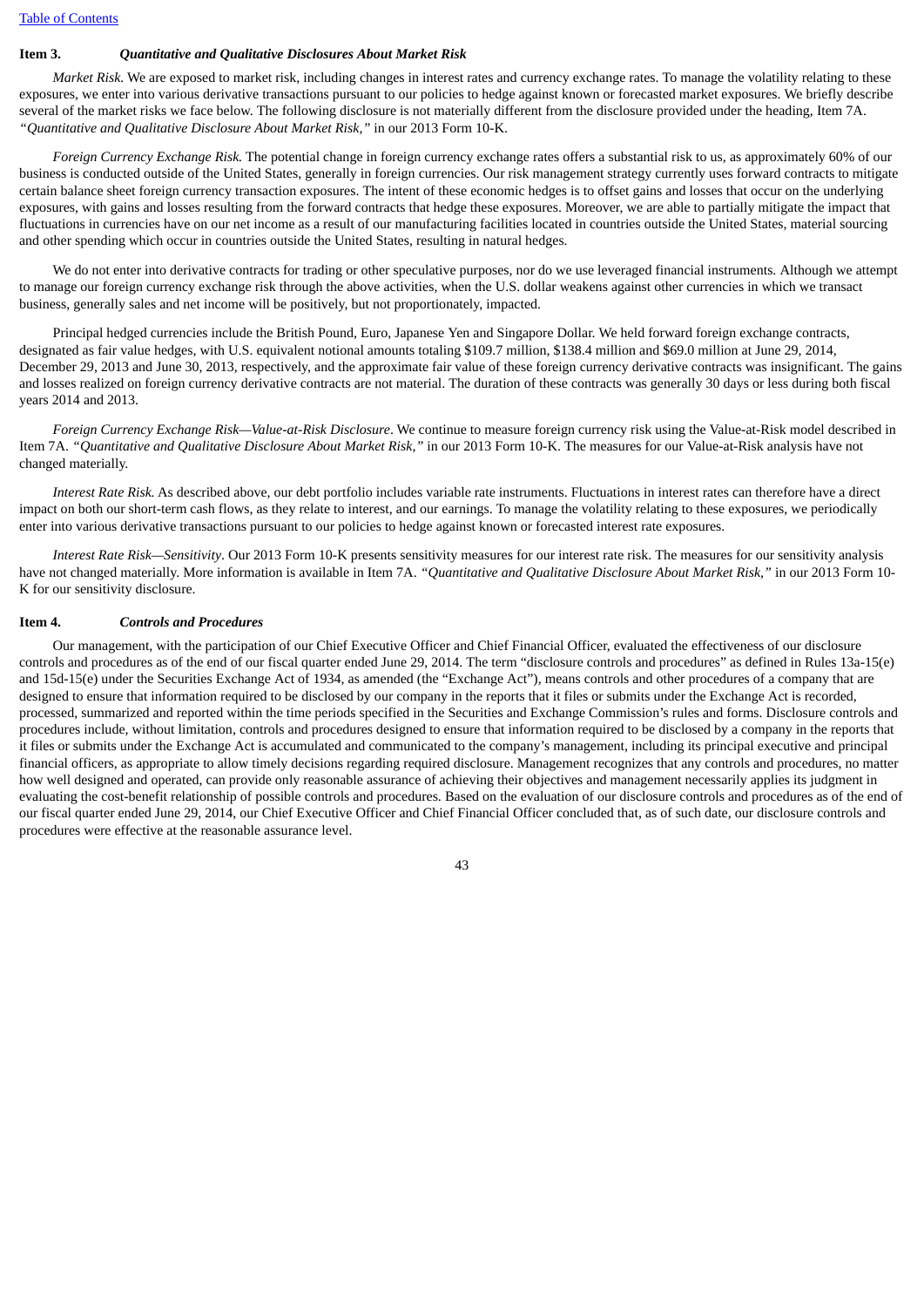No change in our internal control over financial reporting (as defined in Rules 13a-15(f) and 15d-15(f) under the Exchange Act) occurred during the fiscal quarter ended June 29, 2014 that has materially affected, or is reasonably likely to materially affect, our internal control over financial reporting.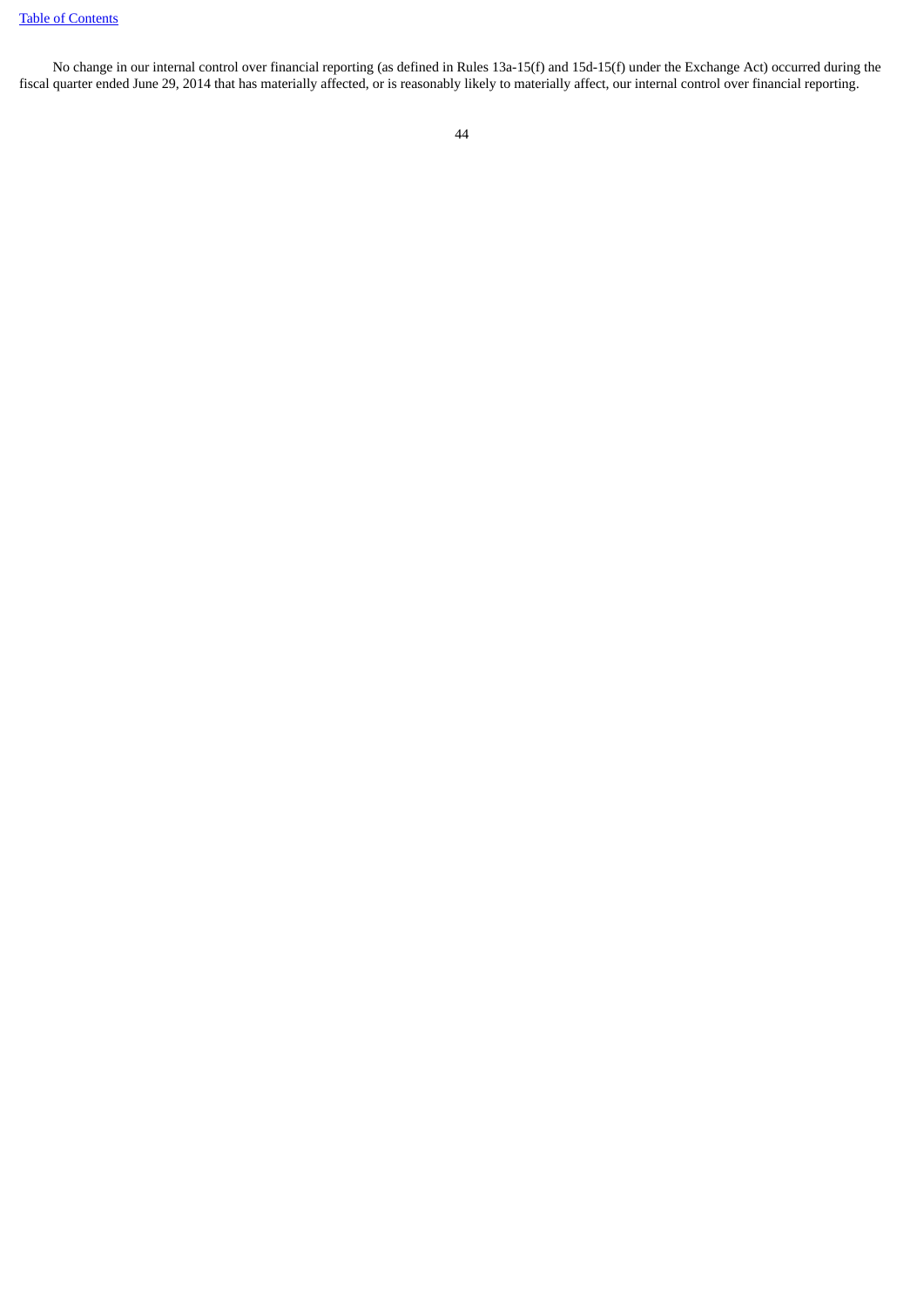#### **PART II. OTHER INFORMATION**

#### <span id="page-44-0"></span>**Item 1.** *Legal Proceedings*

Enzo Biochem, Inc. and Enzo Life Sciences, Inc. (collectively, "Enzo") filed a complaint dated October 23, 2002 in the United States District Court for the Southern District of New York, Civil Action No. 02-8448, seeking injunctive and monetary relief against Amersham plc, Amersham BioSciences, PerkinElmer, Inc., PerkinElmer Life Sciences, Inc., Sigma-Aldrich Corporation, Sigma Chemical Company, Inc., Molecular Probes, Inc., and Orchid BioSciences, Inc. The complaint alleges that we breached our distributorship and settlement agreements with Enzo, infringed Enzo's patents, engaged in unfair competition and fraud, and committed torts against Enzo by, among other things, engaging in commercial development and exploitation of Enzo's patented products and technology, separately and together with the other defendants. We filed an answer and a counterclaim alleging that Enzo's patents are invalid. In 2007, after the court issued a decision in 2006 regarding the construction of the claims in Enzo's patents that effectively limited the coverage of certain of those claims and, we believe, excluded certain of our products from the coverage of Enzo's patents, summary judgment motions were filed by the defendants. The case was assigned to a new district court judge in January 2009 and in March 2009, the new judge denied the pending summary judgment motions without prejudice and ordered a stay of the case until the federal appellate court decided Enzo's appeal of the judgment of the United States District Court for the District of Connecticut in Enzo Biochem vs. Applera Corp. and Tropix, Inc. (the "Connecticut Case"), which involved a number of the same patents and which could materially affect the scope of Enzo's case against us. In March 2010, the United States Court of Appeals for the Federal Circuit affirmed-in-part and reversed-in-part the judgment in the Connecticut Case. The district court permitted us and the other defendants to jointly file a motion for summary judgment on certain patent and other issues common to all of the defendants. On September 12, 2012, the court granted in part and denied in part our motion for summary judgment of non-infringement. On December 21, 2012, we filed a second motion for summary judgment on claims that were not addressed in the first motion, which the court also granted in part and denied in part. We expected this case to go to trial in March 2014 and incurred \$0.1 million and \$3.4 million of expenses in preparation for the trial during the three and six months ended June 29, 2014, respectively. Following a delay in the trial date, we subsequently entered into a settlement agreement with Enzo dated June 20, 2014 and in the third quarter of fiscal year 2014 paid \$7.0 million into a designated escrow account to resolve this matter, of which \$3.7 million had been previously accrued.

We are also subject to various other claims, legal proceedings and investigations covering a wide range of matters that arise in the ordinary course of our business activities. Although we have established accruals for potential losses that we believe are probable and reasonably estimable, in the opinion of our management, based on its review of the information available at this time, the total cost of resolving these other contingencies at June 29, 2014 should not have a material adverse effect on our condensed consolidated financial statements. However, each of these matters is subject to uncertainties, and it is possible that some of these matters may be resolved unfavorably to us.

#### <span id="page-44-1"></span>**Item 1A.** *Risk Factors*

The following important factors affect our business and operations generally or affect multiple segments of our business and operations:

# If the markets into which we sell our products decline or do not grow as anticipated due to a decline in general economic conditions, or there are uncertainties surrounding the approval of government or industrial funding proposals, or there are unfavorable changes in government regulations, we *may see an adverse effect on the results of our business operations.*

Our customers include pharmaceutical and biotechnology companies, laboratories, academic and research institutions, public health authorities, private healthcare organizations, doctors and government agencies. Our quarterly revenue and results of operations are highly dependent on the volume and timing of orders received during the quarter. In addition, our revenues and earnings forecasts for future quarters are often based on the expected trends in our markets. However, the markets we serve do not always experience the trends that we may expect. Negative fluctuations in our customers' markets, the inability of our customers to secure credit or funding, restrictions in capital expenditures, general economic conditions, cuts in government funding or unfavorable changes in government regulations would likely result in a reduction in demand for our products and services. In addition, government funding is subject to economic conditions and the political process, which is inherently fluid and unpredictable. Our revenues may be adversely affected if our customers delay or reduce purchases as a result of uncertainties surrounding the approval of government or industrial funding proposals. Such declines could harm our consolidated financial position, results of operations, cash flows and trading price of our common stock, and could limit our ability to sustain profitability.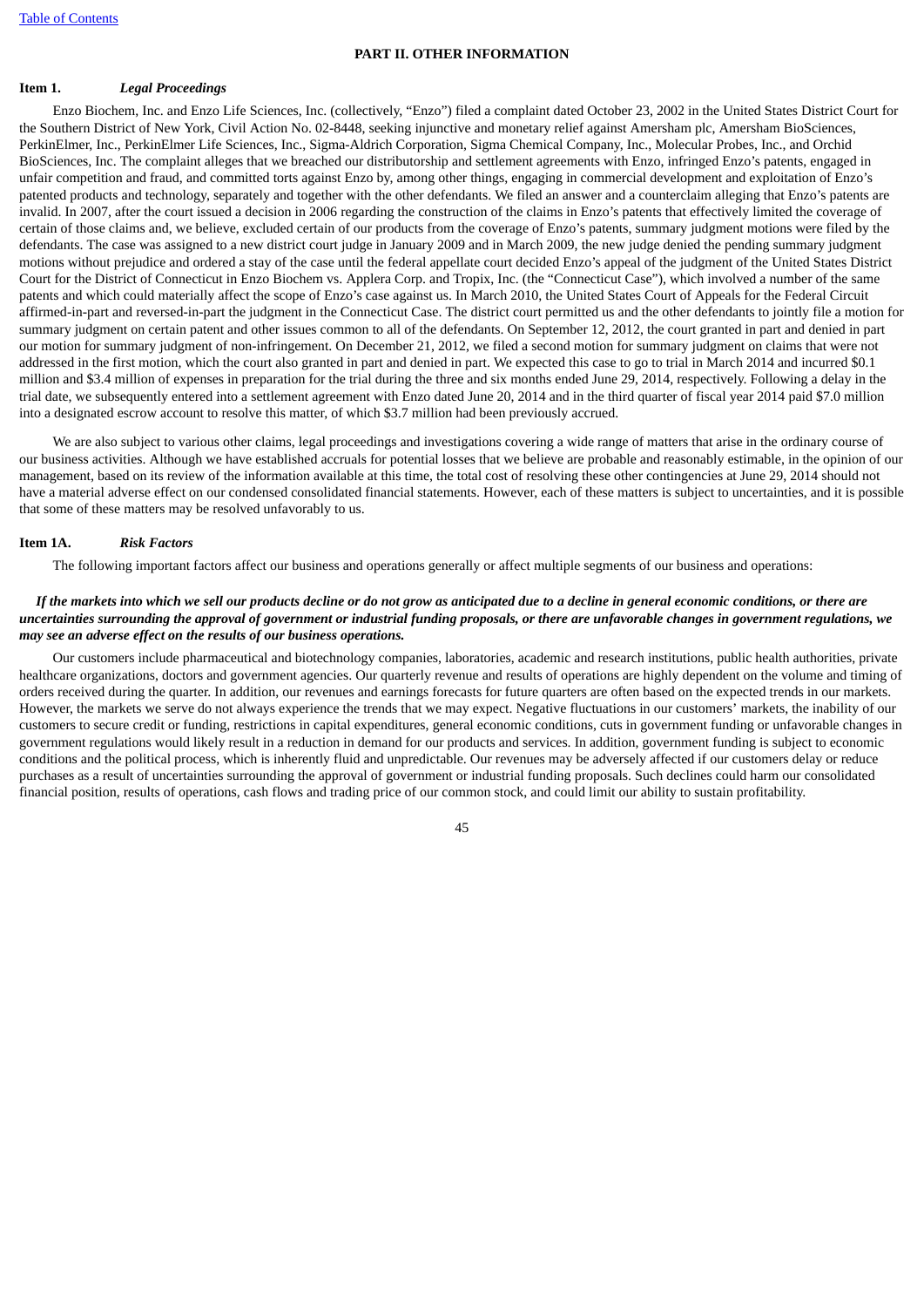# Our growth is subject to global economic and political conditions, and operational disruptions at our facilities.

Our business is affected by global economic conditions and the state of the financial markets, particularly as the United States and other countries balance concerns around debt, inflation, growth and budget allocations in their policy initiatives. There can be no assurance that global economic conditions and financial markets will not worsen and that we will not experience any adverse effects that may be material to our consolidated cash flows, results of operations, financial position or our ability to access capital, such as the adverse effects resulting from a prolonged shutdown in government operations both in the United States and internationally. Our business is also affected by local economic environments, including inflation, recession, financial liquidity and currency volatility or devaluation. Political changes, some of which may be disruptive, could interfere with our supply chain, our customers and all of our activities in a particular location.

While we take precautions to prevent production or service interruptions at our global facilities, a major earthquake, fire, flood, power loss or other catastrophic event that results in the destruction or delay of any of our critical business operations could result in our incurring significant liability to customers or other third parties, cause significant reputational damage or have a material adverse effect on our business, operating results or financial condition.

Certain of these risks can be hedged to a limited degree using financial instruments, or other measures, and some of these risks are insurable, but any such mitigation efforts are costly and may not always be fully successful. Our ability to engage in such mitigation efforts has decreased or become even more costly as a result of recent market developments.

# If we do not introduce new products in a timely manner, we may lose market share and be unable to achieve revenue growth targets.

We sell many of our products in industries characterized by rapid technological change, frequent new product and service introductions, and evolving customer needs and industry standards. Many of the businesses competing with us in these industries have significant financial and other resources to invest in new technologies, substantial intellectual property portfolios, substantial experience in new product development, regulatory expertise, manufacturing capabilities, and established distribution channels to deliver products to customers. Our products could become technologically obsolete over time, or we may invest in technology that does not lead to revenue growth or continue to sell products for which the demand from our customers is declining, in which case we may lose market share or not achieve our revenue growth targets. The success of our new product offerings will depend upon several factors, including our ability to:

- accurately anticipate customer needs,
- innovate and develop new technologies and applications,
- successfully commercialize new technologies in a timely manner,
- price our products competitively, and manufacture and deliver our products in sufficient volumes and on time, and
- differentiate our offerings from our competitors' offerings.

Many of our products are used by our customers to develop, test and manufacture their products. We must anticipate industry trends and consistently develop new products to meet our customers' expectations. In developing new products, we may be required to make significant investments before we can determine the commercial viability of the new product. If we fail to accurately foresee our customers' needs and future activities, we may invest heavily in research and development of products that do not lead to significant revenue. We may also suffer a loss in market share and potential revenue if we are unable to commercialize our technology in a timely and efficient manner.

In addition, some of our licensed technology is subject to contractual restrictions, which may limit our ability to develop or commercialize products for some applications.

### We may not be able to successfully execute acquisitions or license technologies, integrate acquired businesses or licensed technologies into our existing *businesses, make acquired businesses or licensed technologies profitable, or successfully divest businesses.*

We have in the past supplemented, and may in the future supplement, our internal growth by acquiring businesses and licensing technologies that complement or augment our existing product lines. However, we may be unable to identify or complete promising acquisitions or license transactions for many reasons, such as:

- competition among buyers and licensees,
- the high valuations of businesses and technologies,
- the need for regulatory and other approval, and

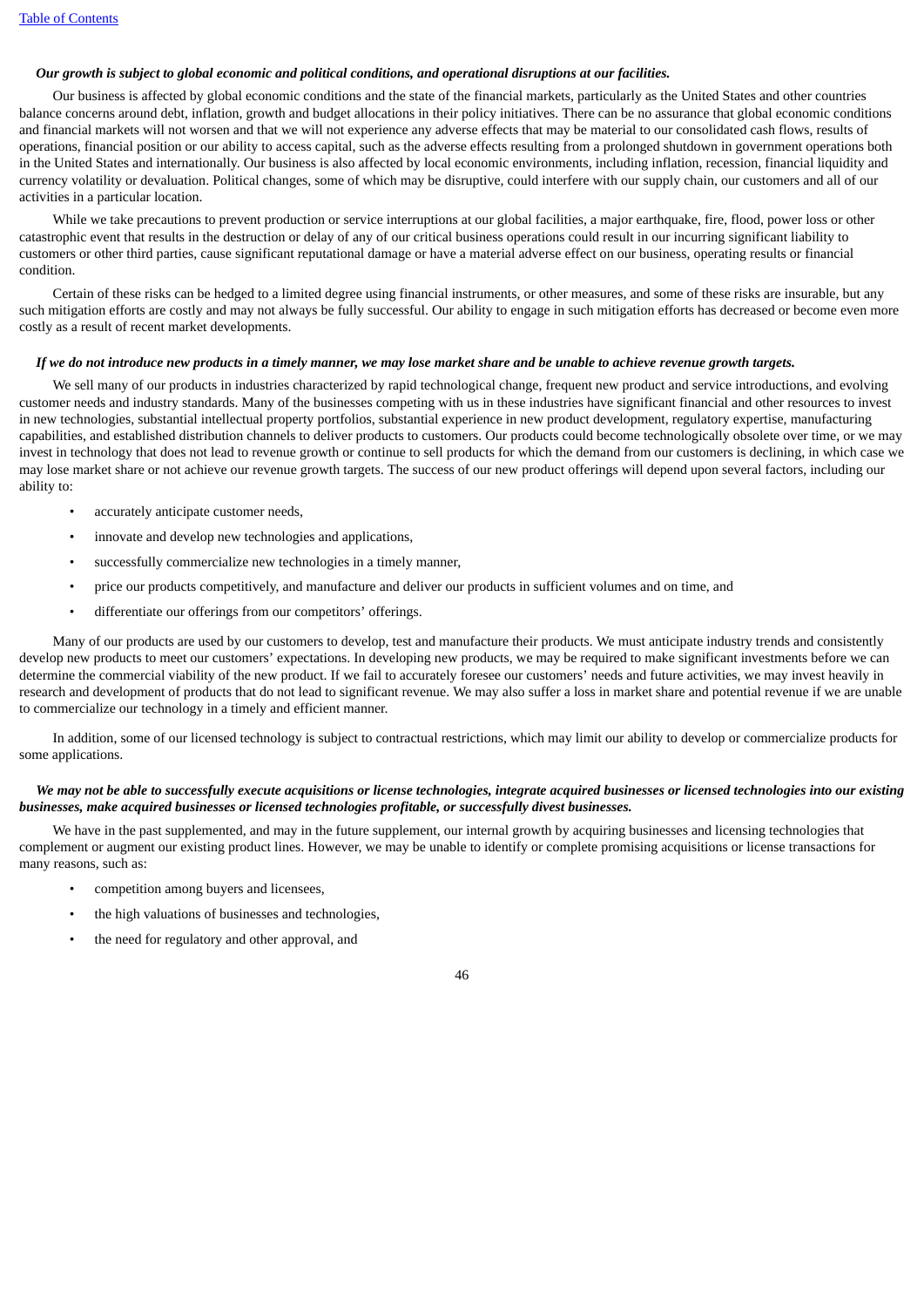our inability to raise capital to fund these acquisitions.

Some of the businesses we acquire may be unprofitable or marginally profitable, or may increase the variability of our revenue recognition. Accordingly, the earnings or losses of acquired businesses may dilute our earnings. For these acquired businesses to achieve acceptable levels of profitability, we would have to improve their management, operations, products and market penetration. We may not be successful in this regard and may encounter other difficulties in integrating acquired businesses into our existing operations, such as incompatible management, information or other systems, cultural differences, loss of key personnel, unforeseen regulatory requirements, previously undisclosed liabilities or difficulties in predicting financial results. Additionally, if we are not successful in selling businesses we seek to divest, the activity of such businesses may dilute our earnings and we may not be able to achieve the expected benefits of such divestitures. As a result, our financial results may differ from our forecasts or the expectations of the investment community in a given quarter or over the long term.

To finance our acquisitions, we may have to raise additional funds, either through public or private financings. We may be unable to obtain such funds or may be able to do so only on terms unacceptable to us. We may also incur expenses related to completing acquisitions or licensing technologies, or in evaluating potential acquisitions or technologies, which may adversely impact our profitability.

#### *We may not be successful in adequately protecting our intellectual property.*

Patent and trade secret protection is important to us because developing new products, processes and technologies gives us a competitive advantage, although it is time-consuming and expensive. We own many United States and foreign patents and intend to apply for additional patents. Patent applications we file, however, may not result in issued patents or, if they do, the claims allowed in the patents may be narrower than what is needed to protect fully our products, processes and technologies. The expiration of our previously issued patents may cause us to lose a competitive advantage in certain of the products and services we provide. Similarly, applications to register our trademarks may not be granted in all countries in which they are filed. For our intellectual property that is protected by keeping it secret, such as trade secrets and know-how, we may not use adequate measures to protect this intellectual property.

Third parties may also challenge the validity of our issued patents, may circumvent or "design around" our patents and patent applications, or may claim that our products, processes or technologies infringe their patents. In addition, third parties may assert that our product names infringe their trademarks. We may incur significant expense in legal proceedings to protect our intellectual property against infringement by third parties or to defend against claims of infringement by third parties. Claims by third parties in pending or future lawsuits could result in awards of substantial damages against us or court orders that could effectively prevent us from manufacturing, using, importing or selling our products in the United States or other countries.

#### If we are unable to renew our licenses or otherwise lose our licensed rights, we may have to stop selling products or we may lose competitive *advantage.*

We may not be able to renew our existing licenses, or licenses we may obtain in the future, on terms acceptable to us, or at all. If we lose the rights to a patented or other proprietary technology, we may need to stop selling products incorporating that technology and possibly other products, redesign our products or lose a competitive advantage. Potential competitors could in-license technologies that we fail to license and potentially erode our market share.

Our licenses typically subject us to various economic and commercialization obligations. If we fail to comply with these obligations, we could lose important rights under a license, such as the right to exclusivity in a market. In some cases, we could lose all rights under the license. In addition, rights granted under the license could be lost for reasons out of our control. For example, the licensor could lose patent protection for a number of reasons, including invalidity of the licensed patent, or a third-party could obtain a patent that curtails our freedom to operate under one or more licenses.

#### *If we do not compete effectively, our business will be harmed.*

We encounter aggressive competition from numerous competitors in many areas of our business. We may not be able to compete effectively with all of these competitors. To remain competitive, we must develop new products and periodically enhance our existing products. We anticipate that we may also have to adjust the prices of many of our products to stay competitive. In addition, new competitors, technologies or market trends may emerge to threaten or reduce the value of entire product lines.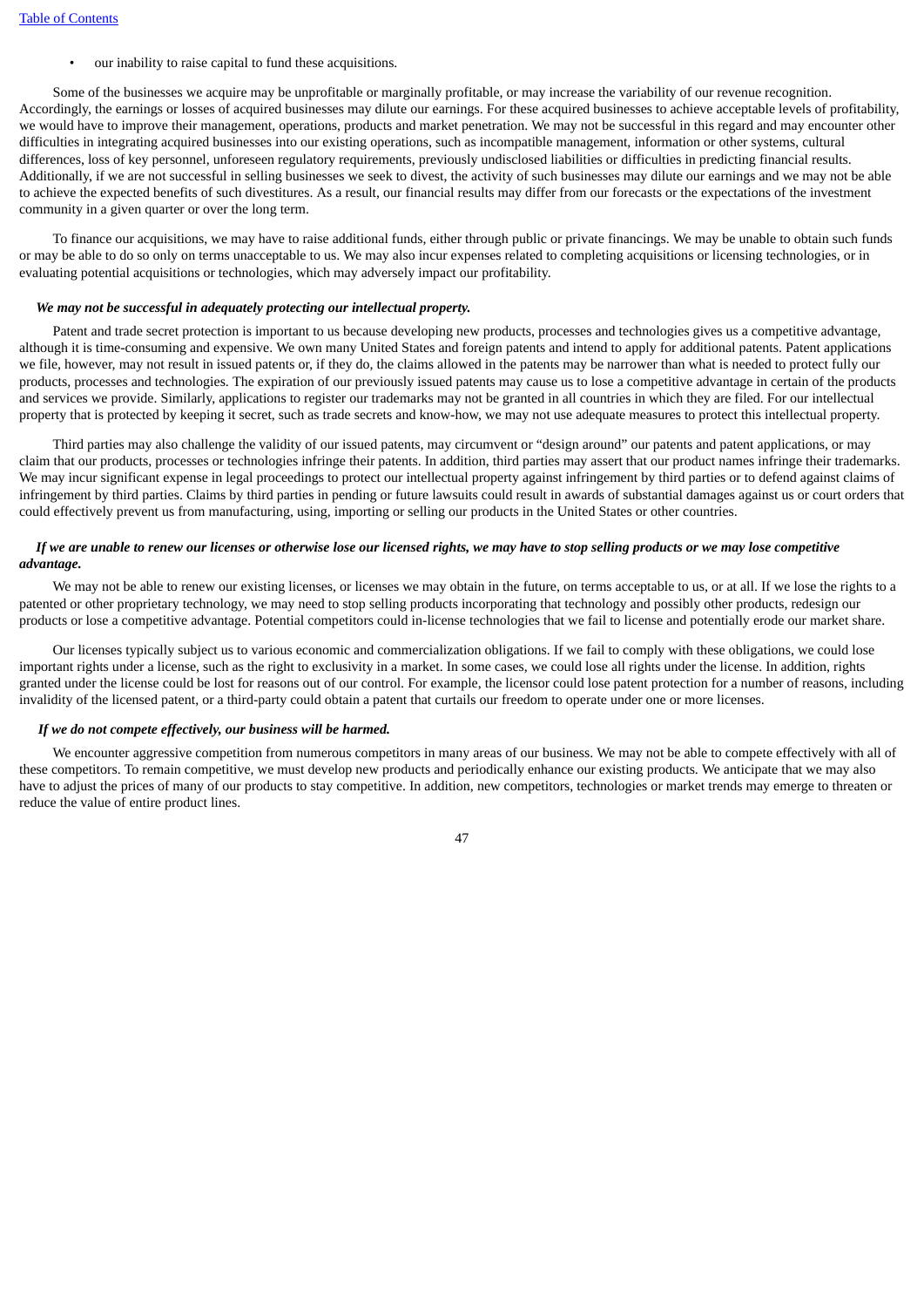#### Our quarterly operating results could be subject to significant fluctuation, and we may not be able to adjust our operations to effectively address changes we do not anticipate, which could increase the volatility of our stock price and potentially cause losses to our shareholders.

Given the nature of the markets in which we participate, we cannot reliably predict future revenue and profitability. Changes in competitive, market and economic conditions may require us to adjust our operations, and we may not be able to make those adjustments or make them quickly enough to adapt to changing conditions. A high proportion of our costs are fixed, due in part to our research and development and manufacturing costs. As a result, small declines in sales could disproportionately affect our operating results in a quarter. Factors that may affect our quarterly operating results include:

- demand for and market acceptance of our products,
- competitive pressures resulting in lower selling prices,
- changes in the level of economic activity in regions in which we do business,
- changes in general economic conditions or government funding,
- settlements of income tax audits,
- expenses incurred in connection with claims related to environmental conditions at locations where we conduct or formerly conducted operations,
- differing tax laws and changes in those laws, or changes in the countries in which we are subject to taxation,
- changes in our effective tax rate,
- changes in industries, such as pharmaceutical and biomedical,
- changes in the portions of our revenue represented by our various products and customers,
- our ability to introduce new products,
- our competitors' announcement or introduction of new products, services or technological innovations,
- costs of raw materials, energy or supplies,
- changes in healthcare or other reimbursement rates paid by government agencies and other third parties for certain of our products and services,
- our ability to realize the benefit of ongoing productivity initiatives,
- changes in the volume or timing of product orders,
- fluctuation in the expense related to the mark-to-market adjustment on postretirement benefit plans,
- changes in our assumptions underlying future funding of pension obligations, and
- changes in assumptions used to determine contingent consideration in acquisitions.

# A significant disruption in third-party package delivery and import/export services, or significant increases in prices for those services, could interfere *with our ability to ship products, increase our costs and lower our profitability.*

We ship a significant portion of our products to our customers through independent package delivery and import/export companies, including UPS and Federal Express in the United States; TNT, UPS and DHL in Europe; and UPS in Asia. We also ship our products through other carriers, including national trucking firms, overnight carrier services and the United States Postal Service. If one or more of the package delivery or import/export providers experiences a significant disruption in services or institutes a significant price increase, we may have to seek alternative providers and the delivery of our products could be prevented or delayed. Such events could cause us to incur increased shipping costs that could not be passed on to our customers, negatively impacting our profitability and our relationships with certain of our customers.

# Disruptions in the supply of raw materials, certain key components and other goods from our limited or single source suppliers could have an adverse *effect on the results of our business operations, and could damage our relationships with customers.*

The production of our products requires a wide variety of raw materials, key components and other goods that are generally available from alternate sources of supply. However, certain critical raw materials, key components and other goods required for the production and sale of some of our principal products are available from limited or single sources of supply. We generally have multi-year contracts with no minimum purchase requirements with these suppliers, but those contracts may not fully protect us from a failure by certain suppliers to supply critical materials or from the delays inherent in being required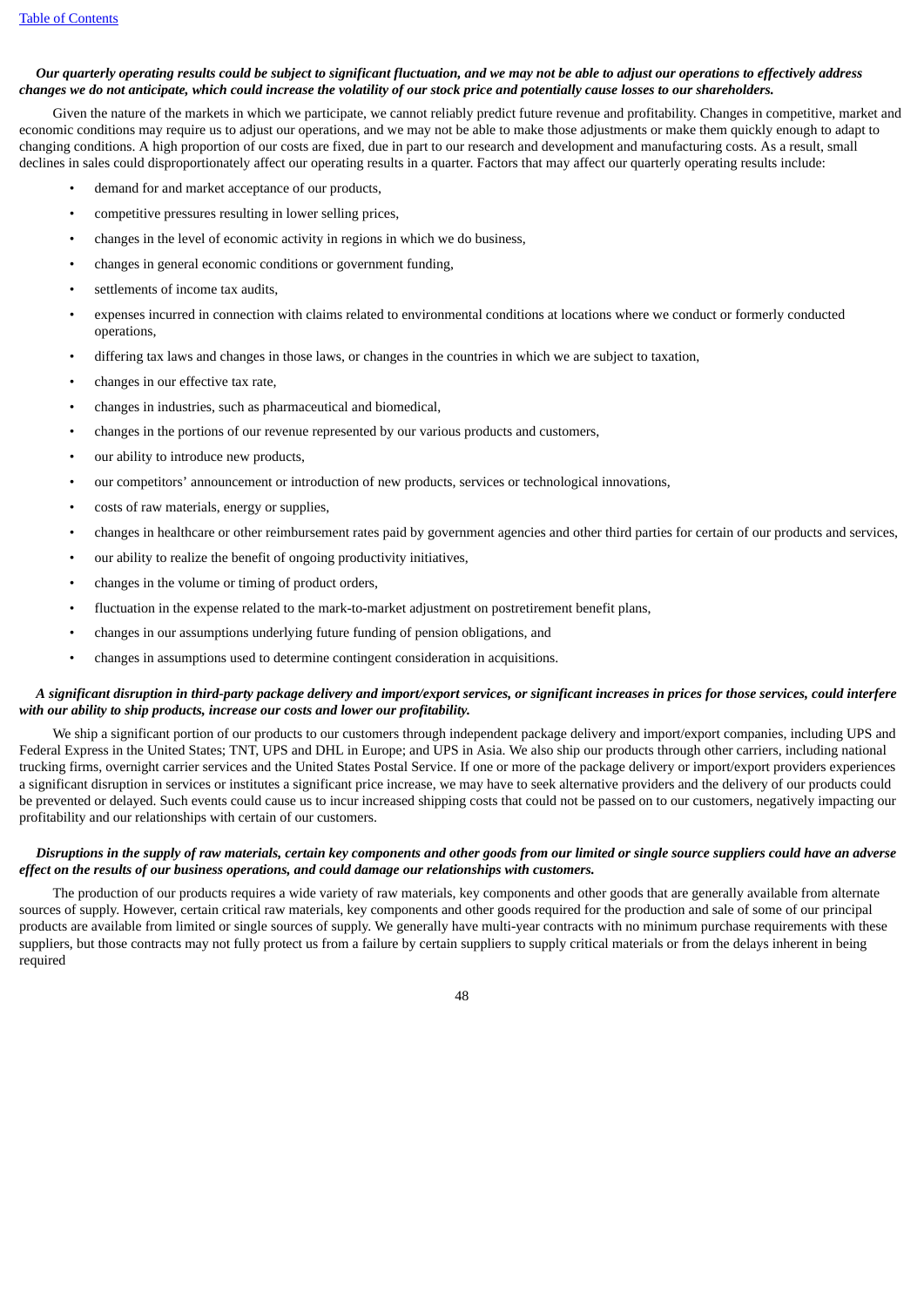to change suppliers and, in some cases, validate new raw materials. Such raw materials, key components and other goods can usually be obtained from alternative sources with the potential for an increase in price, decline in quality or delay in delivery. A prolonged inability to obtain certain raw materials, key components or other goods is possible and could have an adverse effect on our business operations, and could damage our relationships with customers.

We are subject to the rules of the Securities and Exchange Commission requiring disclosure as to whether certain materials known as conflict minerals (tantalum, tin, gold and tungsten), which may be contained in our products are mined from the Democratic Republic of the Congo and adjoining countries. As a result of these rules, we may incur additional costs in complying with the disclosure requirements and in satisfying those customers who require that the components used in our products be certified as conflict-free, and the potential lack of availability of these materials at competitive prices could increase our production costs.

#### The manufacture and sale of products and services may expose us to product liability claims for which we could have substantial liability.

We face an inherent business risk of exposure to product liability claims if our products, services or product candidates are alleged or found to have caused injury, damage or loss. We may in the future be unable to obtain insurance with adequate levels of coverage for potential liability on acceptable terms or claims of this nature may be excluded from coverage under the terms of any insurance policy that we can obtain. If we are unable to obtain such insurance or the amounts of any claims successfully brought against us substantially exceed our coverage, then our business could be adversely impacted.

## If we fail to maintain satisfactory compliance with the regulations of the United States Food and Drug Administration and other governmental agencies in the United States and abroad, we may be forced to recall products and cease their manufacture and distribution, and we could be subject to *civil, criminal or monetary penalties.*

Our operations are subject to regulation by different state and federal government agencies in the United States and other countries, as well as to the standards established by international standards bodies. If we fail to comply with those regulations or standards, we could be subject to fines, penalties, criminal prosecution or other sanctions. Some of the products produced by our Human Health segment are subject to regulation by the United States Food and Drug Administration and similar foreign and domestic agencies. These regulations govern a wide variety of product activities, from design and development to labeling, manufacturing, promotion, sales and distribution. If we fail to comply with those regulations or standards, we may have to recall products, cease their manufacture and distribution, and may be subject to fines or criminal prosecution.

We are also subject to a variety of laws, regulations and standards that govern, among other things, the importation and exportation of products, the handling, transportation and manufacture of toxic or hazardous substances, and our business practices in the United States and abroad such as anti-bribery, anti-corruption and competition laws. This requires that we devote substantial resources to maintaining our compliance with those laws, regulations and standards. A failure to do so could result in the imposition of civil, criminal or monetary penalties having a material adverse effect on our operations.

#### *Changes in governmental regulations may reduce demand for our products or increase our expenses.*

We compete in markets in which we or our customers must comply with federal, state, local and foreign regulations, such as environmental, health and safety, and food and drug regulations. We develop, configure and market our products to meet customer needs created by these regulations. Any significant change in these regulations could reduce demand for our products or increase our costs of producing these products.

# The healthcare industry is highly regulated and if we fail to comply with its extensive system of laws and regulations, we could suffer fines and penalties or be required to make significant changes to our operations which could have a significant adverse effect on the results of our business *operations.*

The healthcare industry, including the genetic screening market, is subject to extensive and frequently changing international and United States federal, state and local laws and regulations. In addition, legislative provisions relating to healthcare fraud and abuse, patient privacy violations and misconduct involving government insurance programs provide federal enforcement personnel with substantial powers and remedies to pursue suspected violations. We believe that our business will continue to be subject to increasing regulation as the federal government continues to strengthen its position on healthcare matters, the scope and effect of which we cannot predict. If we fail to comply with applicable laws and regulations, we could suffer civil and criminal damages, fines and penalties, exclusion from participation in governmental healthcare programs, and the loss of various licenses, certificates and authorizations necessary to operate our business, as well as incur liabilities from third-party claims, all of which could have a significant adverse effect on our business.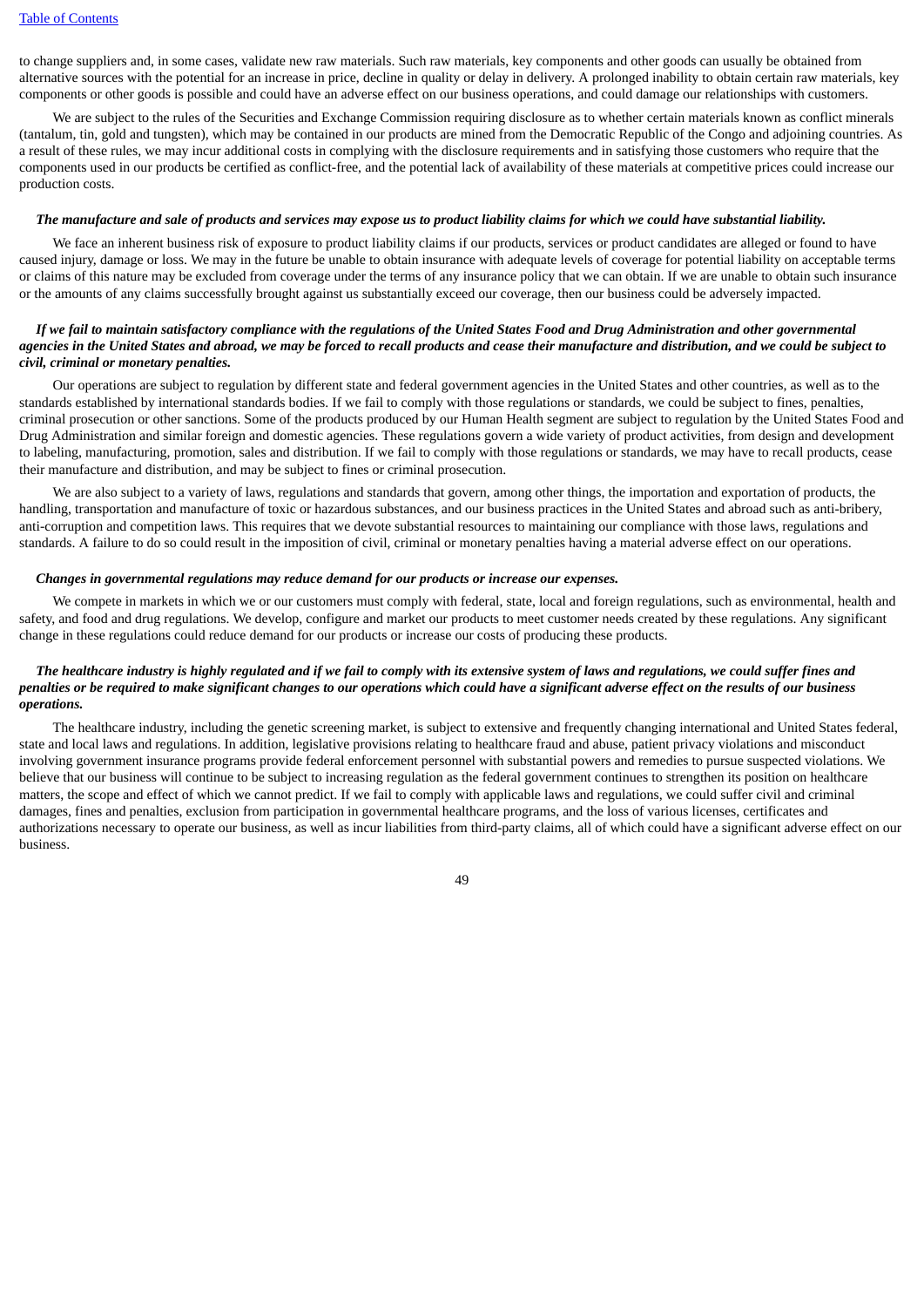#### Economic, political and other risks associated with foreign operations could adversely affect our international sales and profitability.

Because we sell our products worldwide, our businesses are subject to risks associated with doing business internationally. Our sales originating outside the United States represented the majority of our total revenue in the six months ended June 29, 2014. We anticipate that sales from international operations will continue to represent a substantial portion of our total revenue. In addition, many of our manufacturing facilities, employees and suppliers are located outside the United States. Accordingly, our future results of operations could be harmed by a variety of factors, including:

- changes in foreign currency exchange rates,
- changes in a country's or region's political or economic conditions, particularly in developing or emerging markets,
- longer payment cycles of foreign customers and timing of collections in foreign jurisdictions,
- embargoes, trade protection measures and import or export licensing requirements,
- differing tax laws and changes in those laws, or changes in the countries in which we are subject to tax,
- adverse income tax audit settlements or loss of previously negotiated tax incentives,
- differing business practices associated with foreign operations,
- difficulty in transferring cash between international operations and the United States,
- difficulty in staffing and managing widespread operations,
- differing labor laws and changes in those laws,
- differing protection of intellectual property and changes in that protection,
- increasing global enforcement of anti-bribery and anti-corruption laws, and
- differing regulatory requirements and changes in those requirements.

#### If we do not retain our key personnel, our ability to execute our business strategy will be limited.

Our success depends to a significant extent upon the continued service of our executive officers and key management and technical personnel, particularly our experienced engineers and scientists, and on our ability to continue to attract, retain, and motivate qualified personnel. The competition for these employees is intense. The loss of the services of key personnel could have a material adverse effect on our operating results. In addition, there could be a material adverse effect on us should the turnover rates for key personnel increase significantly or if we are unable to continue to attract qualified personnel. We do not maintain any key person life insurance policies on any of our officers or employees.

Our success also depends on our ability to execute leadership succession plans. The inability to successfully transition key management roles could have a material adverse effect on our operating results.

# If we experience a significant disruption in, or breach in security of, our information technology systems, or if we fail to implement new systems, *software and technologies successfully, our business could be adversely affected.*

We rely on several centralized information technology systems throughout our company to develop, manufacture and provide products and services, keep financial records, process orders, manage inventory, process shipments to customers and operate other critical functions. Our information technology systems may be susceptible to damage, disruptions or shutdowns due to power outages, hardware failures, computer viruses, attacks by computer hackers, telecommunication failures, user errors, catastrophes or other unforeseen events. If we were to experience a prolonged system disruption in the information technology systems that involve our interactions with customers or suppliers, it could result in the loss of sales and customers and significant incremental costs, which could adversely affect our business. In addition, security breaches of our information technology systems could result in the misappropriation or unauthorized disclosure of confidential information belonging to us or to our employees, partners, customers or suppliers, which could result in our suffering significant financial or reputational damage.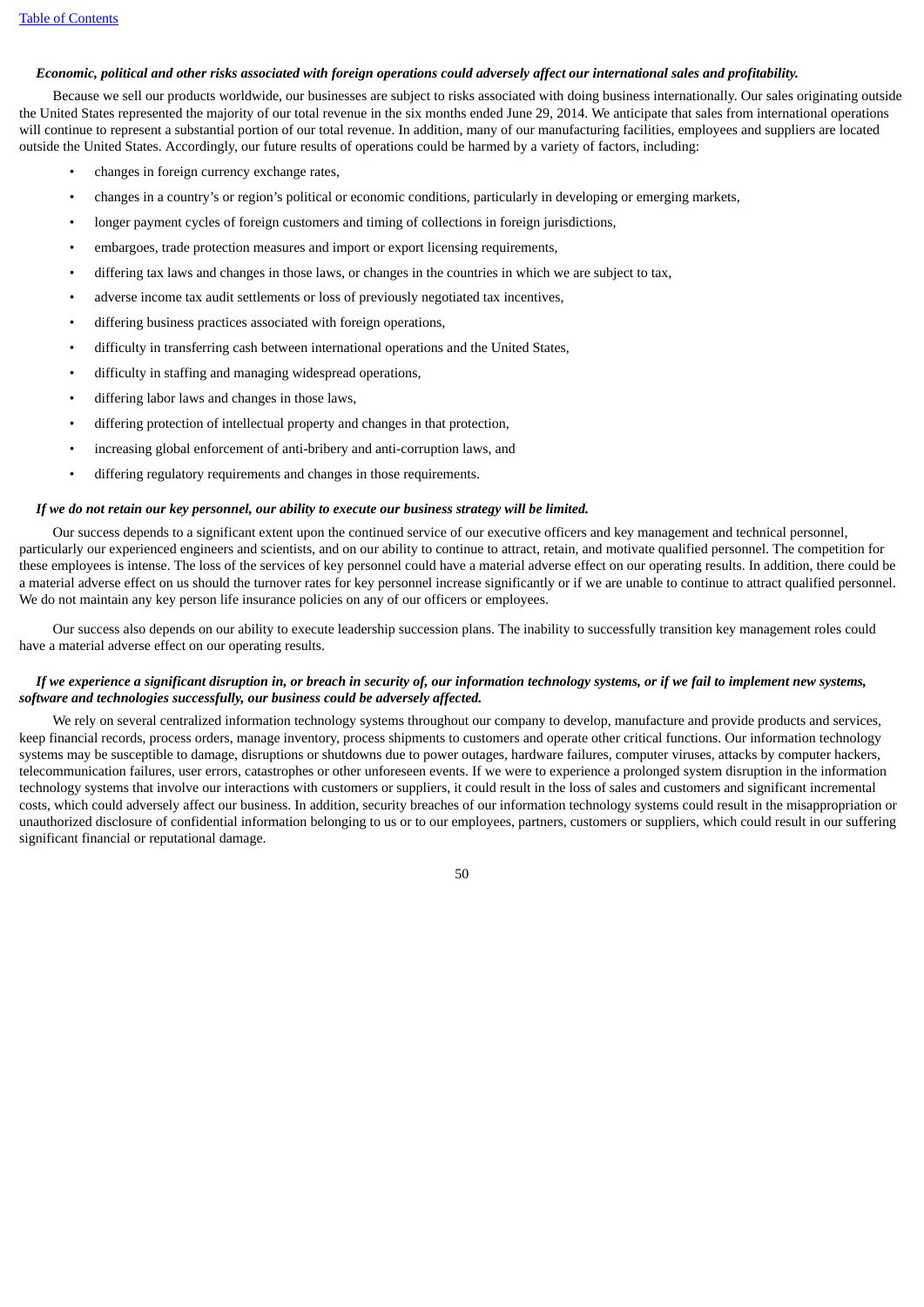# We have a substantial amount of outstanding debt, which could impact our ability to obtain future financing and limit our ability to make other *expenditures in the conduct of our business.*

Our debt level and related debt service obligations could have negative consequences, including:

- requiring us to dedicate significant cash flow from operations to the payment of principal and interest on our debt, which reduces the funds we have available for other purposes, such as acquisitions and stock repurchases;
- reducing our flexibility in planning for or reacting to changes in our business and market conditions; and
- exposing us to interest rate risk since a portion of our debt obligations are at variable rates.

In addition, we may incur additional indebtedness in the future to meet future financing needs. If we add new debt, the risks described above could increase.

#### Restrictions in our senior unsecured revolving credit facility and other debt instruments may limit our activities.

Our senior unsecured revolving credit facility and our 2021 Notes include restrictive covenants that limit our ability to engage in activities that could otherwise benefit our company. These include restrictions on our ability and the ability of our subsidiaries to:

- pay dividends on, redeem or repurchase our capital stock,
- sell assets,
- incur obligations that restrict our subsidiaries' ability to make dividend or other payments to us,
- guarantee or secure indebtedness,
- enter into transactions with affiliates, and
- consolidate, merge or transfer all, or substantially all, of our assets and the assets of our subsidiaries on a consolidated basis.

We are also required to meet specified financial ratios under the terms of certain of our existing debt instruments. Our ability to comply with these financial restrictions and covenants is dependent on our future performance, which is subject to prevailing economic conditions and other factors, including factors that are beyond our control, such as foreign exchange rates, interest rates, changes in technology and changes in the level of competition. In addition, if we are unable to maintain our investment grade credit rating, our borrowing costs would increase and we would be subject to different and potentially more restrictive financial covenants under some of our existing debt instruments.

Any future indebtedness that we incur may include similar or more restrictive covenants. Our failure to comply with any of the restrictions in our senior unsecured revolving credit facility, our 2021 Notes or any future indebtedness may result in an event of default under those debt instruments, which could permit acceleration of the debt under those debt instruments, and require us to prepay that debt before its scheduled due date under certain circumstances.

#### Our results of operations will be adversely affected if we fail to realize the full value of our intangible assets.

As of June 29, 2014, our total assets included \$2.6 billion of net intangible assets. Net intangible assets consist principally of goodwill associated with acquisitions and costs associated with securing patent rights, trademark rights, core technology and technology licenses, net of accumulated amortization. We test certain of these items—specifically all of those that are considered "non-amortizing"—at least annually for potential impairment by comparing the carrying value to the fair market value of the reporting unit to which they are assigned. All of our amortizing intangible assets are also evaluated for impairment should events occur that call into question the value of the intangible assets.

Adverse changes in our business, adverse changes in the assumptions used to determine the fair value of our reporting units, or the failure to grow our Human Health and Environmental Health segments may result in impairment of our intangible assets, which could adversely affect our results of operations.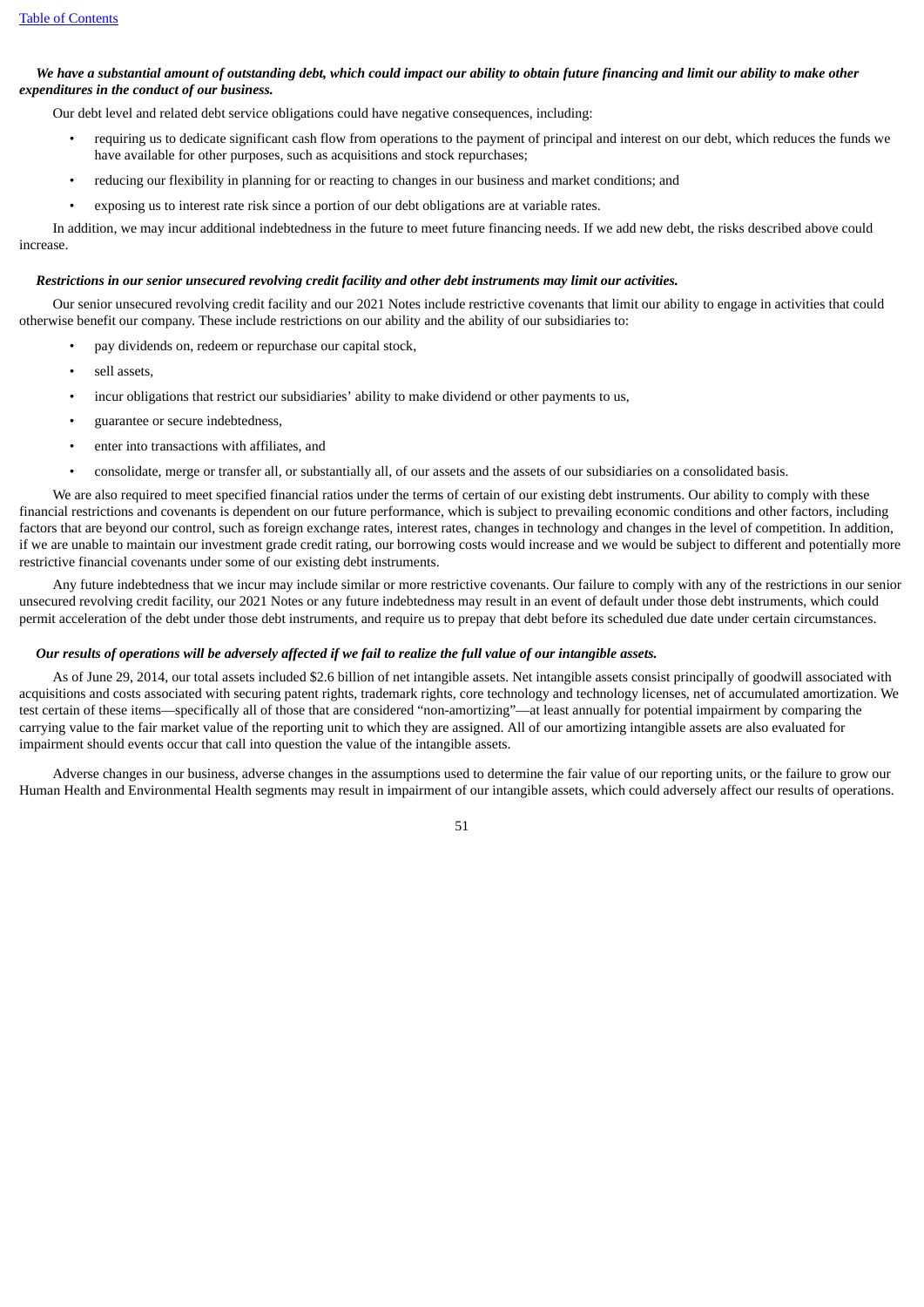#### *Our share price will fluctuate.*

Over the last several quarters, stock markets in general and our common stock in particular have experienced significant price and volume volatility. Both the market price and the daily trading volume of our common stock may continue to be subject to significant fluctuations due not only to general stock market conditions but also to a change in sentiment in the market regarding our operations and business prospects. In addition to the risk factors discussed above, the price and volume volatility of our common stock may be affected by:

- operating results that vary from our financial guidance or the expectations of securities analysts and investors,
- the financial performance of the major end markets that we target,
- the operating and securities price performance of companies that investors consider to be comparable to us,
- announcements of strategic developments, acquisitions and other material events by us or our competitors, and
- changes in global financial markets and global economies and general market conditions, such as interest or foreign exchange rates, commodity and equity prices and the value of financial assets.

#### *Dividends on our common stock could be reduced or eliminated in the future.*

On April 22, 2014, we announced that our Board had declared a quarterly dividend of \$0.07 per share for the second quarter of fiscal year 2014 that will be payable in August 2014. On July 24, 2014, we announced that our Board had declared a quarterly dividend of \$0.07 per share for the third quarter of fiscal year 2014 that will be payable in November 2014. In the future, our Board may determine to reduce or eliminate our common stock dividend in order to fund investments for growth, repurchase shares or conserve capital resources.

# <span id="page-51-0"></span>**Item 2.** *Unregistered Sales of Equity Securities and Use of Proceeds*

#### **Stock Repurchase Program**

\_\_\_\_\_\_\_\_\_\_\_\_\_\_\_\_\_\_\_\_

The following table provides information with respect to the shares of common stock repurchased by us for the periods indicated.

|                                          | <b>Issuer Repurchases of Equity Securities</b>      |                                                  |       |                                                                                                                          |                                                                                                                 |  |  |
|------------------------------------------|-----------------------------------------------------|--------------------------------------------------|-------|--------------------------------------------------------------------------------------------------------------------------|-----------------------------------------------------------------------------------------------------------------|--|--|
| Period                                   | <b>Total Number</b><br>of Shares<br>Purchased(1)(2) | <b>Average Price</b><br><b>Paid Per</b><br>Share |       | <b>Total Number of</b><br><b>Shares Purchased as</b><br><b>Part of Publicly</b><br><b>Announced Plans or</b><br>Programs | <b>Maximum Number of</b><br><b>Shares that May Yet</b><br><b>Be Purchased</b><br>Under the Plans or<br>Programs |  |  |
| March 31, 2014—April 27, 2014            | 201                                                 | -S                                               | 44.04 |                                                                                                                          | 2,400,000                                                                                                       |  |  |
| April 28, 2014—May 25, 2014              | 4.433                                               | S                                                | 42.30 |                                                                                                                          | 2,400,000                                                                                                       |  |  |
| May 26, 2014—June 29, 2014               | 752,310                                             | \$                                               | 46.32 | 750,000                                                                                                                  | 1,650,000                                                                                                       |  |  |
| Activity for quarter ended June 29, 2014 | 756.944                                             | \$                                               | 46.30 | 750,000                                                                                                                  | 1,650,000                                                                                                       |  |  |

(1) On October 24, 2012, our Board authorized us to repurchase up to 6.0 million shares of common stock under a stock repurchase program (the "Repurchase Program"). The Repurchase Program will expire on October 24, 2014 unless terminated earlier by our Board, and may be suspended or discontinued at any time. During the second quarter of fiscal year 2014, we repurchased 0.8 million shares of common stock in the open market at an aggregate cost of \$34.8 million, including commissions, under the Repurchase Program. As of June 29, 2014, 1.7 million shares authorized by our Board under the Repurchase Program remained available for repurchase.

<span id="page-51-1"></span>(2) Our Board has authorized us to repurchase shares of common stock to satisfy minimum statutory tax withholding obligations in connection with the vesting of restricted stock awards and restricted stock unit awards granted pursuant to our equity incentive plans and to satisfy obligations related to the exercise of stock options made pursuant to the Company's equity incentive plans. During the second quarter of fiscal year 2014, we repurchased 6,944 shares of common stock for this purpose. The repurchased shares have been reflected as additional authorized but unissued shares, with the payments reflected in common stock and capital in excess of par value.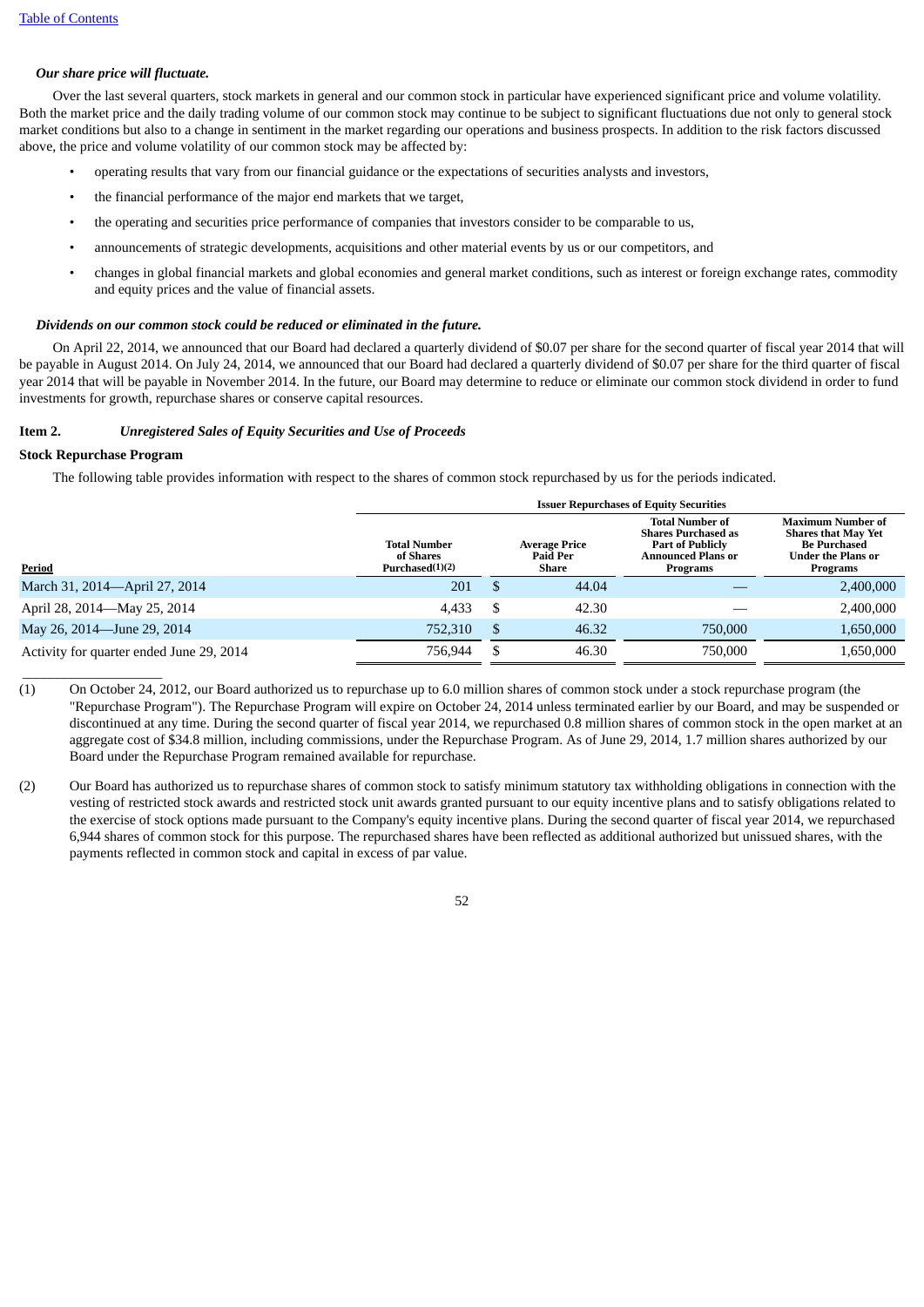# Table of [Contents](#page-0-0)

| Item 6.                  | <b>Exhibits</b>                                                                                                                                                                   |
|--------------------------|-----------------------------------------------------------------------------------------------------------------------------------------------------------------------------------|
| Exhibit<br><b>Number</b> | <b>Exhibit Name</b>                                                                                                                                                               |
| 31.1                     | Certification of Chief Executive Officer pursuant to Rule 13a-14(a), as adopted pursuant to Section 302 of the Sarbanes-Oxley Act of<br>2002.                                     |
| 31.2                     | Certification of Chief Financial Officer pursuant to Rule 13a-14(a), as adopted pursuant to Section 302 of the Sarbanes-Oxley Act of<br>2002.                                     |
| 32.1                     | Certification of Chief Executive Officer and Chief Financial Officer pursuant to 18 U.S.C. Section 1350, as adopted pursuant to<br>Section 906 of the Sarbanes-Oxley Act of 2002. |
| 101.INS                  | <b>XBRL Instance Document.</b>                                                                                                                                                    |
| 101.SCH                  | XBRL Taxonomy Extension Schema Document.                                                                                                                                          |
| 101.CAL                  | XBRL Taxonomy Extension Calculation Linkbase Document.                                                                                                                            |
| 101.DEF                  | XBRL Taxonomy Extension Definition Linkbase Document.                                                                                                                             |
| 101.LAB                  | XBRL Taxonomy Extension Labels Linkbase Document.                                                                                                                                 |
| 101.PRE                  | XBRL Taxonomy Extension Presentation Linkbase Document.                                                                                                                           |

Attached as Exhibit 101 to this report are the following formatted in XBRL (Extensible Business Reporting Language):

<span id="page-52-0"></span>(i) Condensed Consolidated Statements of Operations for the three and six months ended June 29, 2014 and June 30, 2013, (ii) Condensed Consolidated Statements of Comprehensive Income for the three and six months ended June 29, 2014 and June 30, 2013, (iii) Condensed Consolidated Balance Sheets at June 29, 2014 and December 29, 2013, (iv) Condensed Consolidated Statement of Cash Flows for the six months ended June 29, 2014 and June 30, 2013, and (v) Notes to Condensed Consolidated Financial Statements.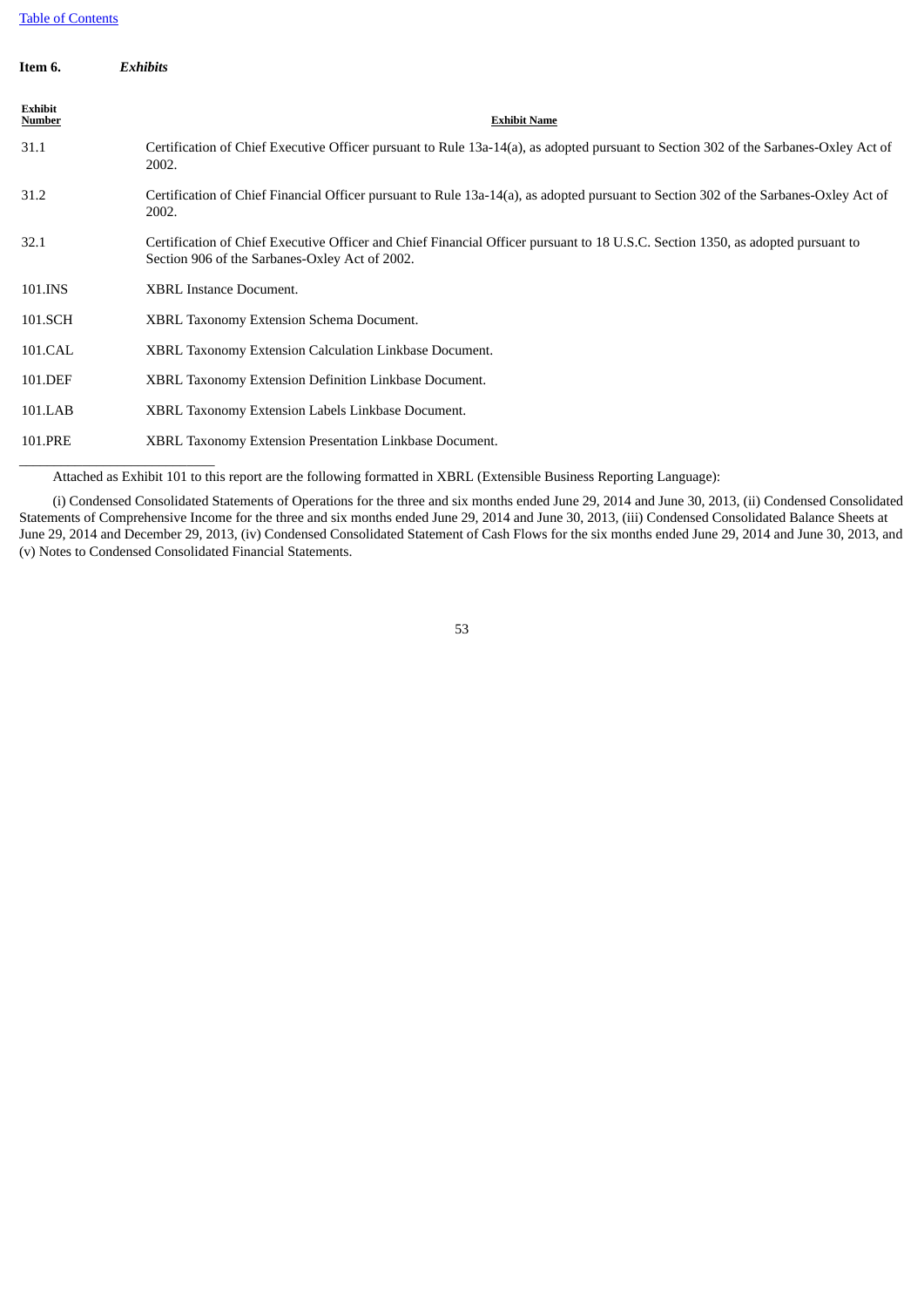# **SIGNATURES**

Pursuant to the requirements of the Securities Exchange Act of 1934, the registrant has duly caused this report to be signed on its behalf by the undersigned thereunto duly authorized.

PERKINELMER, INC.

August 5, 2014 **By:** /s/ FRANK A. WILSON

**Frank A. Wilson Senior Vice President and Chief Financial Officer (Principal Financial Officer)**

PERKINELMER, INC.

54

<span id="page-53-0"></span>August 5, 2014 **By:** *By*: */s/ ANDREW OKUN* 

**Andrew Okun Vice President and Chief Accounting Officer (Principal Accounting Officer)**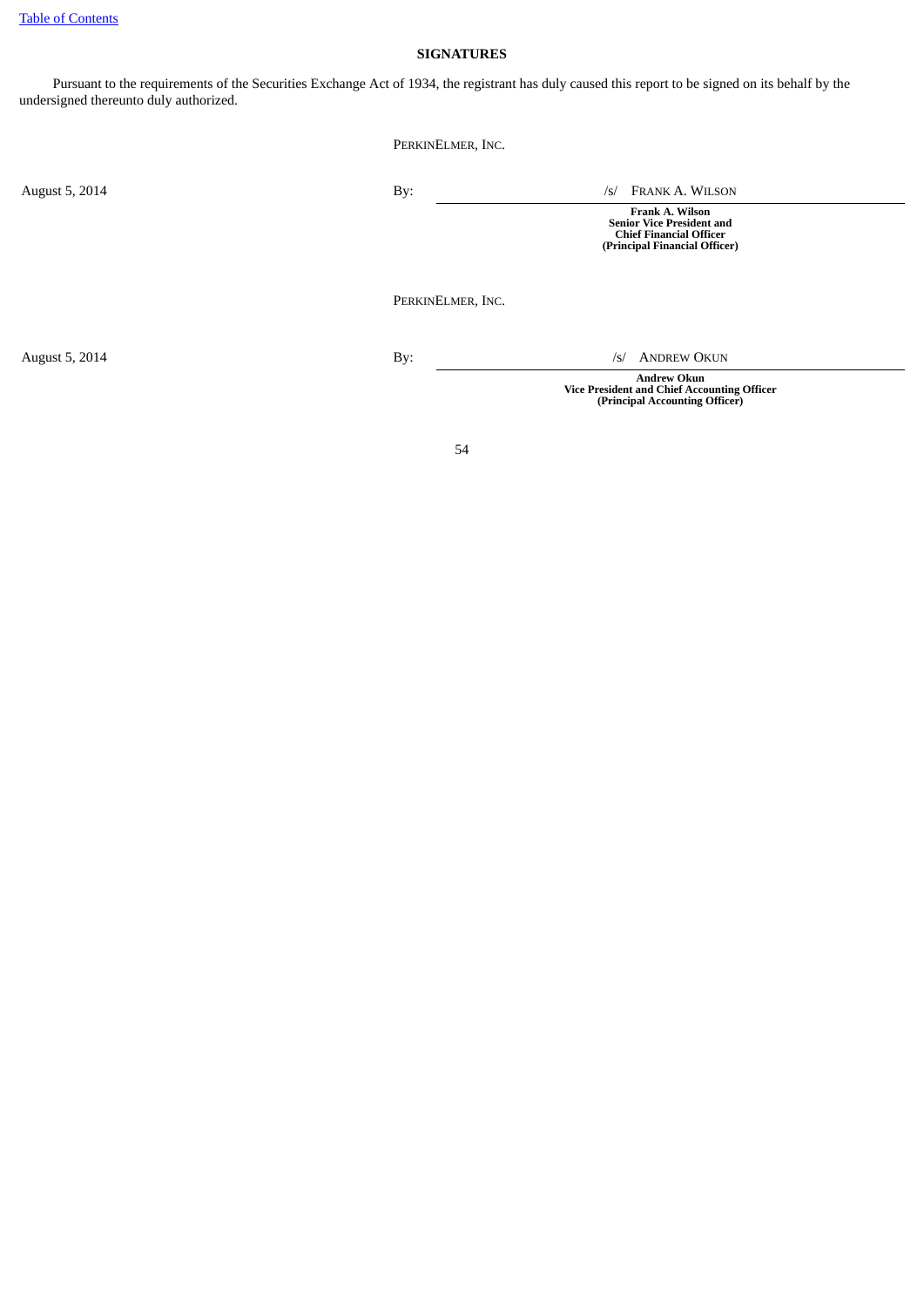# **EXHIBIT INDEX**

| <b>Exhibit</b><br><b>Number</b> | <b>Exhibit Name</b>                                                                                                                                                               |
|---------------------------------|-----------------------------------------------------------------------------------------------------------------------------------------------------------------------------------|
| 31.1                            | Certification of Chief Executive Officer pursuant to Rule 13a-14(a), as adopted pursuant to Section 302 of the Sarbanes-Oxley Act of<br>2002.                                     |
| 31.2                            | Certification of Chief Financial Officer pursuant to Rule 13a-14(a), as adopted pursuant to Section 302 of the Sarbanes-Oxley Act of<br>2002.                                     |
| 32.1                            | Certification of Chief Executive Officer and Chief Financial Officer pursuant to 18 U.S.C. Section 1350, as adopted pursuant to<br>Section 906 of the Sarbanes-Oxley Act of 2002. |
| 101.INS                         | <b>XBRL Instance Document.</b>                                                                                                                                                    |
| 101.SCH                         | XBRL Taxonomy Extension Schema Document.                                                                                                                                          |
| 101.CAL                         | <b>XBRL Taxonomy Extension Calculation Linkbase Document.</b>                                                                                                                     |
| 101.DEF                         | XBRL Taxonomy Extension Definition Linkbase Document.                                                                                                                             |
| 101.LAB                         | XBRL Taxonomy Extension Labels Linkbase Document.                                                                                                                                 |
| 101.PRE                         | XBRL Taxonomy Extension Presentation Linkbase Document.                                                                                                                           |

Attached as Exhibit 101 to this report are the following formatted in XBRL (Extensible Business Reporting Language):

(i) Condensed Consolidated Statements of Operations for the three and six months ended June 29, 2014 and June 30, 2013, (ii) Condensed Consolidated Statements of Comprehensive Income for the three and six months ended June 29, 2014 and June 30, 2013, (iii) Condensed Consolidated Balance Sheets at June 29, 2014 and December 29, 2013, (iv) Condensed Consolidated Statement of Cash Flows for the six months ended June 29, 2014 and June 30, 2013, and (v) Notes to Condensed Consolidated Financial Statements.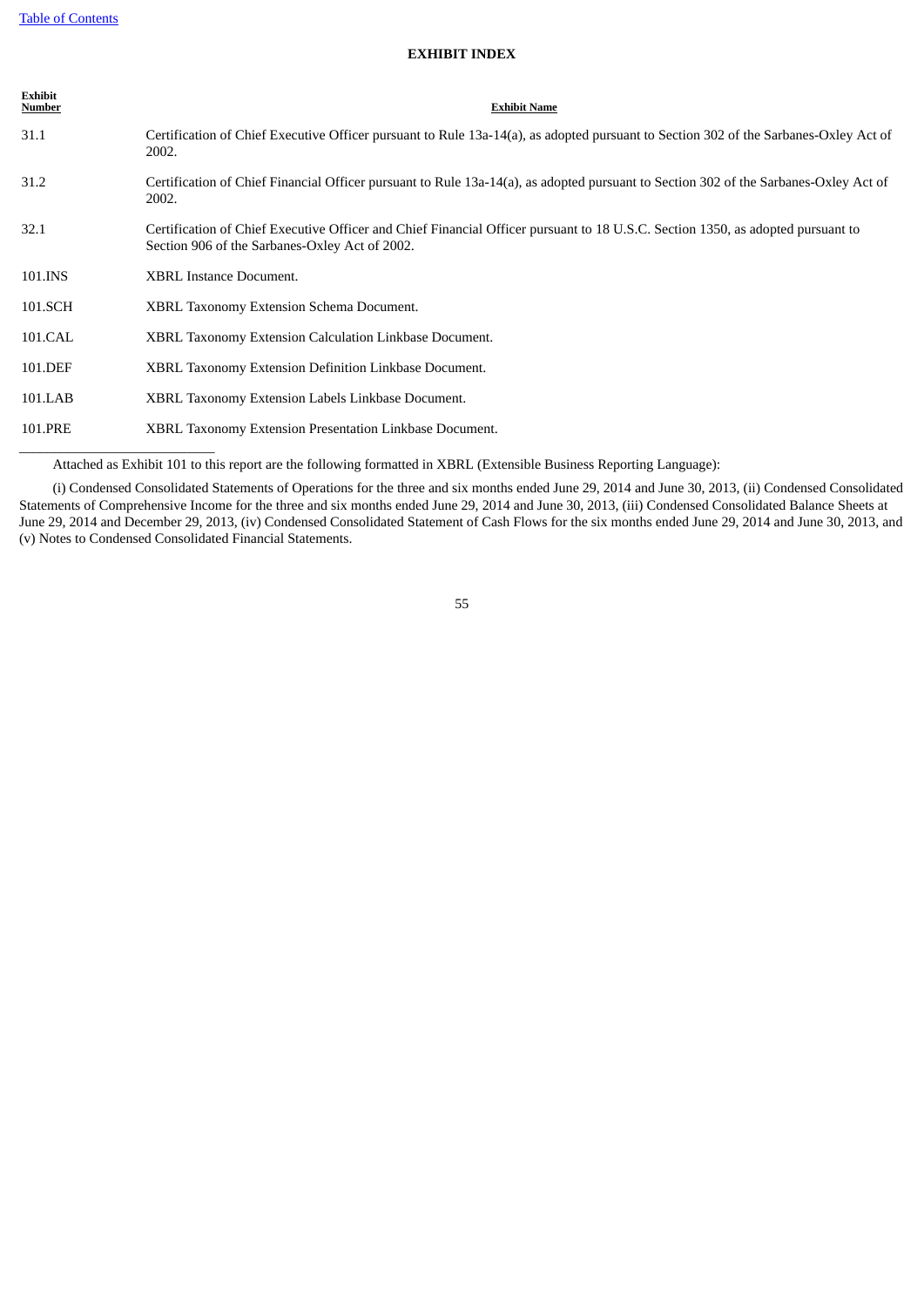#### **CERTIFICATION**

I, Robert F. Friel, certify that:

- 1. I have reviewed this Quarterly Report on Form 10-Q of PerkinElmer, Inc.;
- 2. Based on my knowledge, this report does not contain any untrue statement of a material fact or omit to state a material fact necessary to make the statements made, in light of the circumstances under which such statements were made, not misleading with respect to the period covered by this report;
- 3. Based on my knowledge, the financial statements, and other financial information included in this report, fairly present in all material respects the financial condition, results of operations and cash flows of the registrant as of, and for, the periods presented in this report;
- 4. The registrant's other certifying officer and I are responsible for establishing and maintaining disclosure controls and procedures (as defined in Exchange Act Rules 13a-15(e) and 15d-15(e)) and internal control over financial reporting (as defined in Exchange Act Rules 13a-15(f) and 15d-15(f)) for the registrant and have:
	- a) Designed such disclosure controls and procedures, or caused such disclosure controls and procedures to be designed under our supervision, to ensure that material information relating to the registrant, including its consolidated subsidiaries, is made known to us by others within those entities, particularly during the period in which this report is being prepared;
	- b) Designed such internal control over financial reporting, or caused such internal control over financial reporting to be designed under our supervision, to provide reasonable assurance regarding the reliability of financial reporting and the preparation of financial statements for external purposes in accordance with generally accepted accounting principles;
	- c) Evaluated the effectiveness of the registrant's disclosure controls and procedures and presented in this report our conclusions about the effectiveness of the disclosure controls and procedures, as of the end of the period covered by this report based on such evaluation; and
	- d) Disclosed in this report any change in the registrant's internal control over financial reporting that occurred during the registrant's most recent fiscal quarter (the registrant's fourth fiscal quarter in the case of an annual report) that has materially affected, or is reasonably likely to materially affect, the registrant's internal control over financial reporting; and
- 5. The registrant's other certifying officer and I have disclosed, based on our most recent evaluation of internal control over financial reporting, to the registrant's auditors and the audit committee of the registrant's board of directors (or persons performing the equivalent functions):
	- a) All significant deficiencies and material weaknesses in the design or operation of internal control over financial reporting which are reasonably likely to adversely affect the registrant's ability to record, process, summarize and report financial information; and
	- b) Any fraud, whether or not material, that involves management or other employees who have a significant role in the registrant's internal control over financial reporting.

Date: August 5, 2014 */s/ ROBERT F. FRIEL* 

**Robert F. Friel Chairman, Chief Executive Officer and President**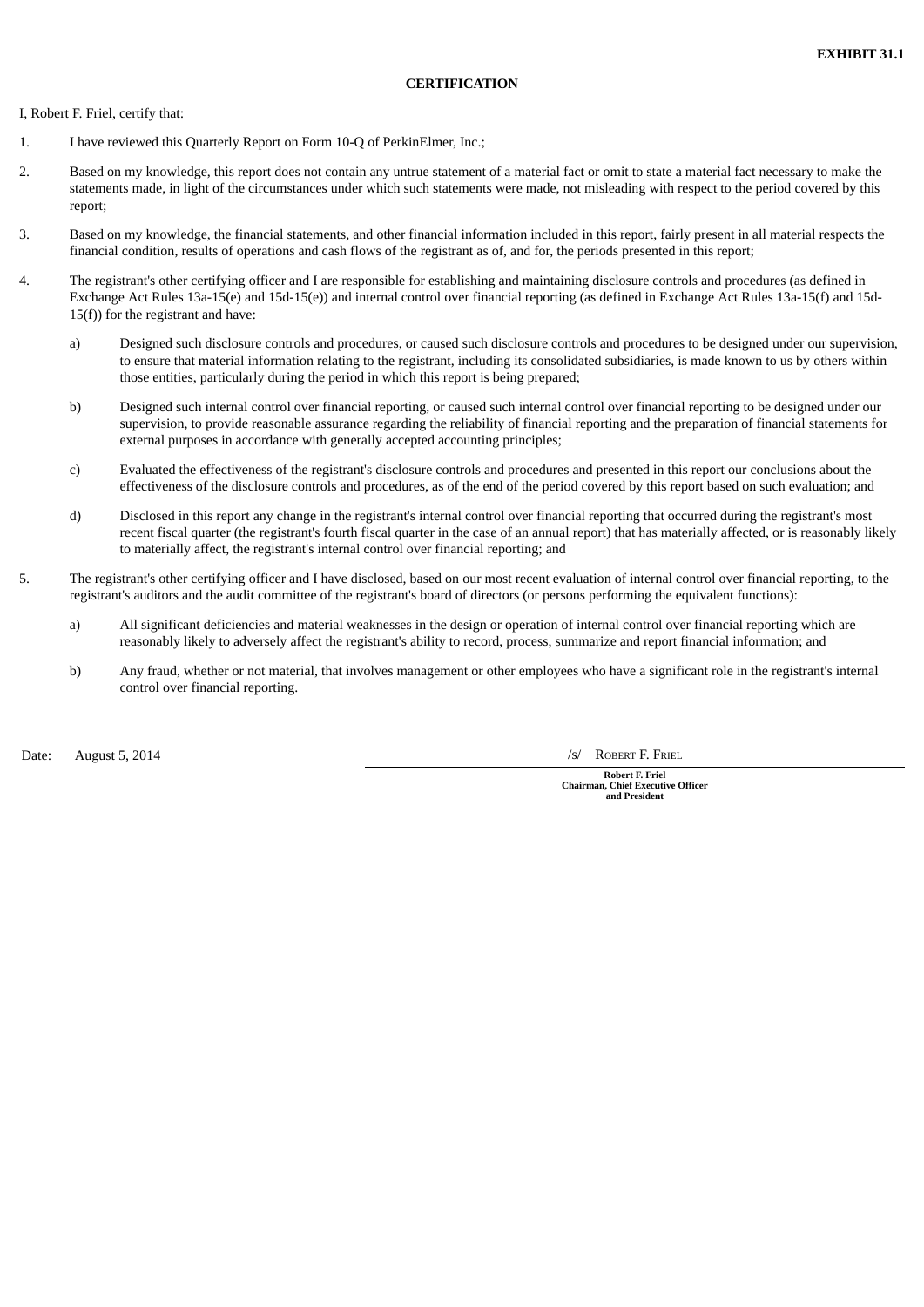#### **CERTIFICATION**

I, Frank A. Wilson, certify that:

- 1. I have reviewed this Quarterly Report on Form 10-Q of PerkinElmer, Inc.;
- 2. Based on my knowledge, this report does not contain any untrue statement of a material fact or omit to state a material fact necessary to make the statements made, in light of the circumstances under which such statements were made, not misleading with respect to the period covered by this report;
- 3. Based on my knowledge, the financial statements, and other financial information included in this report, fairly present in all material respects the financial condition, results of operations and cash flows of the registrant as of, and for, the periods presented in this report;
- 4. The registrant's other certifying officer and I are responsible for establishing and maintaining disclosure controls and procedures (as defined in Exchange Act Rules 13a-15(e) and 15d-15(e)) and internal control over financial reporting (as defined in Exchange Act Rules 13a-15(f) and 15d-15(f)) for the registrant and have:
	- a) Designed such disclosure controls and procedures, or caused such disclosure controls and procedures to be designed under our supervision, to ensure that material information relating to the registrant, including its consolidated subsidiaries, is made known to us by others within those entities, particularly during the period in which this report is being prepared;
	- b) Designed such internal control over financial reporting, or caused such internal control over financial reporting to be designed under our supervision, to provide reasonable assurance regarding the reliability of financial reporting and the preparation of financial statements for external purposes in accordance with generally accepted accounting principles;
	- c) Evaluated the effectiveness of the registrant's disclosure controls and procedures and presented in this report our conclusions about the effectiveness of the disclosure controls and procedures, as of the end of the period covered by this report based on such evaluation; and
	- d) Disclosed in this report any change in the registrant's internal control over financial reporting that occurred during the registrant's most recent fiscal quarter (the registrant's fourth fiscal quarter in the case of an annual report) that has materially affected, or is reasonably likely to materially affect, the registrant's internal control over financial reporting; and
- 5. The registrant's other certifying officer and I have disclosed, based on our most recent evaluation of internal control over financial reporting, to the registrant's auditors and the audit committee of the registrant's board of directors (or persons performing the equivalent functions):
	- a) All significant deficiencies and material weaknesses in the design or operation of internal control over financial reporting which are reasonably likely to adversely affect the registrant's ability to record, process, summarize and report financial information; and
	- b) Any fraud, whether or not material, that involves management or other employees who have a significant role in the registrant's internal control over financial reporting.

Date: August 5, 2014 *S/ FRANK A. WILSON* 

**Frank A. Wilson Senior Vice President and Chief Financial Officer**